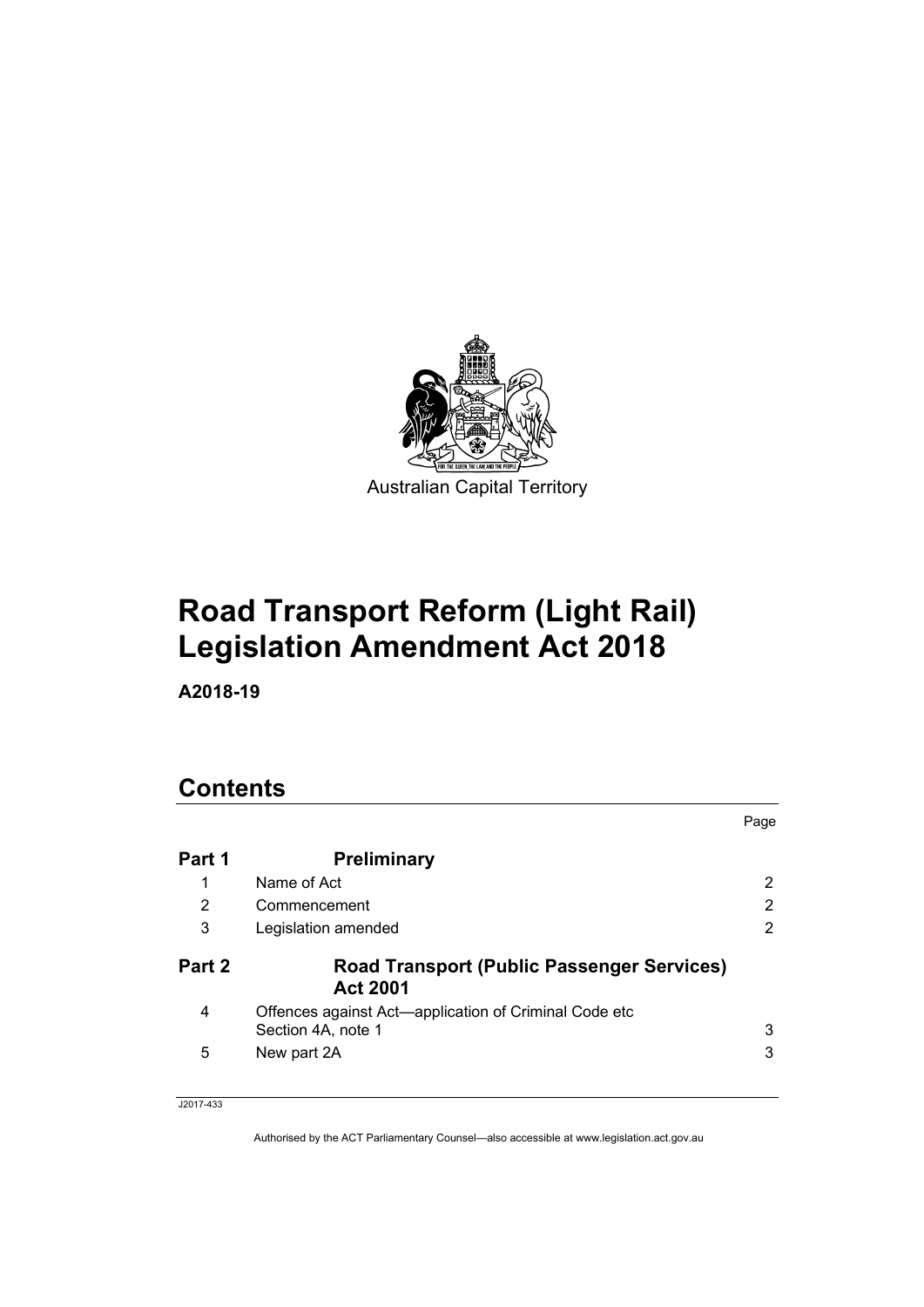| . .<br>×<br>×<br>۰. |
|---------------------|
|---------------------|

| 6                 | New section 109                                                                                      | 7        |
|-------------------|------------------------------------------------------------------------------------------------------|----------|
| 7                 | Unauthorised public passenger services<br>Section 125 (2), note 1                                    | 7        |
| 8                 | Dictionary, note 3                                                                                   | 7        |
| 9                 | Dictionary, new definitions                                                                          | 7        |
| 10                | Dictionary, definition of public passenger vehicle                                                   | 7        |
| Part 3            | <b>Road Transport (Public Passenger Services)</b><br><b>Regulation 2002</b>                          |          |
| 11                | Offences against regulation-application of Criminal Code etc<br>Section 4A, note 1                   | 8        |
| 12                | Section 4B heading                                                                                   | 8        |
| 13                | Section 4B                                                                                           | 8        |
| 14                | Section 50                                                                                           | 9        |
| 15                | New chapter 3AA                                                                                      | 12       |
| 16                | Driver authority card to be displayed or shown<br>Section 307 (1)                                    | 43       |
| 17                | Section 307 (2)                                                                                      | 43       |
| 18                | Meaning of service authority for ch 8<br>Section 320, definition of service authority, paragraph (a) | 44       |
| 19                | Dictionary, note 4                                                                                   | 44       |
| 20                | Dictionary, definition of accreditation                                                              | 44       |
| 21                | Dictionary, definition of bus ticket                                                                 | 45       |
| 22                | Dictionary, new definitions                                                                          | 45       |
| 23                | Dictionary, definition of regulated service                                                          | 46       |
| <b>Schedule 1</b> | <b>Consequential amendments</b>                                                                      | 47       |
| <b>Part 1.1</b>   | <b>Domestic Animals Act 2000</b>                                                                     | 47       |
| <b>Part 1.2</b>   | Liquor Act 2010                                                                                      | 47       |
| <b>Part 1.3</b>   | Road Transport (Driver Licensing) Act 1999                                                           | 48       |
|                   |                                                                                                      | 49       |
| <b>Part 1.4</b>   | Road Transport (Driver Licensing) Regulation 2000                                                    |          |
| <b>Part 1.5</b>   | Road Transport (General) Act 1999                                                                    | 49       |
| contents 2        | Road Transport Reform (Light Rail) Legislation<br>Amendment Act 2018                                 | A2018-19 |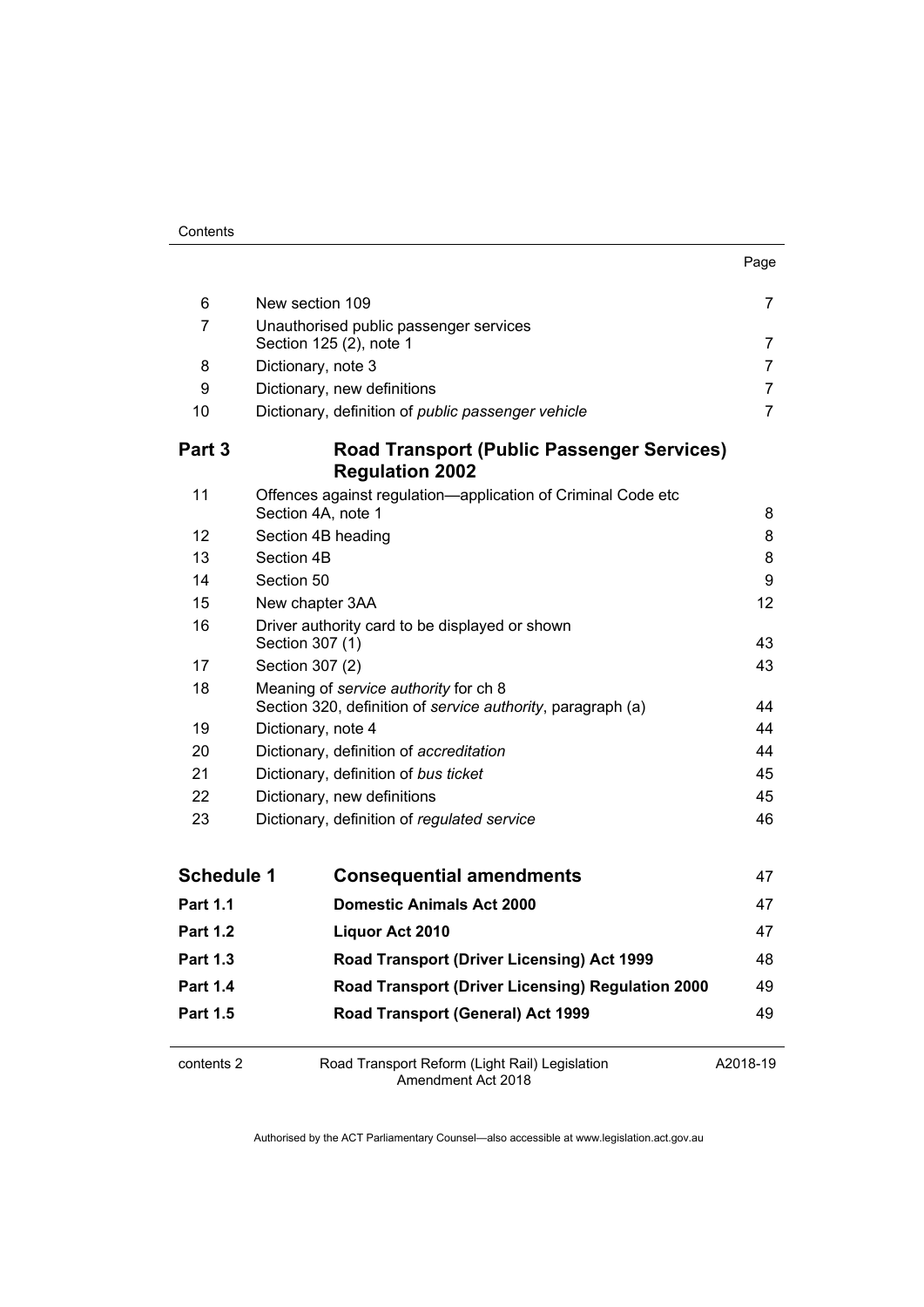| <b>Part 1.6</b>   | Road Transport (Offences) Regulation 2005                                       | 50 |
|-------------------|---------------------------------------------------------------------------------|----|
| <b>Part 1.7</b>   | Road Transport (Road Rules) Regulation 2017                                     | 52 |
| <b>Part 1.8</b>   | <b>Road Transport (Safety and Traffic Management)</b><br><b>Regulation 2017</b> | 52 |
| <b>Part 1.9</b>   | Road Transport (Vehicle Registration) Regulation 2000                           | 53 |
| Part 1.10         | <b>Workers Compensation Act 1951</b>                                            | 53 |
| Part 1.11         | <b>Working with Vulnerable People (Background</b><br><b>Checking) Act 2011</b>  | 54 |
| <b>Schedule 2</b> | <b>Other amendments—Rail Safety National Law</b><br>(ACT) Act 2014              | 56 |

A2018-19

Road Transport Reform (Light Rail) Legislation Amendment Act 2018

contents 3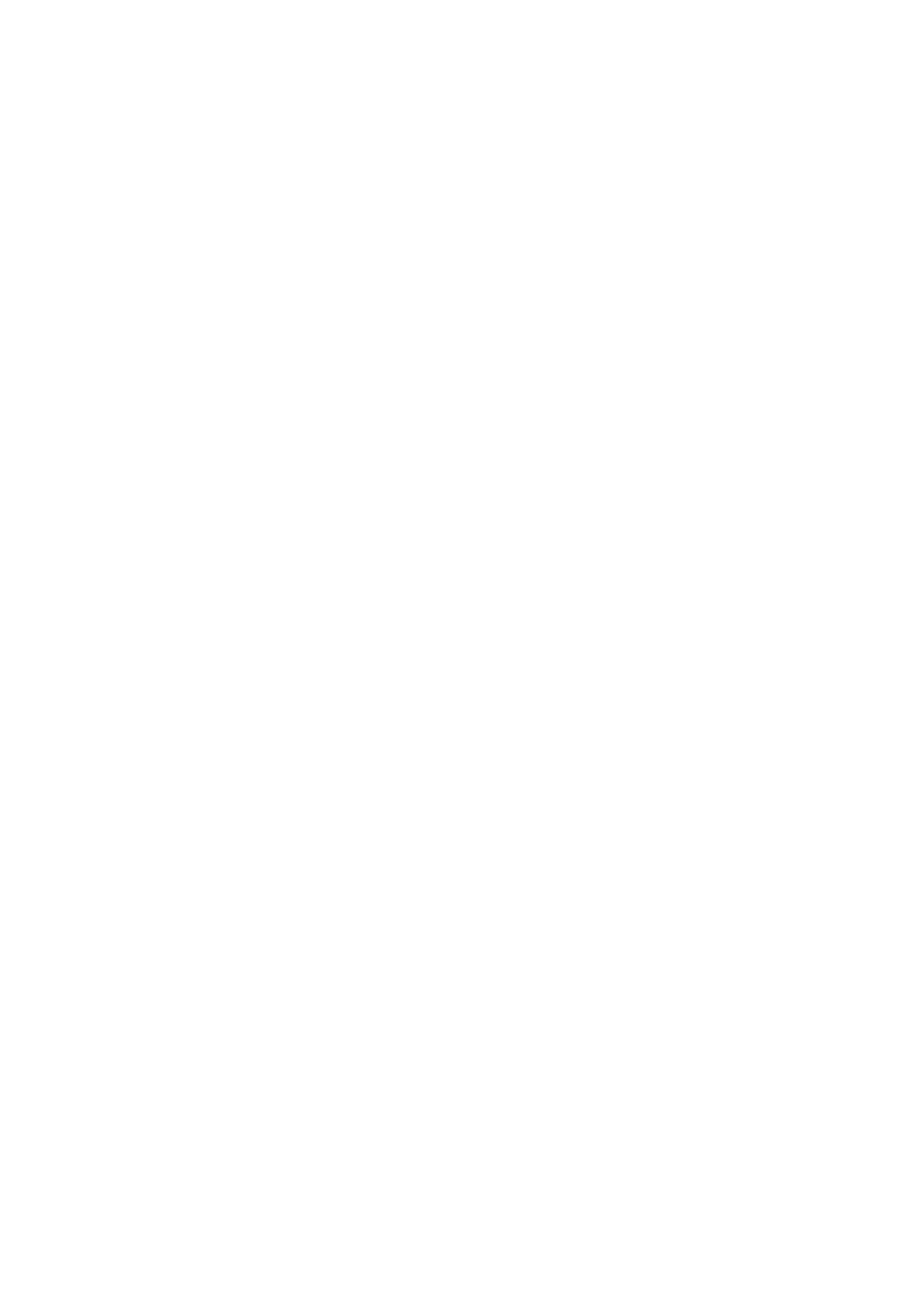

# **Road Transport Reform (Light Rail) Legislation Amendment Act 2018**

**A2018-19** 

l

An Act to amend legislation about light rail, and for other purposes

The Legislative Assembly for the Australian Capital Territory enacts as follows:

J2017-433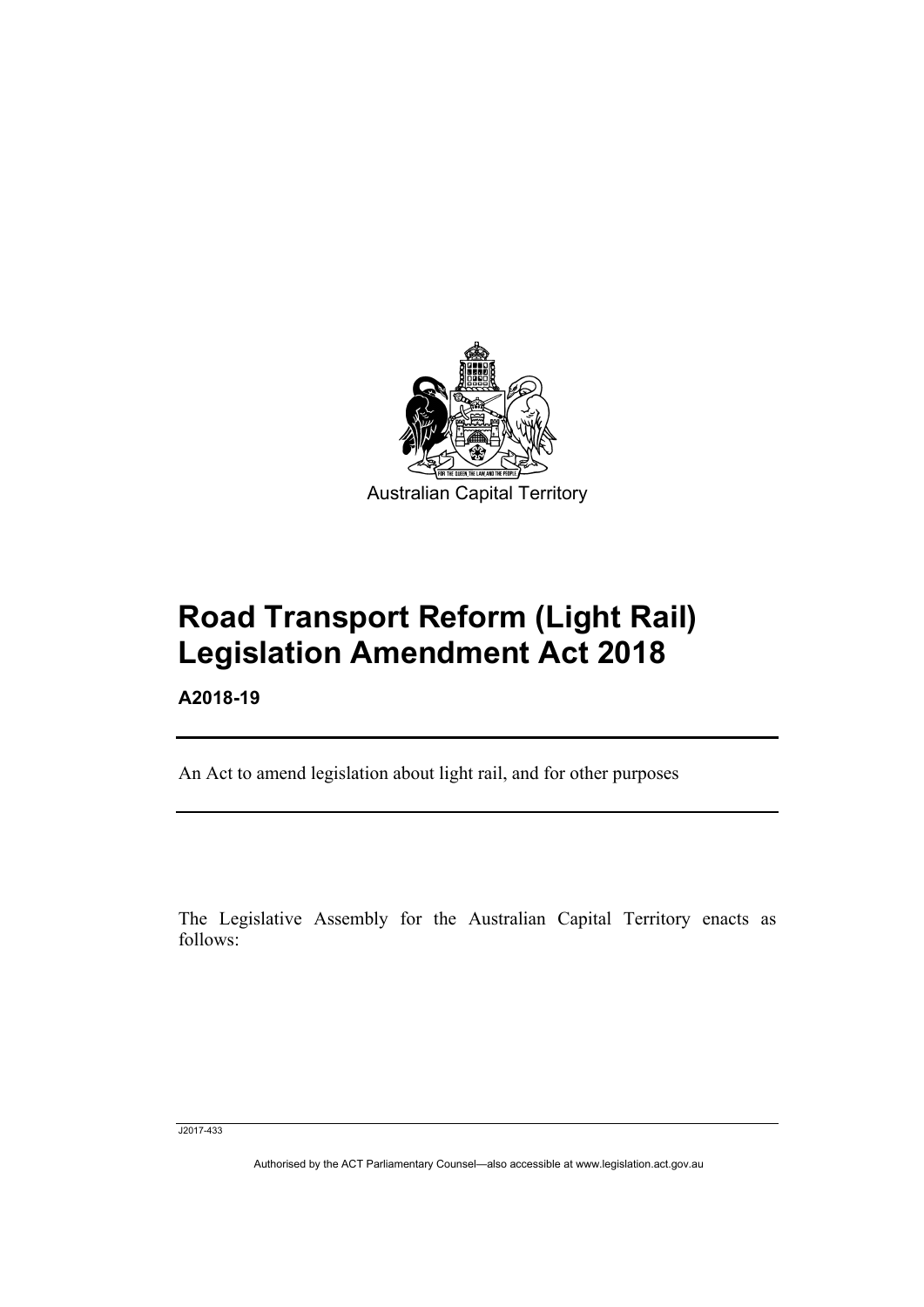#### Part 1 **Preliminary**

Section 1

## <span id="page-5-0"></span>**Part 1** Preliminary

#### <span id="page-5-1"></span>**1 Name of Act**

This Act is the *Road Transport Reform (Light Rail) Legislation Amendment Act 2018*.

<span id="page-5-3"></span><span id="page-5-2"></span>

|   | <b>Commencement</b>                                                                                                                             |
|---|-------------------------------------------------------------------------------------------------------------------------------------------------|
|   | This Act commences on the 7th day after its notification day.                                                                                   |
|   | The naming and commencement provisions automatically commence on<br><i>Note</i><br>the notification day (see Legislation Act, $\sigma$ 75 (1)). |
| 3 | <b>Legislation amended</b>                                                                                                                      |
|   | This $A_{i+1}$ successful $A_{i}$ . $B_{i+1}$ $B_{i+1}$ and $B_{i+1}$ $B_{i+1}$ and $B_{i+1}$ and $C_{i+1}$ and $C_{i+1}$                       |

This Act amends the *[Road Transport \(Public Passenger Services\)](http://www.legislation.act.gov.au/a/2001-62)  [Act 2001](http://www.legislation.act.gov.au/a/2001-62)* and the *[Road Transport \(Public Passenger Services\)](http://www.legislation.act.gov.au/sl/2002-3)  [Regulation 2002](http://www.legislation.act.gov.au/sl/2002-3)*.

*Note* This Act also amends other legislation (see sch 1 and sch 2).

page 2 Road Transport Reform (Light Rail) Legislation Amendment Act 2018

A2018-19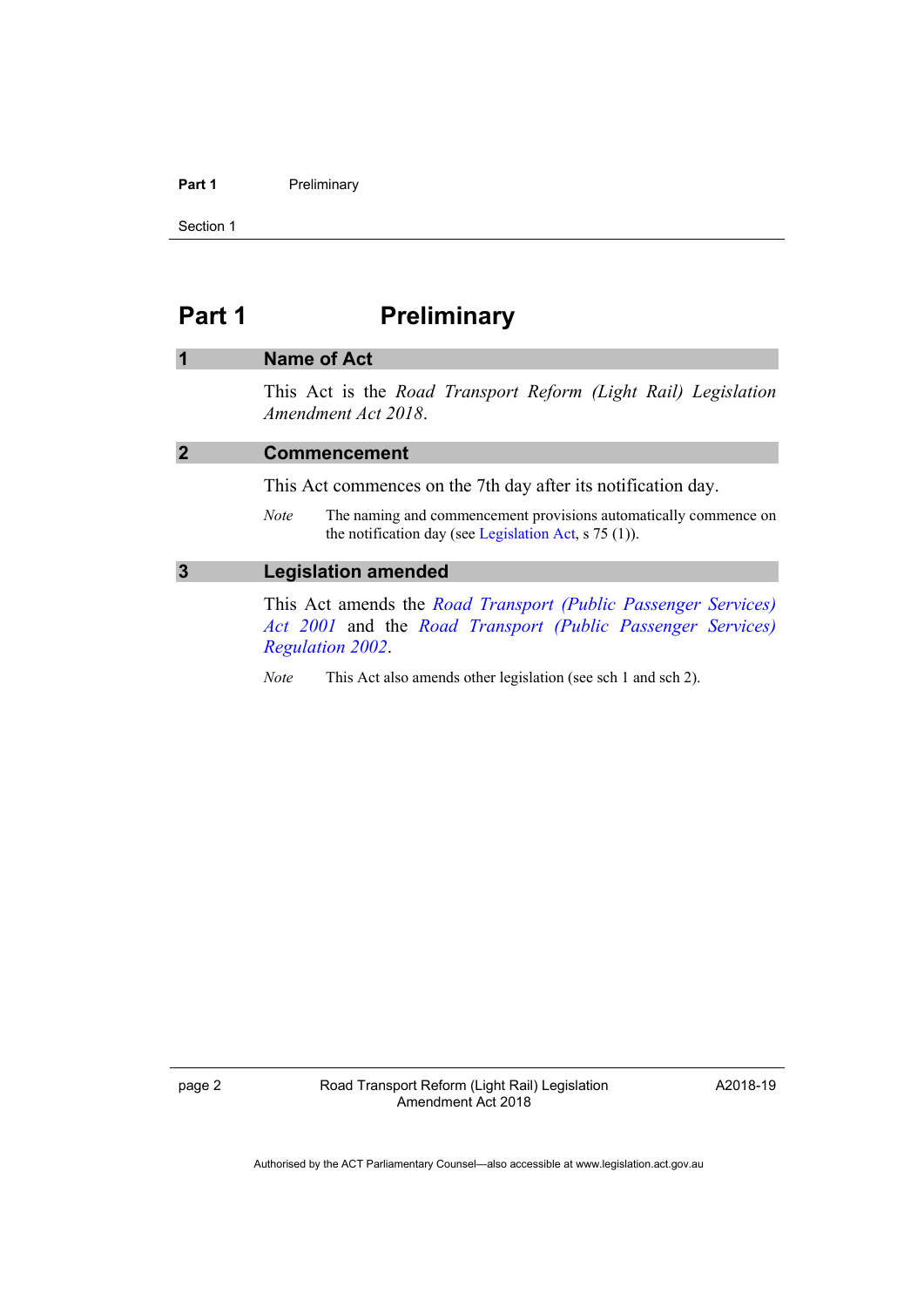## <span id="page-6-0"></span>**Part 2 Road Transport (Public Passenger Services) Act 2001**

#### <span id="page-6-1"></span>**4 Offences against Act—application of Criminal Code etc Section 4A, note 1**

*insert* 

s 27B (Entitlement to operate light rail service)

<span id="page-6-2"></span>

*insert* 

## **Part 2A Light rail services**

#### **27A Meaning of** *light rail service* **and** *light rail service operator*

- (1) A *light rail service* is a public passenger service operated using light rail.
- (2) A *light rail service operator* is a rail transport operator who operates a light rail service.

#### **27B Entitlement to operate light rail service**

- (1) A person is entitled to operate a light rail service if the person is accredited under the *[Rail Safety National Law \(ACT\)](http://www.legislation.act.gov.au/a/2014-14/default.asp)* as a rail transport operator to operate a light rail service.
	- *Note* It is an offence to carry out railway operations without accreditation (see *[Rail Safety National Law \(ACT\)](http://www.legislation.act.gov.au/a/2014-14/default.asp)*, s 62).

A2018-19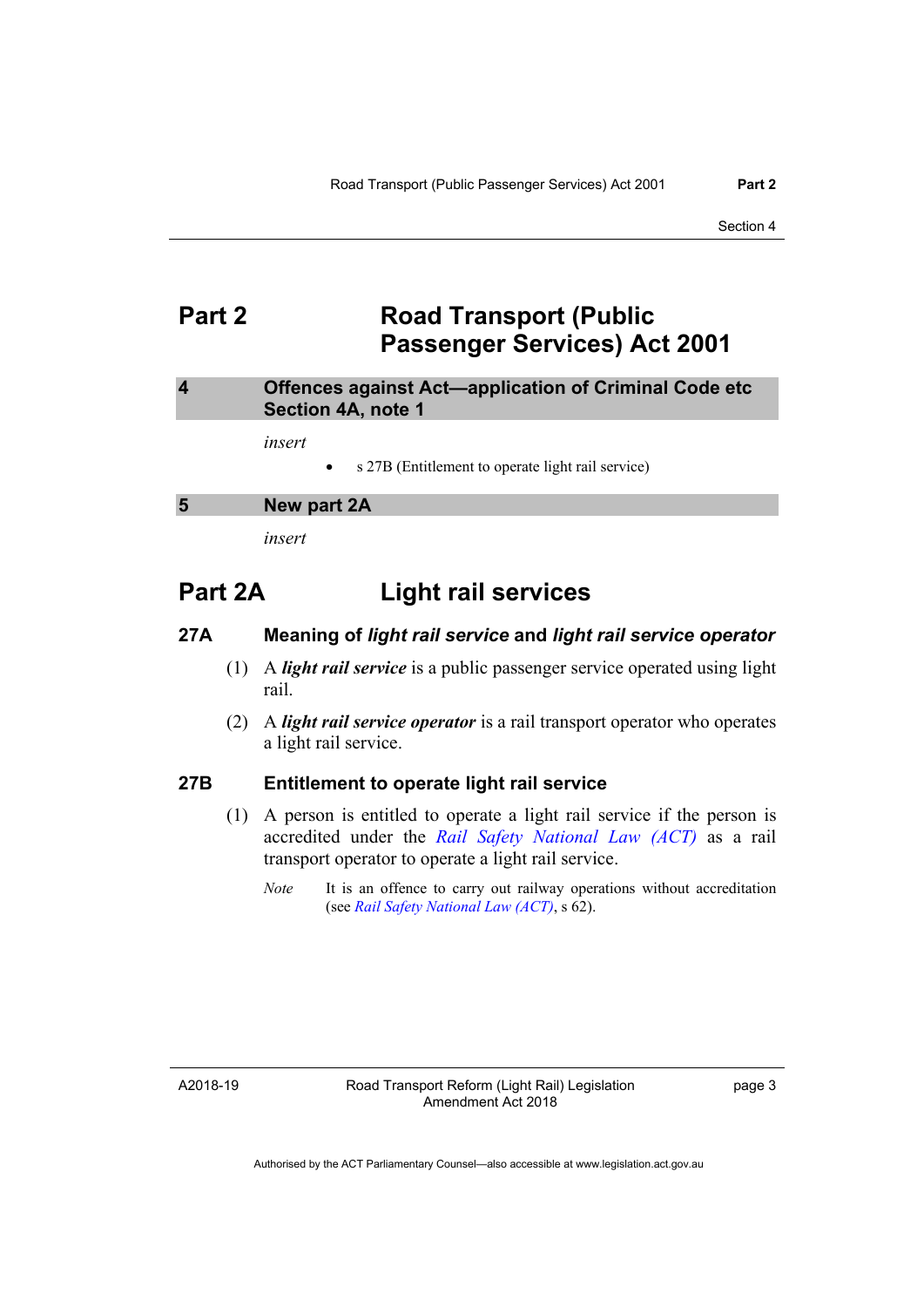- (2) A person commits an offence if—
	- (a) the person operates a light rail service; and
	- (b) the person—
		- (i) fails to give the road transport authority a copy of the person's current notice of accreditation within 2 days after receiving the notice; or
			- *Note* The current notice of accreditation must also be available for public inspection (see *[Rail Safety National Law \(ACT\)](http://www.legislation.act.gov.au/a/2014-14/default.asp)*, s 81).
		- (ii) if a material particular of the person's accreditation changes—fails to tell the road transport authority, in writing, about the change in the person's accreditation within 2 days after the day the change comes into effect; or
		- (iii) fails to give the road transport authority a copy of any notice of suspension or cancellation given to the person under the *[Rail Safety National Law \(ACT\)](http://www.legislation.act.gov.au/a/2014-14/default.asp)*, section 73 or section 74 within 2 days after the day the suspension comes into effect.
	- *Note* It is an offence to make a false or misleading statement, give false or misleading information or produce a false or misleading document (see [Criminal Code](http://www.legislation.act.gov.au/a/2002-51), pt 3.4).

Maximum penalty: 20 penalty units.

- (3) A person commits an offence if the person—
	- (a) operates a light rail service; and
	- (b) fails to give the road transport authority a copy of an application made to the Office of the National Rail Safety Regulator to vary—
		- (i) the person's accreditation under the *[Rail Safety National](http://www.legislation.act.gov.au/a/2014-14/default.asp)  [Law \(ACT\)](http://www.legislation.act.gov.au/a/2014-14/default.asp)*, section 68; or

page 4 Road Transport Reform (Light Rail) Legislation Amendment Act 2018

A2018-19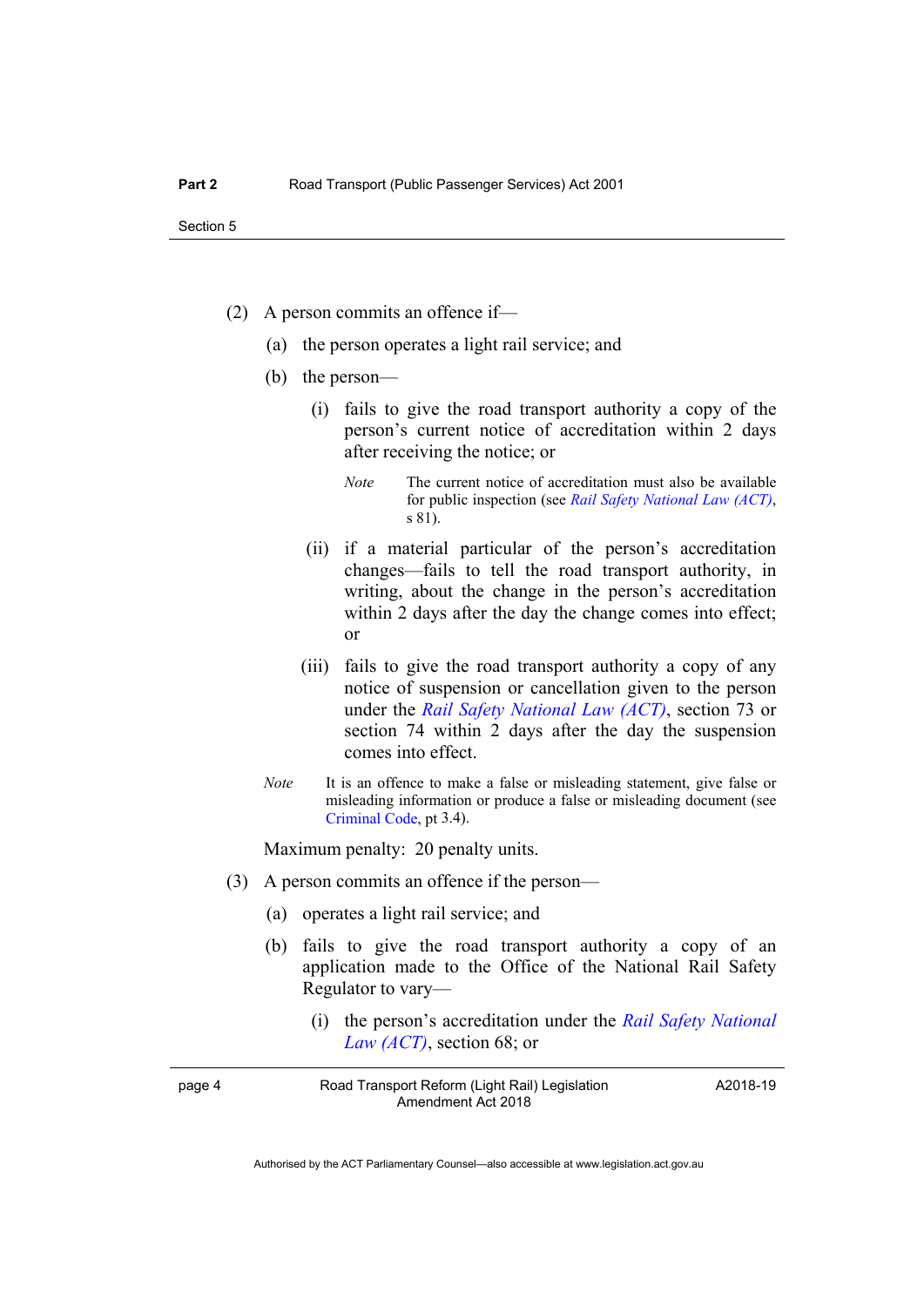(ii) a condition or restriction of the person's accreditation under the *[Rail Safety National Law \(ACT\)](http://www.legislation.act.gov.au/a/2014-14/default.asp)*, section 71.

Maximum penalty: 10 penalty units.

- (4) An offence against this section is a strict liability offence.
- (5) In this section:

*accreditation*, to operate a light rail service, means accreditation under the *[Rail Safety National Law \(ACT\)](http://www.legislation.act.gov.au/a/2014-14/default.asp)* to operate the service.

#### **27C Light rail services—power to determine fares**

- (1) The Minister may determine the following for light rail services:
	- (a) fares payable by passengers;
	- (b) ways of calculating fares;
	- (c) ways of paying fares.
	- *Note* Power to make a statutory instrument includes power to make different provision in relation to different matters or different classes of matters, and to make an instrument that applies differently by reference to stated exceptions or factors (see [Legislation Act](http://www.legislation.act.gov.au/a/2001-14), s 48).
- (2) A determination is a disallowable instrument.
	- *Note* A disallowable instrument must be notified and presented to the Legislative Assembly, under the [Legislation Act.](http://www.legislation.act.gov.au/a/2001-14)

#### **27D Light rail services—regulations**

A regulation may make provision about—

- (a) the operation of light rail services, including, for example—
	- (i) the safety of passengers and the public; and
	- (ii) any licences required by light rail drivers and other people providing services relating to driving light rail vehicles; and

A2018-19

Road Transport Reform (Light Rail) Legislation Amendment Act 2018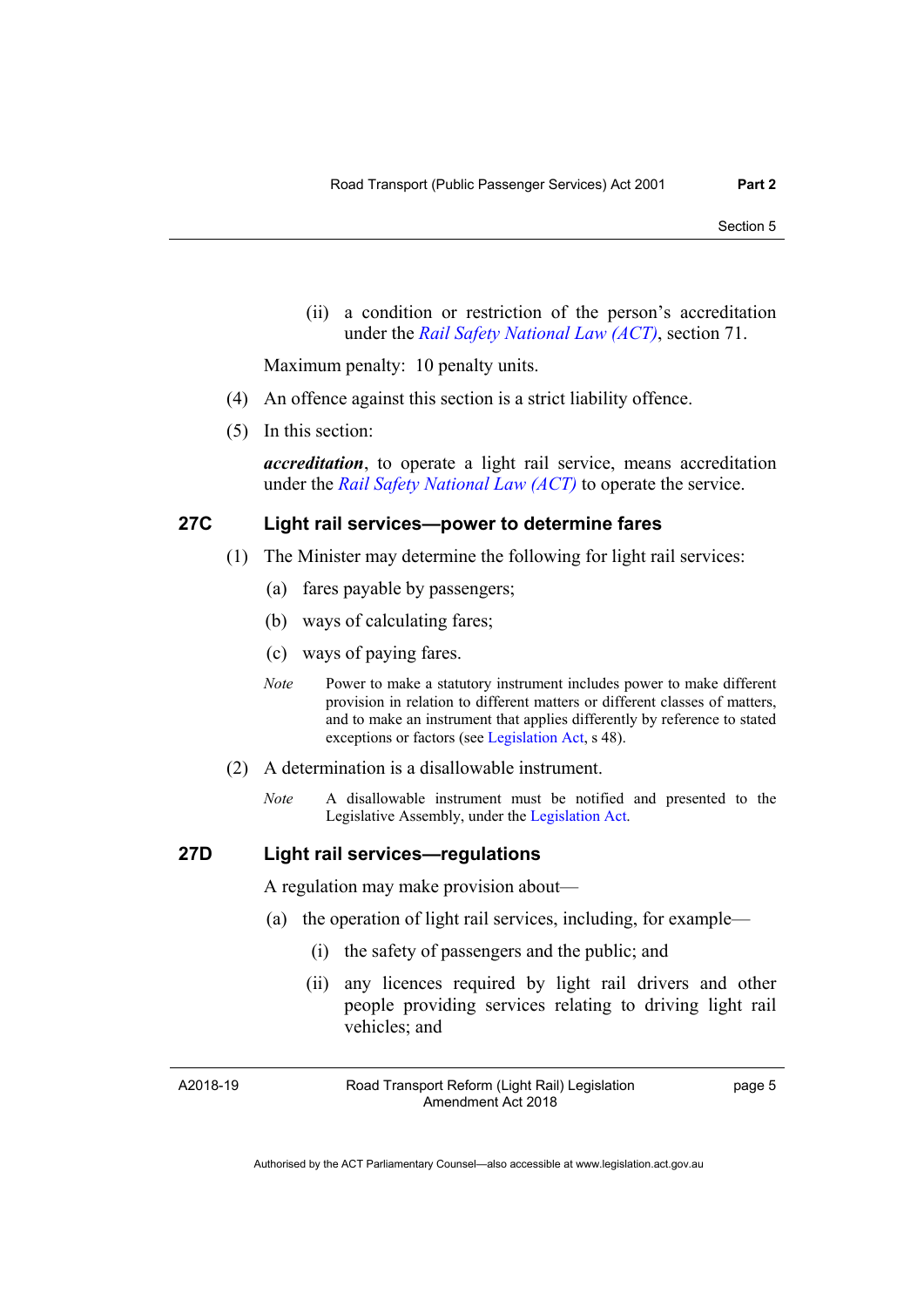- (iii) the conduct or qualifications required by employees of the light rail service operator or a person exercising a function on behalf of the light rail service operator; and
- (iv) light rail stops; and
- (v) the issue and inspection of tickets; and
- (vi) the making and keeping of records and their inspection; and
- (vii) the auditing of records and systems; and
- (viii) the provision of information and reports to the road transport authority; and
- *Note* An example is part of the Act, is not exhaustive and may extend, but does not limit, the meaning of the provision in which it appears (see [Legislation Act,](http://www.legislation.act.gov.au/a/2001-14) s 126 and s 132).
- (b) travel on light rail vehicles, including, for example—
	- (i) conduct of passengers on light rail vehicles; and
	- (ii) conditions of travel on light rail vehicles; and
	- (iii) the authority of police officers and authorised people to direct people contravening a regulation to get off or not get on a light rail vehicle; and
	- (iv) the authority of police officers to remove people contravening a regulation from a light rail vehicle; and
- (c) people at light rail stops, including, for example—
	- (i) conduct of people at light rail stops; and
	- (ii) the authority of police officers and authorised people to direct people contravening a regulation to leave a light rail stop; and
	- (iii) the authority of police officers to remove people contravening a regulation from a light rail stop.

page 6 Road Transport Reform (Light Rail) Legislation Amendment Act 2018 A2018-19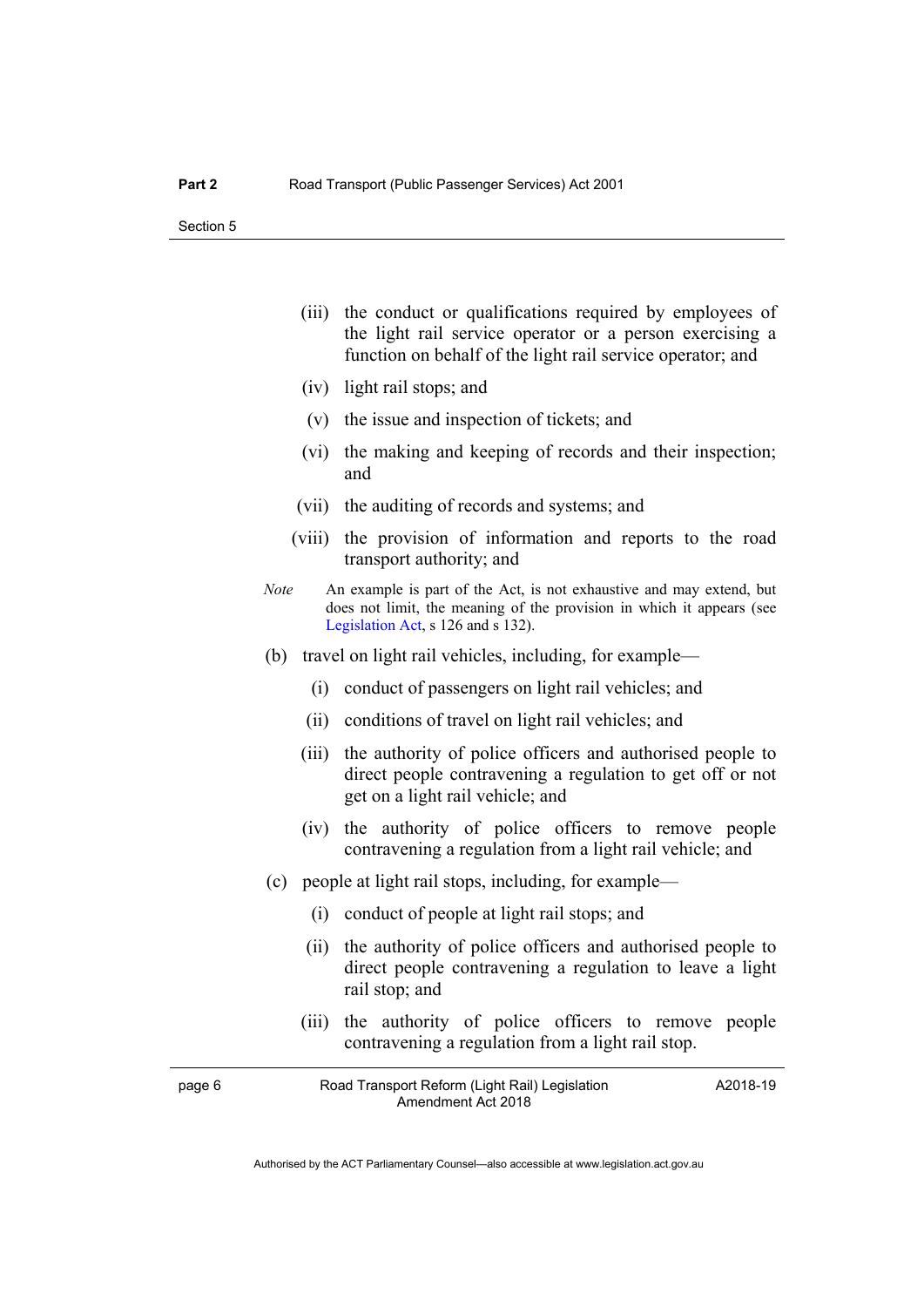<span id="page-10-2"></span><span id="page-10-1"></span><span id="page-10-0"></span>

| $6\phantom{1}$ | <b>New section 109</b>                                                   |
|----------------|--------------------------------------------------------------------------|
|                | in part 8A, insert                                                       |
| 109            | <b>Application-pt 8A</b>                                                 |
|                | This part does not apply to a light rail service.                        |
| $\overline{7}$ | Unauthorised public passenger services<br>Section 125 (2), note 1        |
|                | insert                                                                   |
|                | s 27B (Entitlement to operate light rail service)                        |
| 8              | Dictionary, note 3                                                       |
|                | insert                                                                   |
|                | light rail                                                               |
|                | light rail vehicle                                                       |
|                | rail transport operator                                                  |
| 9              | <b>Dictionary, new definitions</b>                                       |
|                | insert                                                                   |
|                | <i>light rail service</i> —see section $27A(1)$ .                        |
|                | <i>light rail service operator—see section 27A (2).</i>                  |
| 10             | Dictionary, definition of public passenger vehicle                       |
|                | substitute                                                               |
|                | <i>public passenger vehicle</i> means a public bus light rail vehicle to |

<span id="page-10-4"></span><span id="page-10-3"></span>*public passenger vehicle* means a public bus, light rail vehicle, taxi, rideshare vehicle, hire car or demand responsive service vehicle.

A2018-19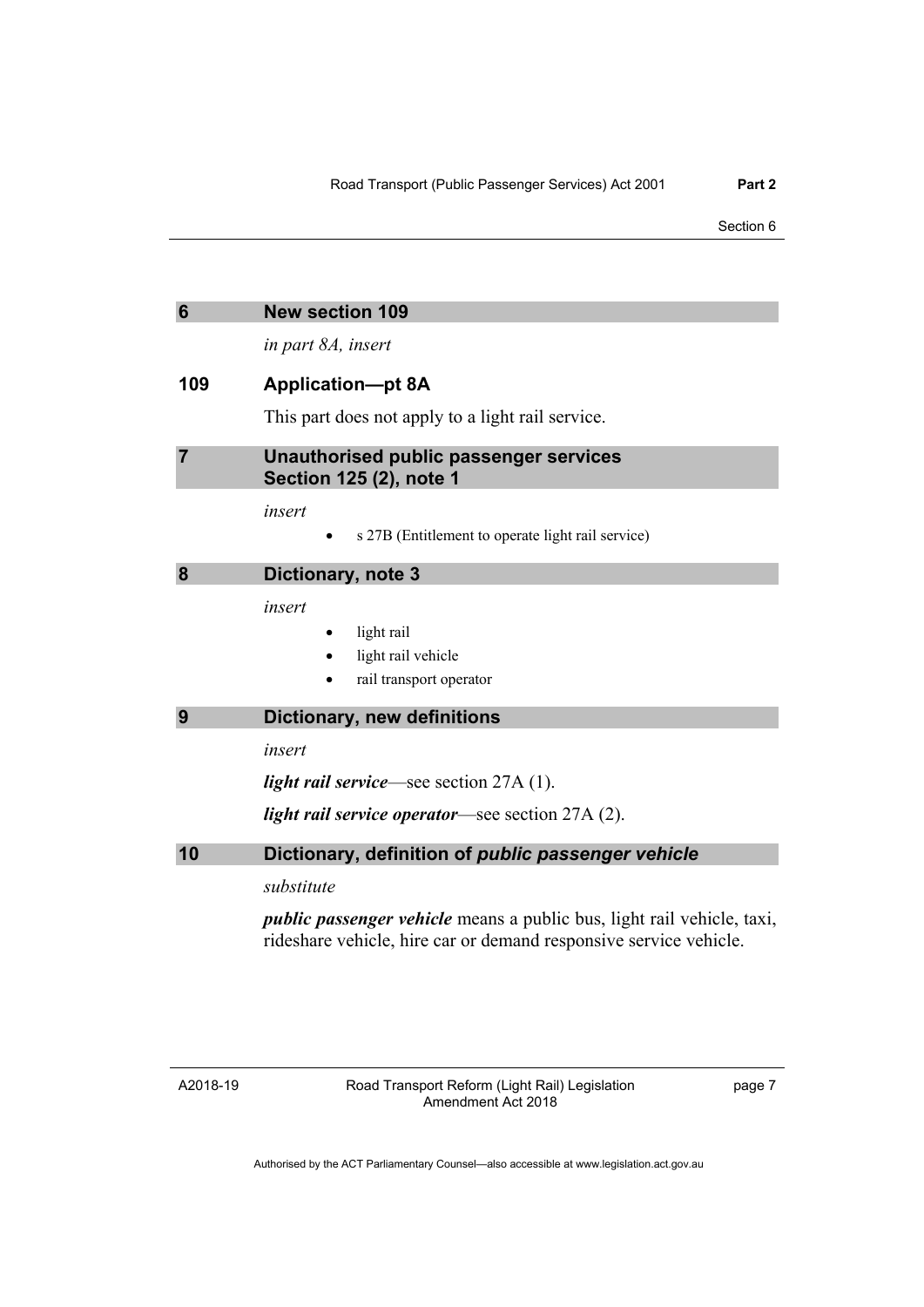## <span id="page-11-0"></span>**Part 3 Road Transport (Public Passenger Services) Regulation 2002**

#### <span id="page-11-1"></span>**11 Offences against regulation—application of Criminal Code etc Section 4A, note 1**

*insert* 

- section 50A
- section 50B
- a provision of ch 3AA (Light rail services)

#### <span id="page-11-2"></span>**12 Section 4B heading**

*substitute* 

**4B Meaning of** *regulated service*

#### <span id="page-11-3"></span>**13 Section 4B**

*omit* 

In this chapter:

*substitute* 

In this regulation:

page 8 Road Transport Reform (Light Rail) Legislation Amendment Act 2018

A2018-19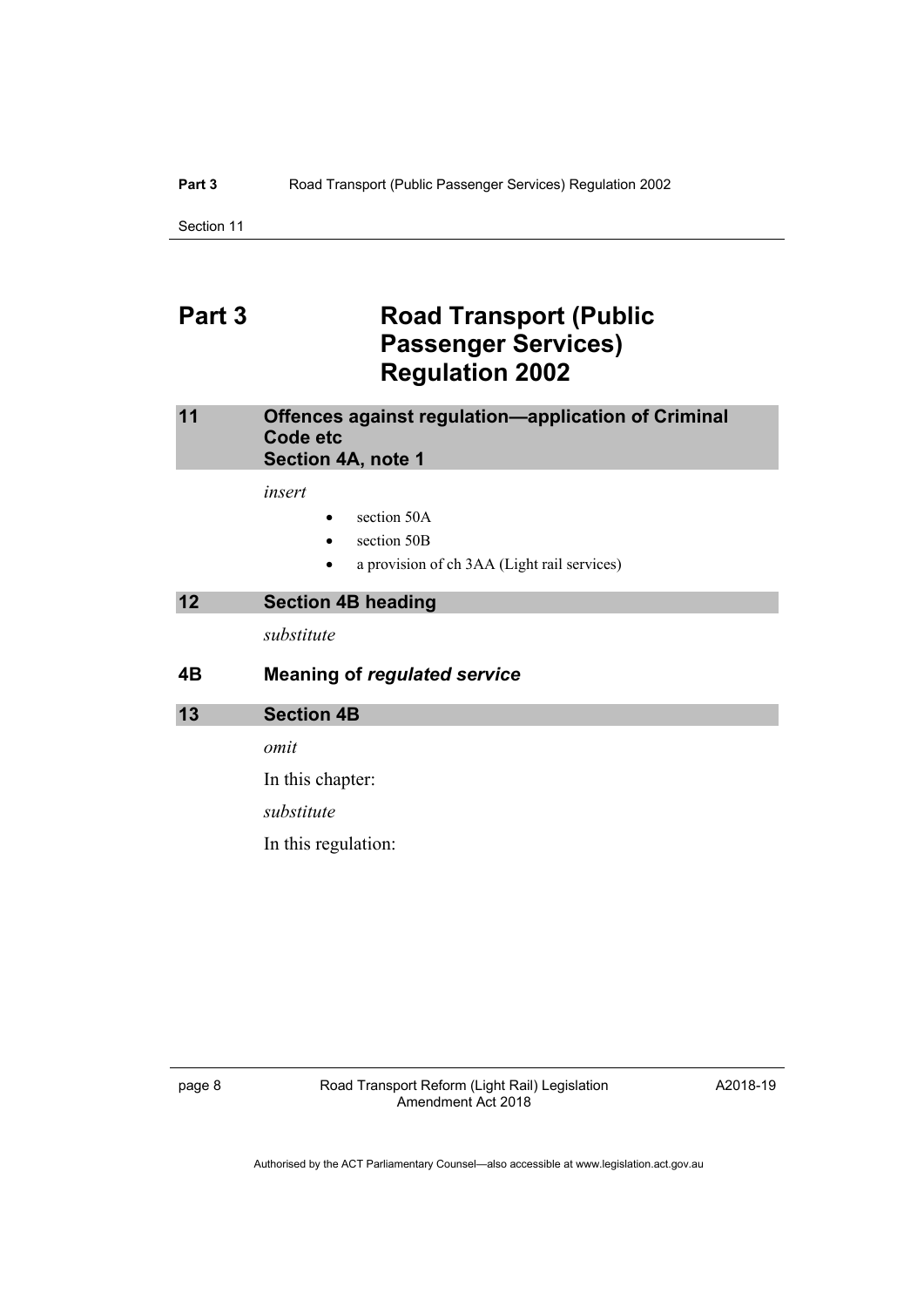*substitute* 

#### <span id="page-12-0"></span>**50 Entitlement to use concession bus ticket**

A person is entitled to use a bus ticket issued free or at a concession fare (a *concession bus ticket*) for travel on a bus service if the operator of the bus service has authorised the person to use the concession bus ticket.

### **50A Application for concession bus ticket**

- (1) A person commits an offence if—
	- (a) the person applies to the operator of a bus service for a concession bus ticket; and
	- (b) the application includes information; and
	- (c) the information—
		- (i) is false or misleading; or
		- (ii) omits anything without which the information is false or misleading.

Maximum penalty: 10 penalty units.

- (2) An offence against this section is a strict liability offence.
- (3) A person must not be prosecuted for an offence against both this section and section 70AP (Application for concession light rail ticket) in relation to the same ticket.

### **50B Use concession bus ticket when not entitled**

- (1) A person commits an offence if the person—
	- (a) travels on a bus service; and
	- (b) uses a concession bus ticket for the travel; and

A2018-19

Road Transport Reform (Light Rail) Legislation Amendment Act 2018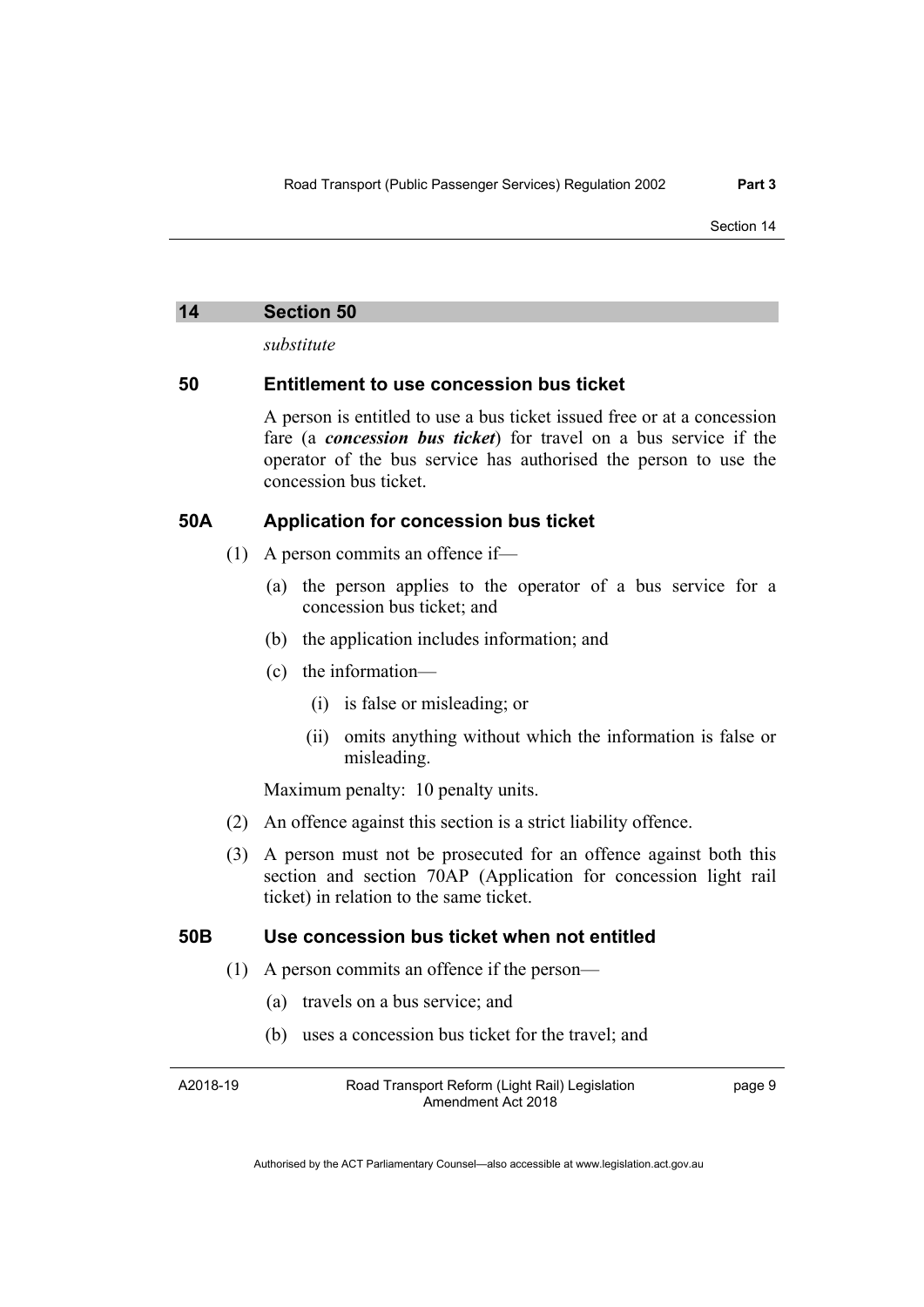(c) is not entitled to use the concession bus ticket.

Maximum penalty: 5 penalty units.

 (2) A police officer or authorised person may require a person who uses or attempts to use a concession bus ticket to travel on a bus service to produce evidence that the person is eligible to use the ticket to travel on the bus service.

#### **Examples—evidence**

student card, pensioner card, concession card

- *Note* An example is part of the regulation, is not exhaustive and may extend, but does not limit, the meaning of the provision in which it appears (see [Legislation Act,](http://www.legislation.act.gov.au/a/2001-14) s 126 and s 132).
- (3) A person commits an offence if the person—
	- (a) is required to produce evidence under subsection (2); and
	- (b) does not comply with the requirement.

Maximum penalty: 5 penalty units.

- (4) A person commits an offence if—
	- (a) the person is required to produce evidence under subsection (2); and
	- (b) the person produces evidence containing information; and
	- (c) the information—
		- (i) is false or misleading; or
		- (ii) omits anything without which the information is false or misleading.

Maximum penalty: 10 penalty units.

- (5) A person commits an offence if—
	- (a) the person is required to produce evidence under subsection (2); and

page 10 Road Transport Reform (Light Rail) Legislation Amendment Act 2018 A2018-19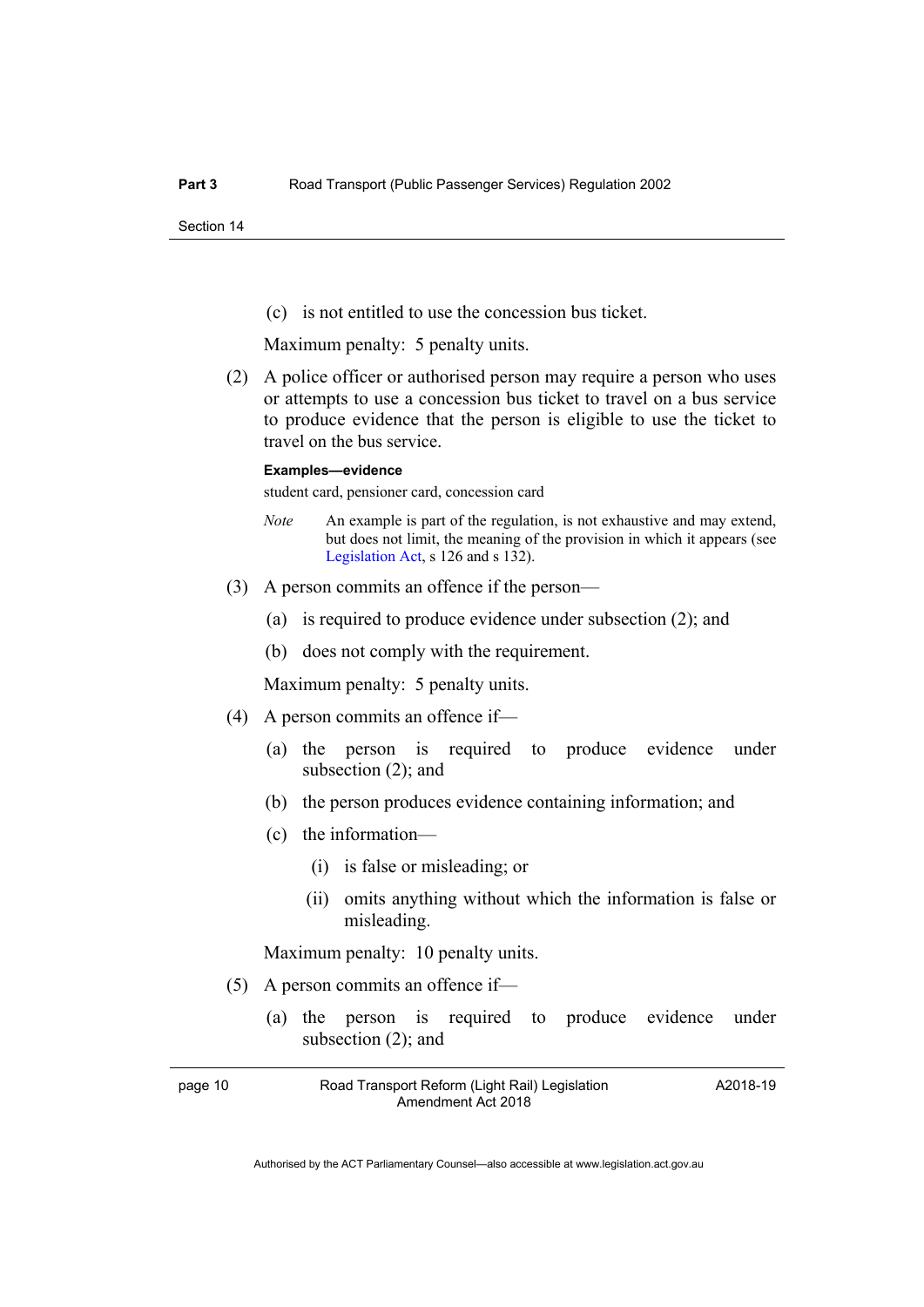- (b) the person makes a statement containing information to the police officer or authorised person; and
- (c) the information—
	- (i) is false or misleading; or
	- (ii) omits anything without which the information is false or misleading.

Maximum penalty: 10 penalty units.

- (6) An offence against this section is a strict liability offence.
- (7) A person must not be prosecuted for an offence against more than 1 of the following provisions for a single journey:
	- (a) subsection (1);
	- (b) subsection (3);
	- (c) subsection (4);
	- (d) subsection  $(5)$ ;
	- (e) section 70AQ (1) (Use concession light rail ticket when not entitled);
	- (f) section 70AQ  $(3)$ ;
	- (g) section 70AQ  $(4)$ ;
	- (h) section 70AQ (5).
- (8) In this section:

*single journey* means a journey for which a single fare is payable.

#### **Example**

a single fare payment that allows a person to travel on multiple public passenger vehicles within a 90 minute period

A2018-19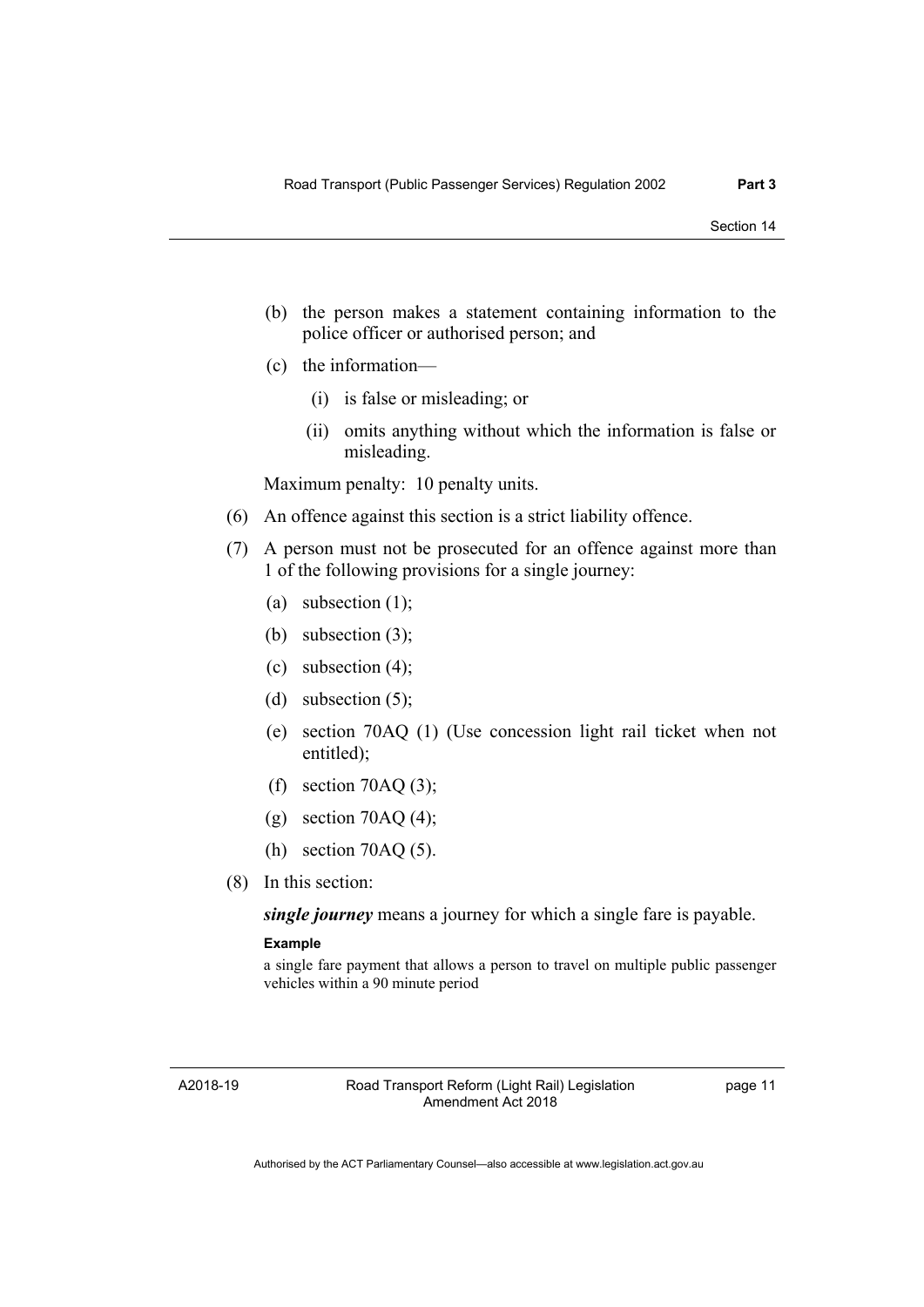#### <span id="page-15-0"></span>**15 New chapter 3AA**

*before chapter 3A, insert* 

## **Chapter 3AA Light rail services**

## **Part 3AA.1 Light rail service operators**

#### **70AA Definitions—pt 3AA.1**

In this part:

*light rail driver* means the driver of a light rail vehicle.

*light rail driving assessor* means a person who assesses a light rail driver's suitability to be a driver of a light rail vehicle.

*light rail driving instructor* means a person who instructs a person about how to drive a light rail vehicle.

### **70AB Notifiable occurrence involving light rail vehicle**

- (1) A person commits an offence if—
	- (a) the person is a light rail service operator; and
	- (b) the light rail service is involved in a notifiable occurrence; and
	- (c) the person gives the Office of the National Rail Safety Regulator a report under the *[Rail Safety National Law \(ACT\)](http://www.legislation.act.gov.au/a/2014-14/default.asp)*, section 121, about a notifiable occurrence; and
	- (d) the person fails to give the road transport authority a copy of the report at the same time as giving the report to the Office of the National Rail Safety Regulator.

Maximum penalty: 20 penalty units.

(2) An offence against this section is a strict liability offence.

A2018-19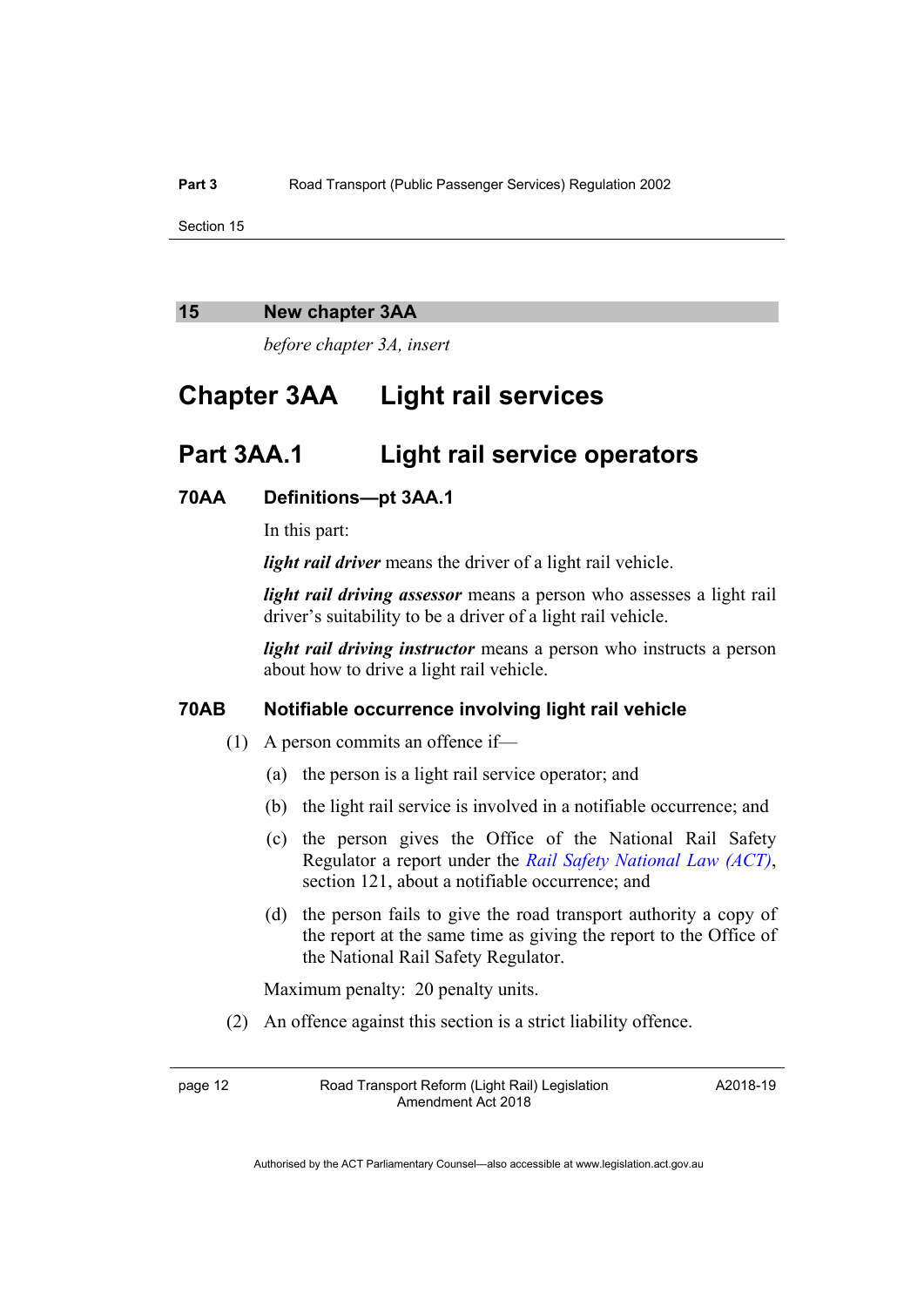(3) In this section:

*notifiable occurrence*—see the *[Rail Safety National Law \(ACT\)](http://www.legislation.act.gov.au/a/2014-14/default.asp)*, section 4.

### **70AC Light rail driver etc to hold driver licence**

- (1) A person commits an offence if the person—
	- (a) is a light rail service operator; and
	- (b) does not take reasonable steps to ensure that each of the following people holds a full car licence or a licence of a higher class:
		- (i) a light rail driver for the service;
		- (ii) a light rail driving assessor for the service;
		- (iii) a light rail driving instructor for the service.
	- *Note* A person who drives a light rail vehicle must hold a full car licence (see *[Road Transport \(Driver Licensing\) Regulation 2000](http://www.legislation.act.gov.au/sl/2000-14)*, s 98A).

Maximum penalty: 20 penalty units.

- (2) An offence against this section is a strict liability offence.
- (3) In this section:

*full car licence* means a full car licence within the meaning of the *[Road Transport \(Driver Licensing\) Regulation 2000](http://www.legislation.act.gov.au/sl/2000-14)*.

### **70AD Light rail driver records**

- (1) A person commits an offence if the person—
	- (a) is a light rail service operator; and
	- (b) does not—
		- (i) keep a light rail driver record for each light rail driver for the service; and

A2018-19

Road Transport Reform (Light Rail) Legislation Amendment Act 2018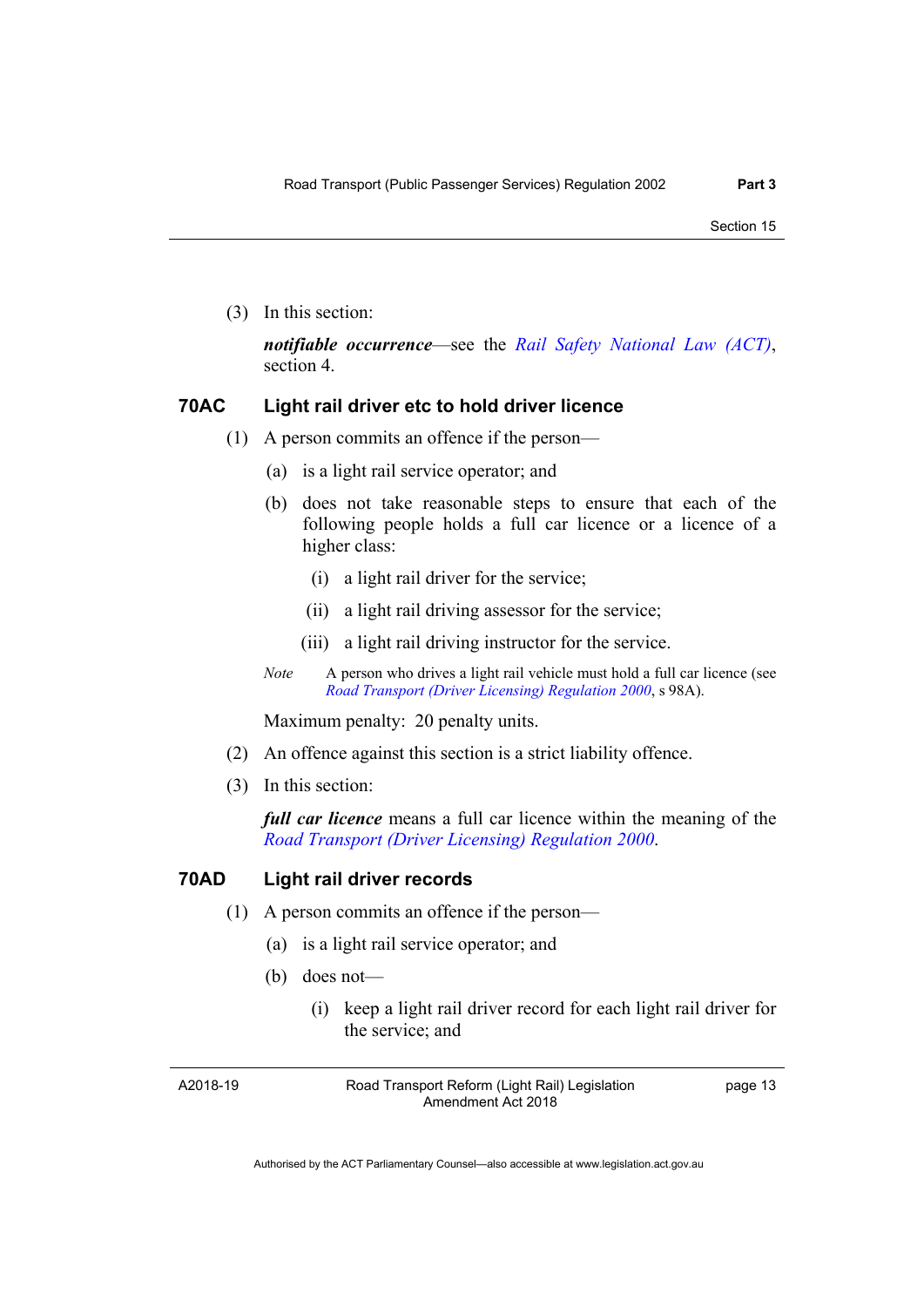(ii) take reasonable steps to ensure each light rail driver record is up-to-date.

Maximum penalty: 10 penalty units.

- (2) A person commits an offence if the person—
	- (a) is or has been a light rail service operator; and
	- (b) does not keep each light rail driver record for at least 2 years after the last date on which the driver drove a light rail vehicle for the service.

Maximum penalty: 10 penalty units.

- (3) A person commits an offence if the person—
	- (a) is or has been a light rail service operator; and
	- (b) does not provide a light rail driver record, on request, to—
		- (i) the road transport authority; or
		- (ii) a police officer; or
		- (iii) an authorised person.

Maximum penalty: 10 penalty units.

- (4) An offence against this section is a strict liability offence.
- (5) In this section:

*light rail driver record* means a record of the following details for a light rail driver:

- (a) the light rail driver's full name, home address and date of birth;
- (b) the light rail driver's driver licence number and expiry date;
- (c) the days and times when a light rail vehicle was driven by the light rail driver.

A2018-19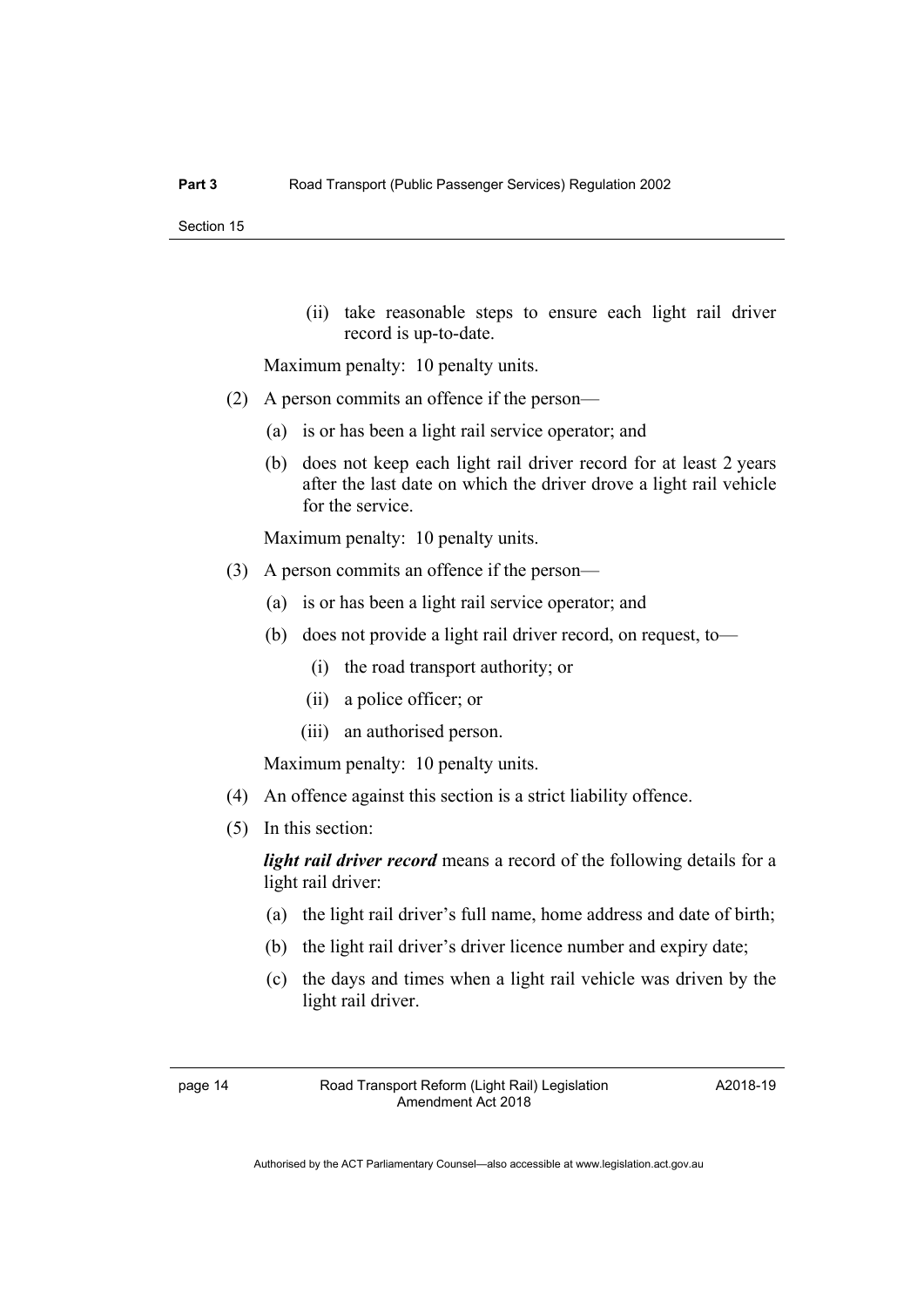#### **70AE Light rail driving instructor records**

- (1) A person commits an offence if the person—
	- (a) is a light rail service operator; and
	- (b) does not—
		- (i) keep a light rail driving instructor record for each light rail driving instructor for the service; and
		- (ii) take reasonable steps to ensure each light rail driving instructor record is up-to-date.

Maximum penalty: 10 penalty units.

- (2) A person commits an offence if the person—
	- (a) is or has been a light rail service operator; and
	- (b) does not keep each light rail driving instructor record for at least 2 years after the last date on which an instructor for the operator instructed a driver for the service.

Maximum penalty: 10 penalty units.

- (3) A person commits an offence if the person—
	- (a) is or has been a light rail service operator; and
	- (b) does not provide a light rail driving instructor record, on request, to—
		- (i) the road transport authority; or
		- (ii) a police officer; or
		- (iii) an authorised person.

Maximum penalty: 10 penalty units.

(4) An offence against this section is a strict liability offence.

A2018-19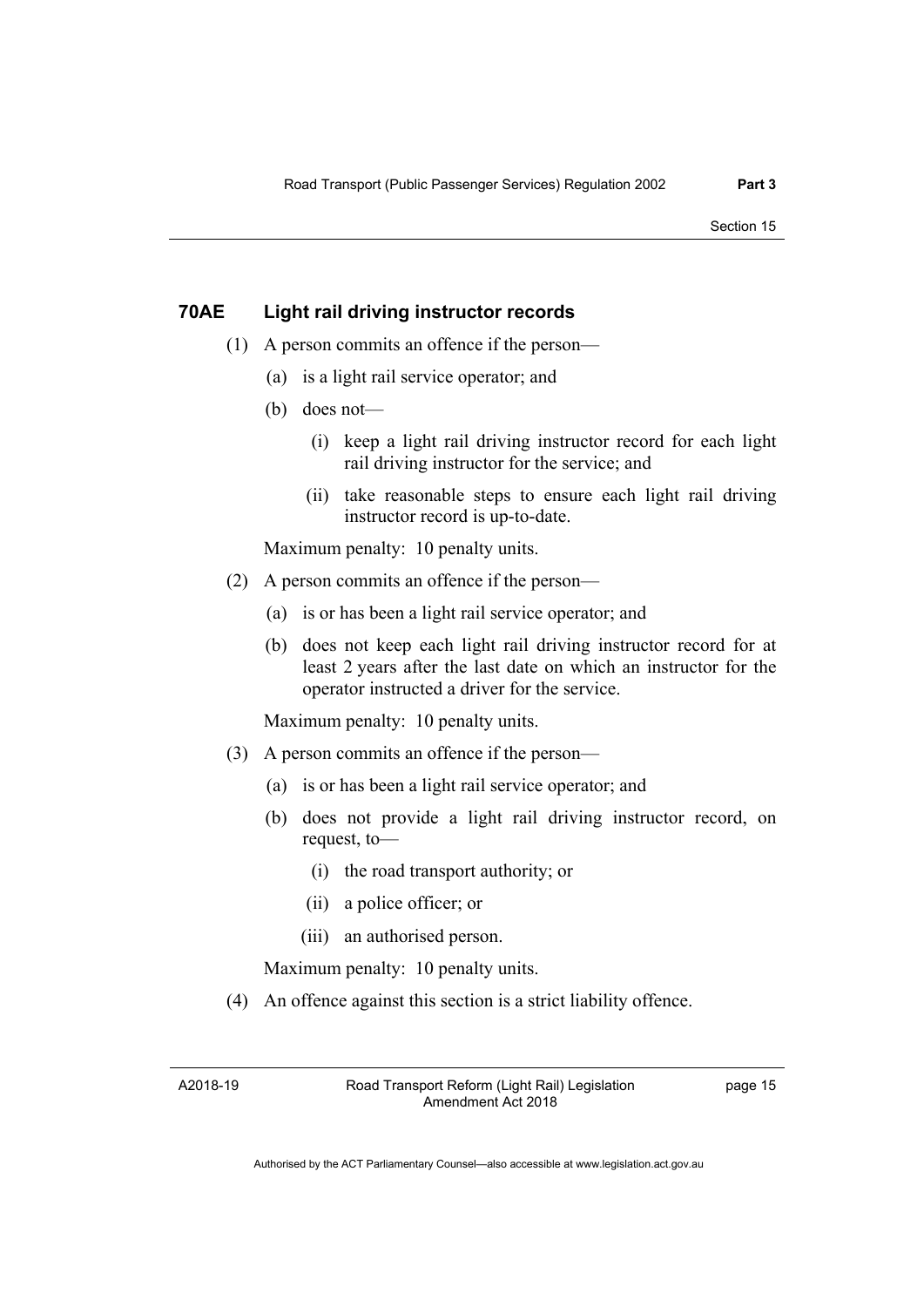(5) In this section:

*light rail driving instructor record* means a record of the following details for a light rail driving instructor:

- (a) the light rail driving instructor's full name, home address and date of birth;
- (b) the light rail driving instructor's driver licence number and expiry date;
- (c) the days and times when a light rail driver was instructed by the light rail driving instructor.

#### **70AF Light rail driving assessor records**

- (1) A person commits an offence if the person—
	- (a) is a light rail service operator; and
	- (b) does not—
		- (i) keep a light rail driving assessor record for each light rail driving assessor for the service; and
		- (ii) take reasonable steps to ensure each light rail driving assessor record is up-to-date.

Maximum penalty: 10 penalty units.

- (2) A person commits an offence if the person—
	- (a) is or has been a light rail service operator; and
	- (b) does not keep each light rail driving assessor record for at least 2 years after the last date on which a light rail driving assessor for the operator assessed a driver for the service.

Maximum penalty: 10 penalty units.

- (3) A person commits an offence if the person—
	- (a) is or has been a light rail service operator; and

page 16 Road Transport Reform (Light Rail) Legislation Amendment Act 2018

A2018-19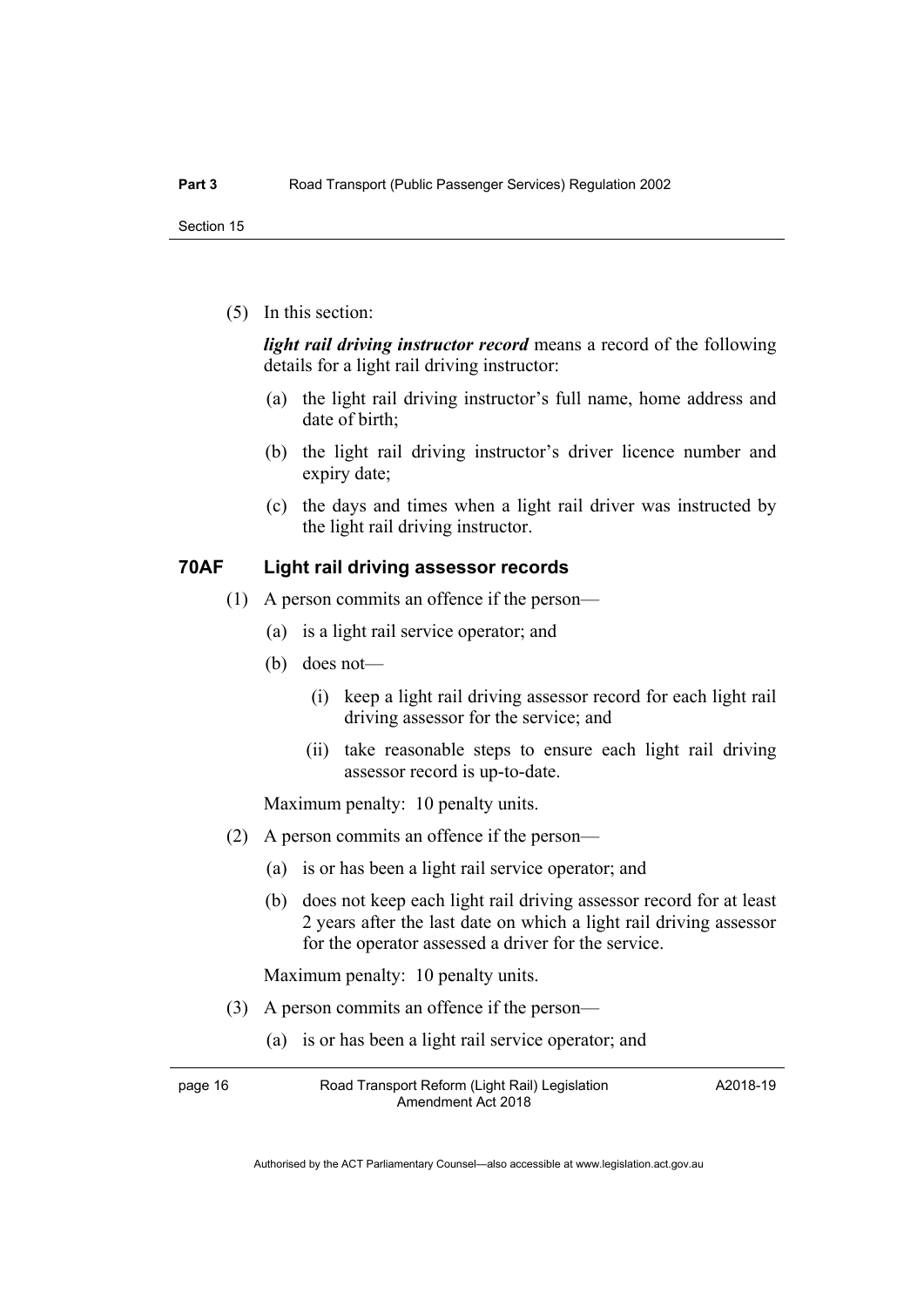- (b) does not provide a light rail driving assessor record, on request,  $to$ —
	- (i) the road transport authority; or
	- (ii) a police officer; or
	- (iii) an authorised person.

Maximum penalty: 10 penalty units.

- (4) An offence against this section is a strict liability offence.
- (5) In this section:

*light rail driving assessor record* means a record of the following details for a light rail driving assessor:

- (a) the light rail driving assessor's full name, home address and date of birth;
- (b) the light rail driving assessor's driver licence number and expiry date;
- (c) the days and times when a light rail driver was assessed by the light rail driving assessor.

#### **70AG Road transport authority to share information**

- (1) If a light rail service operator has given the road transport authority a light rail driver record, the road transport authority must tell the light rail service operator about any suspension or cancellation of a driver licence held by the driver.
- (2) If a light rail service operator has given the road transport authority a light rail driving instructor record, the road transport authority must tell the light rail service operator about any suspension or cancellation of a driver licence held by the light rail driving instructor.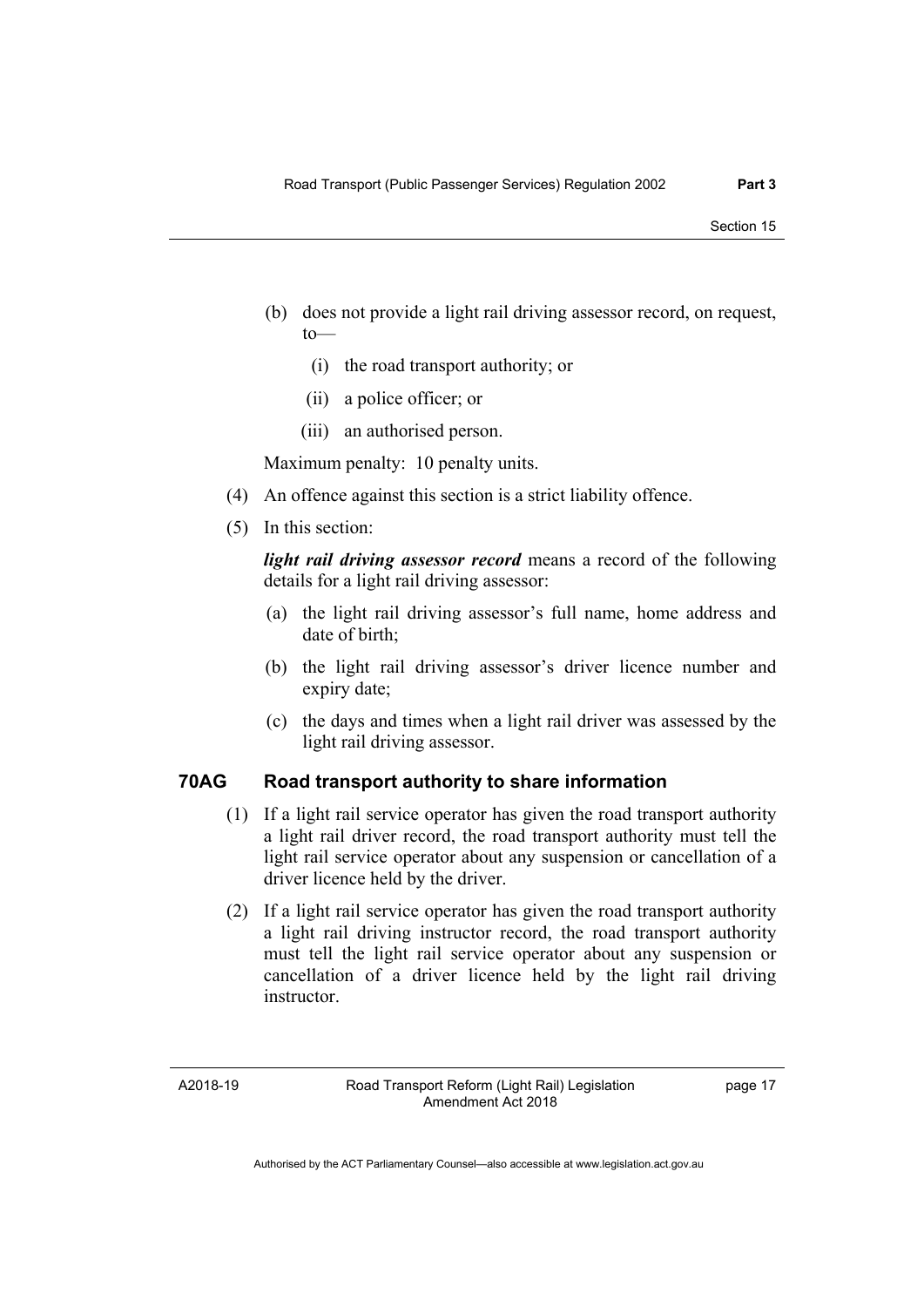- (3) If a light rail service operator has given the road transport authority a light rail driving assessor record, the road transport authority must tell the light rail service operator about any suspension or cancellation of a driver licence held by the light rail driving assessor.
- (4) In this section:

*light rail driving assessor record*—see section 70AF (5).

*light rail driver record*—see section 70AD (5).

*light rail driving instructor record*—see section 70AE (5).

#### **70AH Signs about security cameras in light rail vehicles and at light rail stops**

- (1) A person commits an offence if—
	- (a) the person is a light rail service operator; and
	- (b) a light rail vehicle for the service is fitted with a security camera; and
	- (c) the person does not ensure—
		- (i) there is a sign inside the light rail vehicle telling people they may be under video surveillance while in or near the light rail vehicle; and
		- (ii) the sign is located in a place that can be easily seen by a person who may be under video surveillance.

Maximum penalty: 10 penalty units.

*Note* In collecting personal information, a light rail service operator may also have to comply with the Australian Privacy Principles under the *[Privacy Act 1988](http://www.comlaw.gov.au/Series/C2004A03712)* (Cwlth) or the Territory privacy principles under the *[Information Privacy Act 2014.](http://www.legislation.act.gov.au/a/2014-24)* 

A2018-19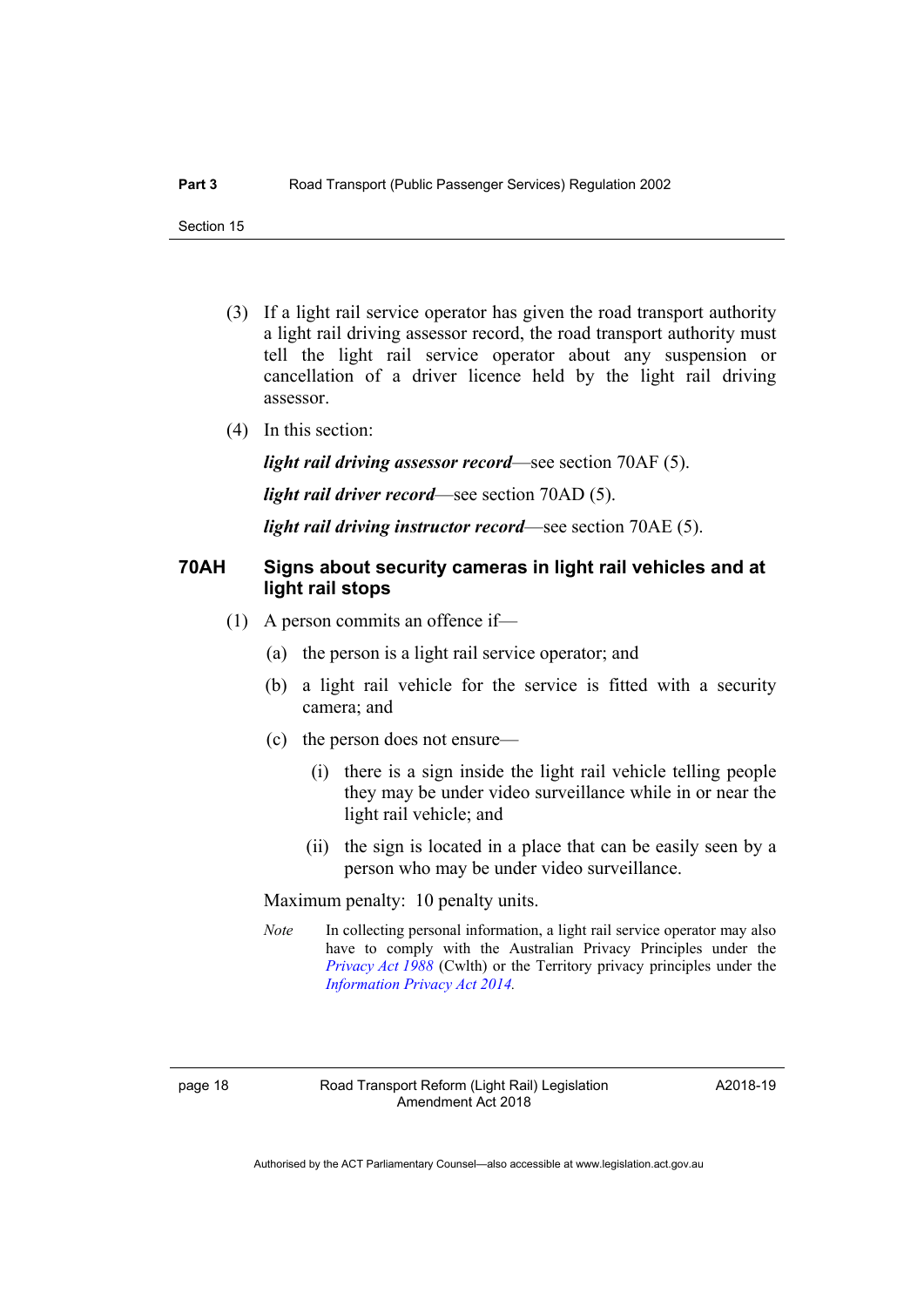- (2) A person commits an offence if—
	- (a) the person is a light rail service operator; and
	- (b) a light rail stop is fitted with a security camera; and
	- (c) the person does not ensure—
		- (i) there is a sign on the light rail stop telling people they may be under video surveillance while on or near the light rail stop; and
		- (ii) the sign is located in a place that can be easily seen by a person who may be under video surveillance.

Maximum penalty: 10 penalty units.

(3) An offence against this section is a strict liability offence.

#### **70AI Lost property in light rail vehicles and at light rail stops**

- (1) A person commits an offence if the person—
	- (a) is a light rail service operator; and
	- (b) does not ensure that each item of lost property found in a light rail vehicle or at a light rail stop is—
		- (i) given to its owner; or
		- (ii) if the owner cannot be identified—
			- (A) held for a reasonable time at an office of the light rail service operator; and
			- (B) made available for collection by the owner during ordinary business hours.

Maximum penalty: 5 penalty units.

(2) An offence against this section is a strict liability offence.

A2018-19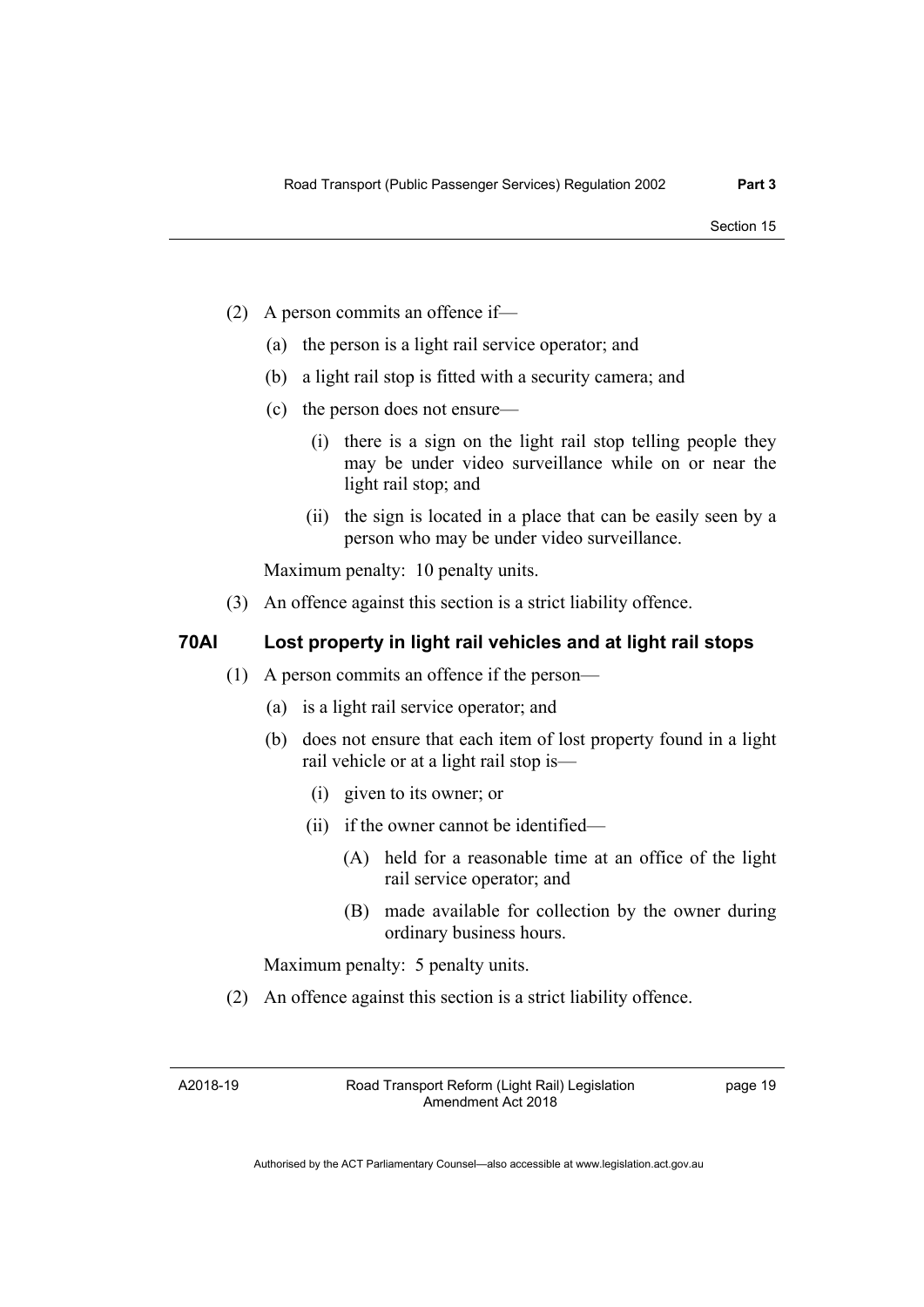## **Part 3AA.2 Light rail tickets**

#### **70AJ Meaning of** *light rail ticket***—pt 3AA.2**

In this part:

*light rail ticket* means anything issued by or on behalf of the road transport authority authorising a person to travel in a light rail vehicle operated for a light rail service.

#### **70AK Validity of light rail tickets**

- (1) A light rail ticket is valid for travel only for a journey—
	- (a) for which it is issued; and
	- (b) if a passenger is required to assign a journey to a ticket—to which it is assigned.
- (2) If a passenger is required to use a device to assign a journey to a ticket, the passenger must use the device in accordance with any instructions provided by the road transport authority.
- (3) A light rail ticket transferred in contravention of section 70AM is not a valid ticket.

#### **70AL Valid light rail ticket required for travel**

- (1) A person commits an offence if the person—
	- (a) travels on a light rail service; and
	- (b) does not hold a valid light rail ticket for the travel.

Maximum penalty: 5 penalty units.

(2) An offence against this section is a strict liability offence.

A2018-19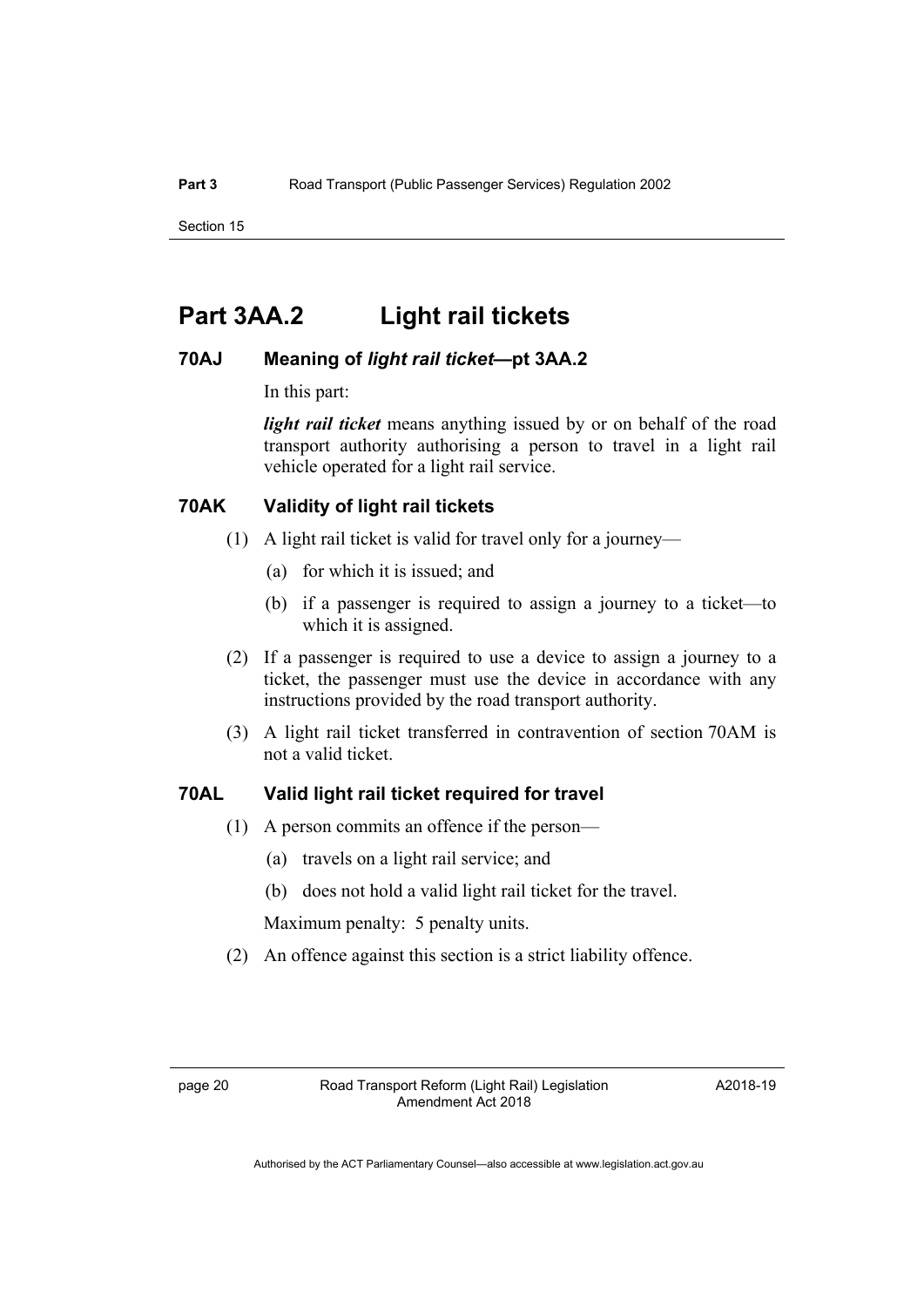### **70AM Light rail ticket not transferable**

- (1) A person commits an offence if the person—
	- (a) holds a valid light rail ticket for a journey; and
	- (b) before the journey ends—
		- (i) transfers the ticket to someone else; or
		- (ii) offers to transfer the ticket to someone else.

Maximum penalty: 5 penalty units.

- (2) An offence against this section is a strict liability offence.
- (3) This section does not apply if—
	- (a) the ticket was bought for the other person; or
	- (b) the transfer is authorised by the road transport authority.
	- *Note* The defendant has an evidential burden in relation to the matters mentioned in s (3) (see [Criminal Code](http://www.legislation.act.gov.au/a/2002-51), s 58).

#### **70AN Damaged or changed light rail ticket not to be used**

- (1) A person commits an offence if the person—
	- (a) travels on a light rail service; and
	- (b) holds a valid light rail ticket for the travel; and
	- (c) the ticket is damaged, defaced or changed.

Maximum penalty: 5 penalty units.

(2) An offence against this section is a strict liability offence.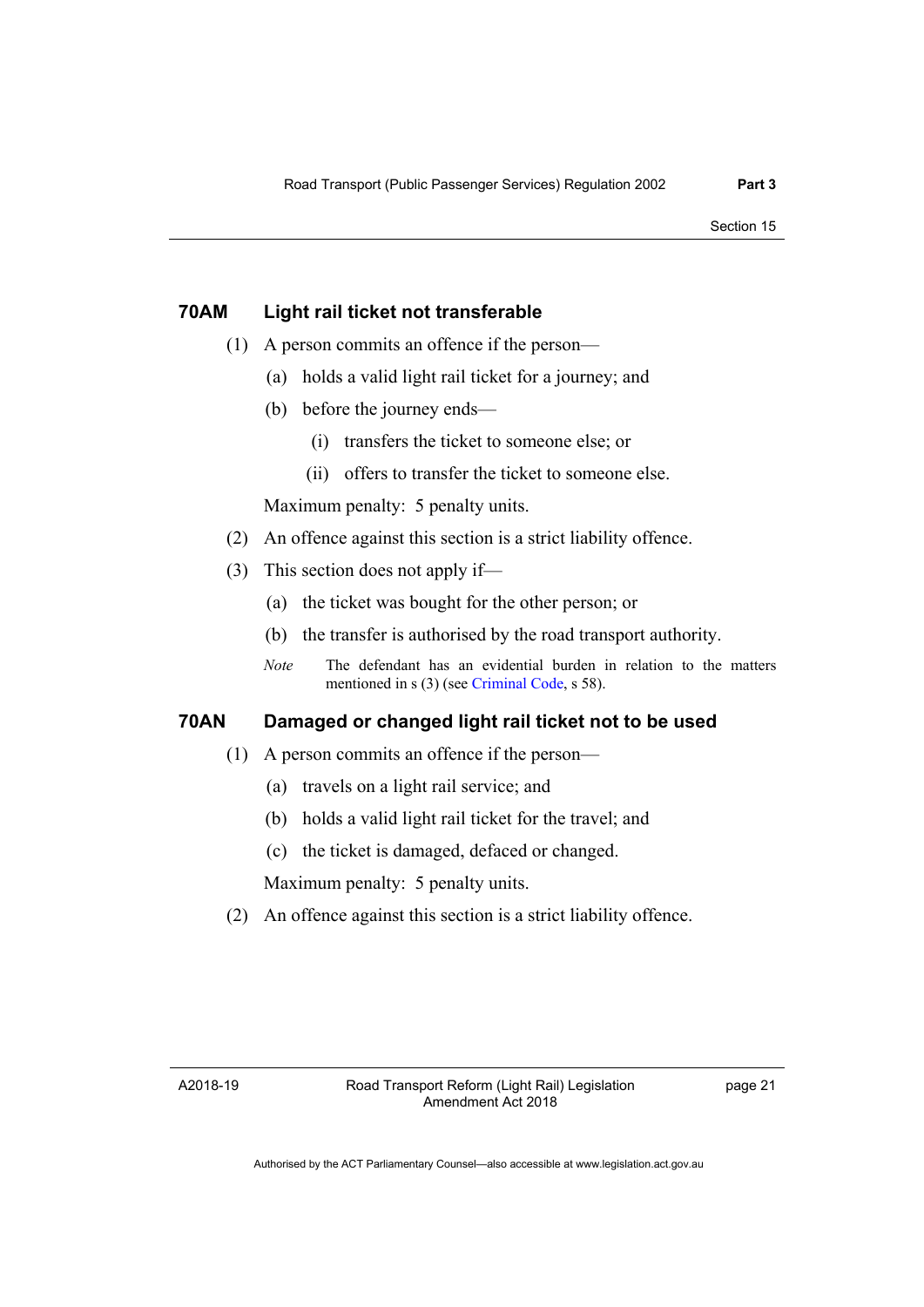#### **70AO Entitlement to use concession light rail ticket**

A person is entitled to use a light rail ticket issued free or at a concession fare (a *concession light rail ticket*) for travel on a light rail service if the road transport authority has authorised the person to use the concession light rail ticket.

#### **70AP Application for concession light rail ticket**

- (1) A person commits an offence if—
	- (a) the person applies to the road transport authority for a concession light rail ticket; and
	- (b) the application includes information; and
	- (c) the information—
		- (i) is false or misleading; or
		- (ii) omits anything without which the information is false or misleading.

Maximum penalty: 10 penalty units.

- (2) An offence against this section is a strict liability offence.
- (3) A person must not be prosecuted for an offence against both this section and section 50A (Application for concession bus ticket) in relation to the same ticket.

#### **70AQ Use concession light rail ticket when not entitled**

- (1) A person commits an offence if the person—
	- (a) travels on a light rail service; and
	- (b) uses a concession light rail ticket for the travel; and

A2018-19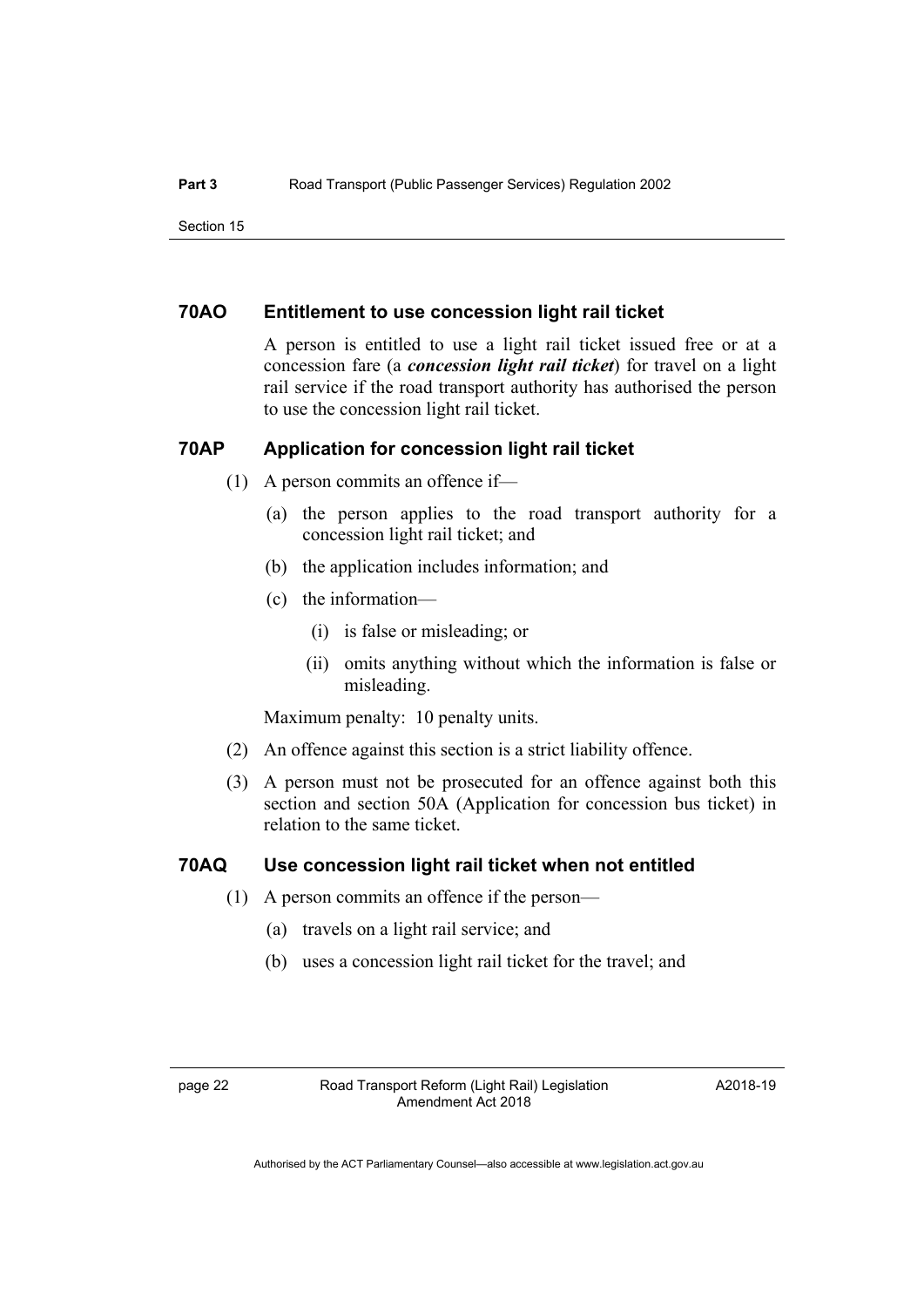(c) is not entitled to use the concession light rail ticket.

Maximum penalty: 5 penalty units.

 (2) A police officer or authorised person may require a person who uses or attempts to use a concession light rail ticket to travel on a light rail service to produce evidence that the person is entitled to use the ticket to travel on the light rail service.

#### **Examples—evidence**

student card, pensioner card, concession card

- *Note* An example is part of the regulation, is not exhaustive and may extend, but does not limit, the meaning of the provision in which it appears (see [Legislation Act,](http://www.legislation.act.gov.au/a/2001-14) s 126 and s 132).
- (3) A person commits an offence if the person—
	- (a) is required to produce evidence under subsection (2); and
	- (b) does not comply with the requirement.

Maximum penalty: 5 penalty units.

- (4) A person commits an offence if—
	- (a) the person is required to produce evidence under subsection (2); and
	- (b) the person produces evidence containing information; and
	- (c) the information—
		- (i) is false or misleading; or
		- (ii) omits anything without which the information is false or misleading.

Maximum penalty: 10 penalty units.

- (5) A person commits an offence if—
	- (a) the person is required to produce evidence under subsection (2); and

| A2018-19 | Road Transport Reform (Light Rail) Legislation | page 23 |
|----------|------------------------------------------------|---------|
|          | Amendment Act 2018                             |         |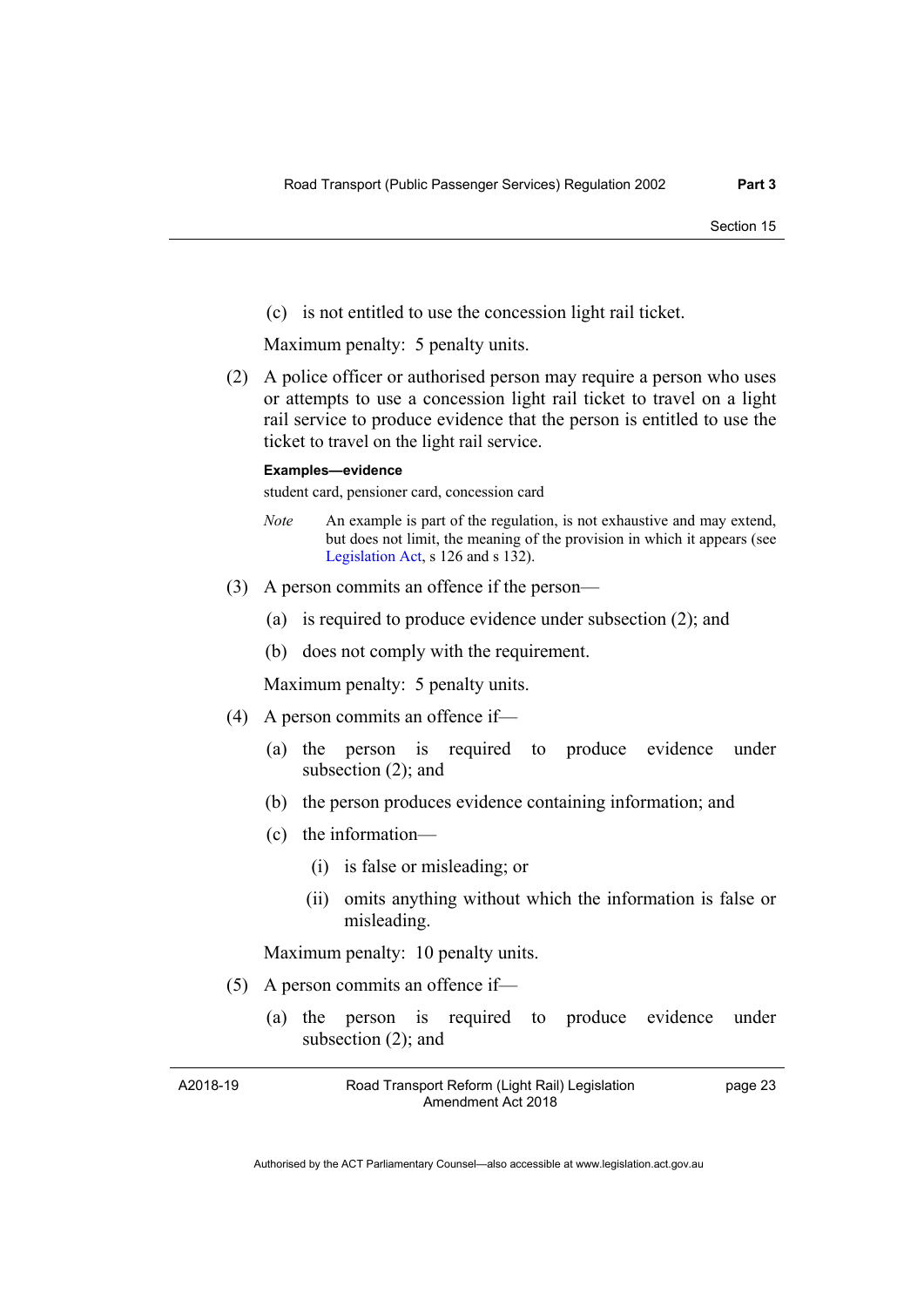- (b) the person makes a statement containing information to the police officer or authorised person; and
- (c) the information—
	- (i) is false or misleading; or
	- (ii) omits anything without which the information is false or misleading.

Maximum penalty: 10 penalty units.

- (6) An offence against this section is a strict liability offence.
- (7) A person must not be prosecuted for an offence against more than 1 of the following provisions for a single journey:
	- (a) subsection (1);
	- (b) subsection (3);
	- (c) subsection (4);
	- (d) subsection (5);
	- (e) section 50B (1) (Use concession bus ticket when not entitled);
	- (f) section 50B  $(3)$ ;
	- (g) section 50B  $(4)$ ;
	- (h) section 50B (5).
- (8) In this section:

*single journey* means a journey for which a single fare is payable.

#### **Example**

a single fare payment that allows a person to travel on multiple public passenger vehicles within a 90 minute period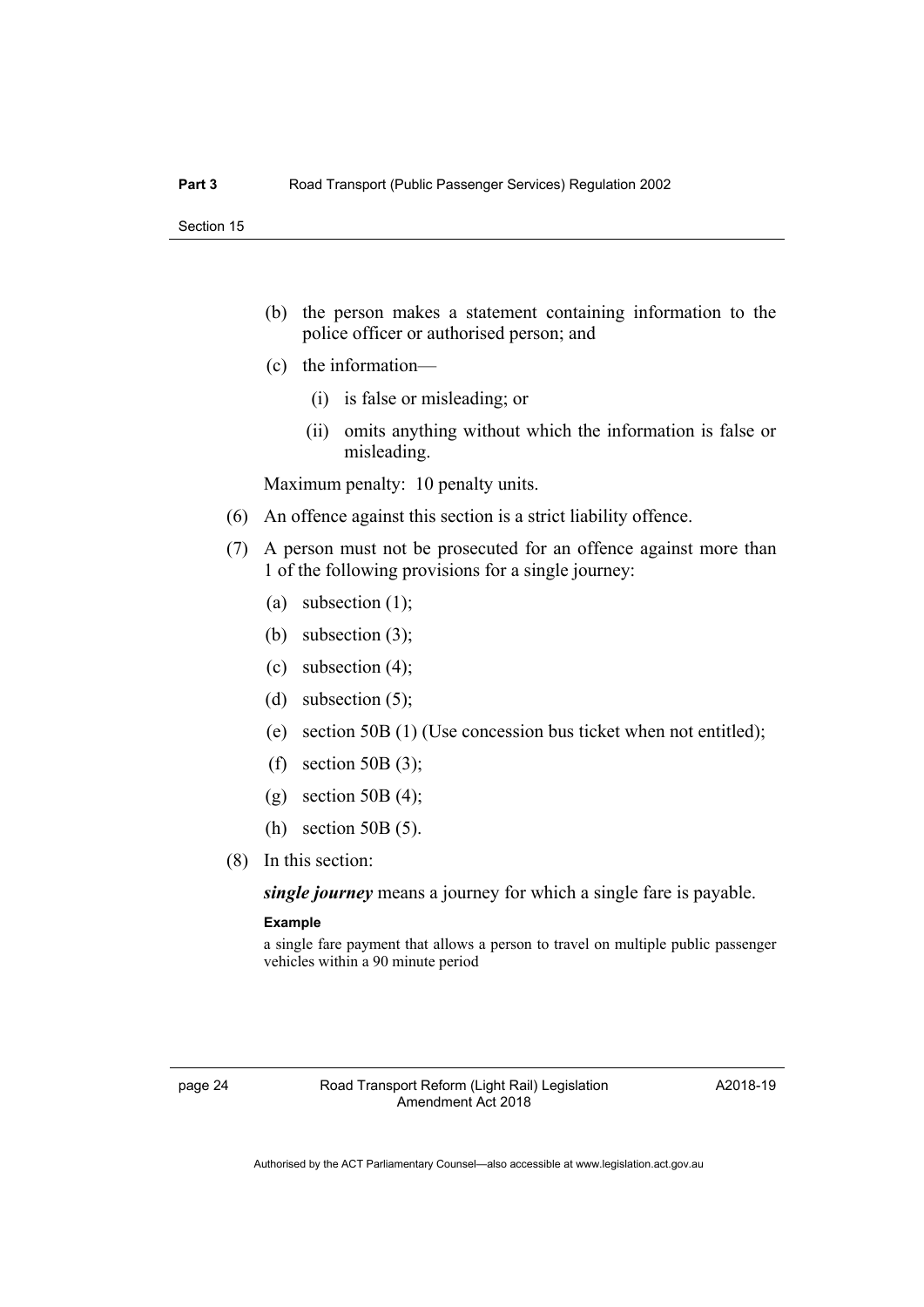### **70AR Inspection of light rail ticket**

- (1) A police officer or authorised person may require a person to produce the person's light rail ticket for inspection if the person—
	- (a) is in a light rail vehicle; or
	- (b) has just got off a light rail vehicle; or
	- (c) is at a light rail stop and the police officer or authorised person believes on reasonable grounds that the person is at the light rail stop because the person has got off a light rail vehicle; or
	- (d) is at a place declared under section 70AS in circumstances in which a valid light rail ticket is required.
- (2) A person commits an offence if the person—
	- (a) is required to produce the person's light rail ticket under subsection  $(1)$ ; and
	- (b) does not produce the ticket as required.

Maximum penalty: 5 penalty units.

(3) An offence against this section is a strict liability offence.

### **70AS Minister may declare light rail ticket required at certain place**

- (1) The Minister may declare a place, connected to a light rail service, where a person is required to have a valid light rail ticket for travel on the light rail service.
- (2) The declaration must state—
	- (a) a description of the place; and
	- (b) the circumstances in which the valid light rail ticket is required; and
	- (c) the reason for the declaration; and

A2018-19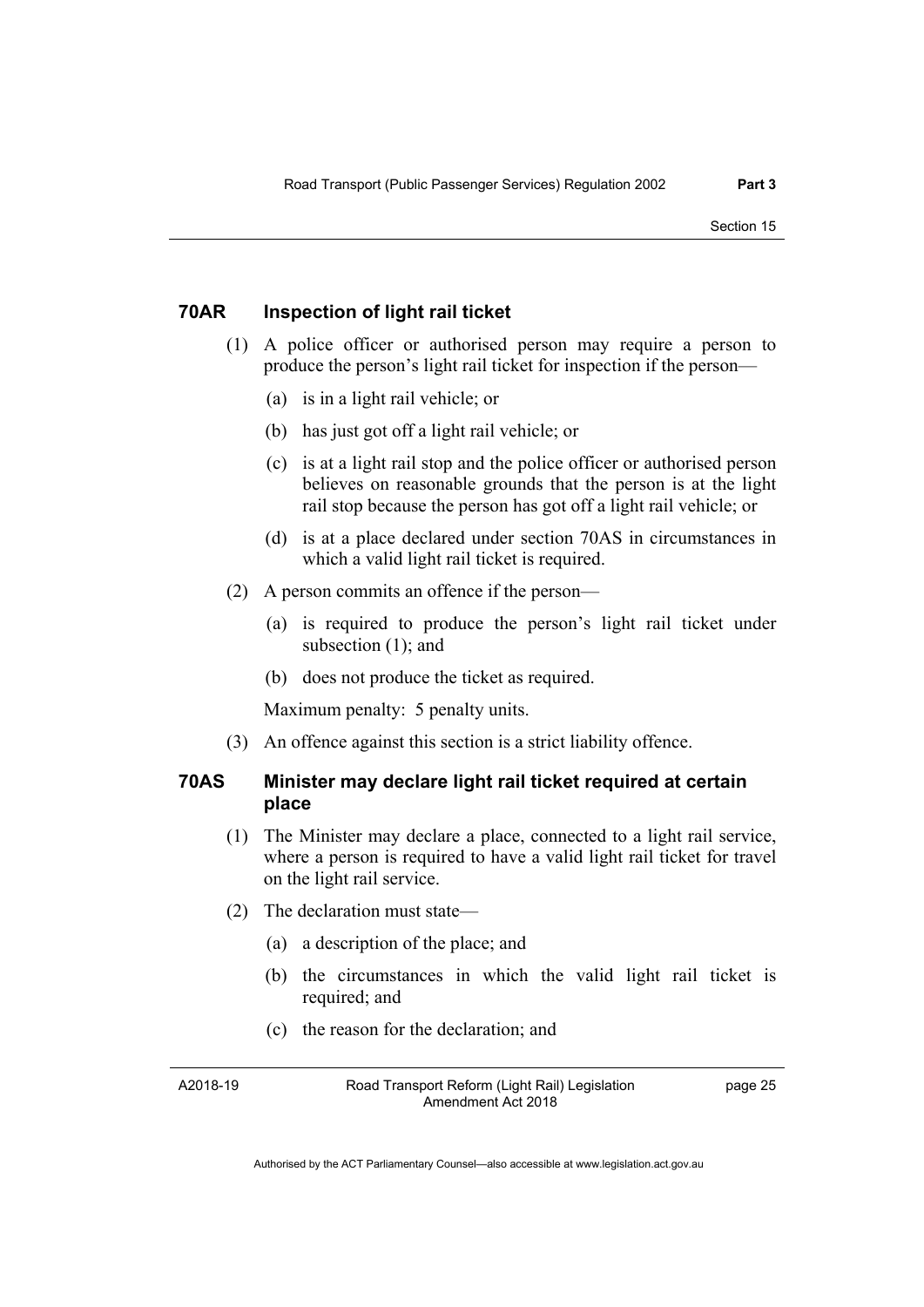- (d) the period when the declaration is to operate.
- (3) A declaration is a notifiable instrument.
	- *Note* A notifiable instrument must be notified under the [Legislation Act](http://www.legislation.act.gov.au/a/2001-14).

## **Part 3AA.3 Light rail passengers and people at light rail stops**

### **70AT Behaviour that interferes with comfort or safety**

- (1) A person commits an offence if—
	- (a) the person is in a light rail vehicle; and
	- (b) the person—
		- (i) puts a foot on a light rail vehicle seat; or
		- (ii) obstructs a light rail vehicle seat.
	- *Note* A person is not allowed to smoke in a light rail vehicle (see *[Smoke-Free](http://www.legislation.act.gov.au/a/2003-51)  [Public Places Act 2003](http://www.legislation.act.gov.au/a/2003-51)*).

Maximum penalty: 5 penalty units.

- (2) A person commits an offence if—
	- (a) the person is—
		- (i) in a light rail vehicle; or
		- (ii) at a light rail stop; and
	- (b) the person—
		- (i) spits; or
		- (ii) uses a wheeled recreational device.

Maximum penalty: 5 penalty units.

page 26 Road Transport Reform (Light Rail) Legislation Amendment Act 2018

A2018-19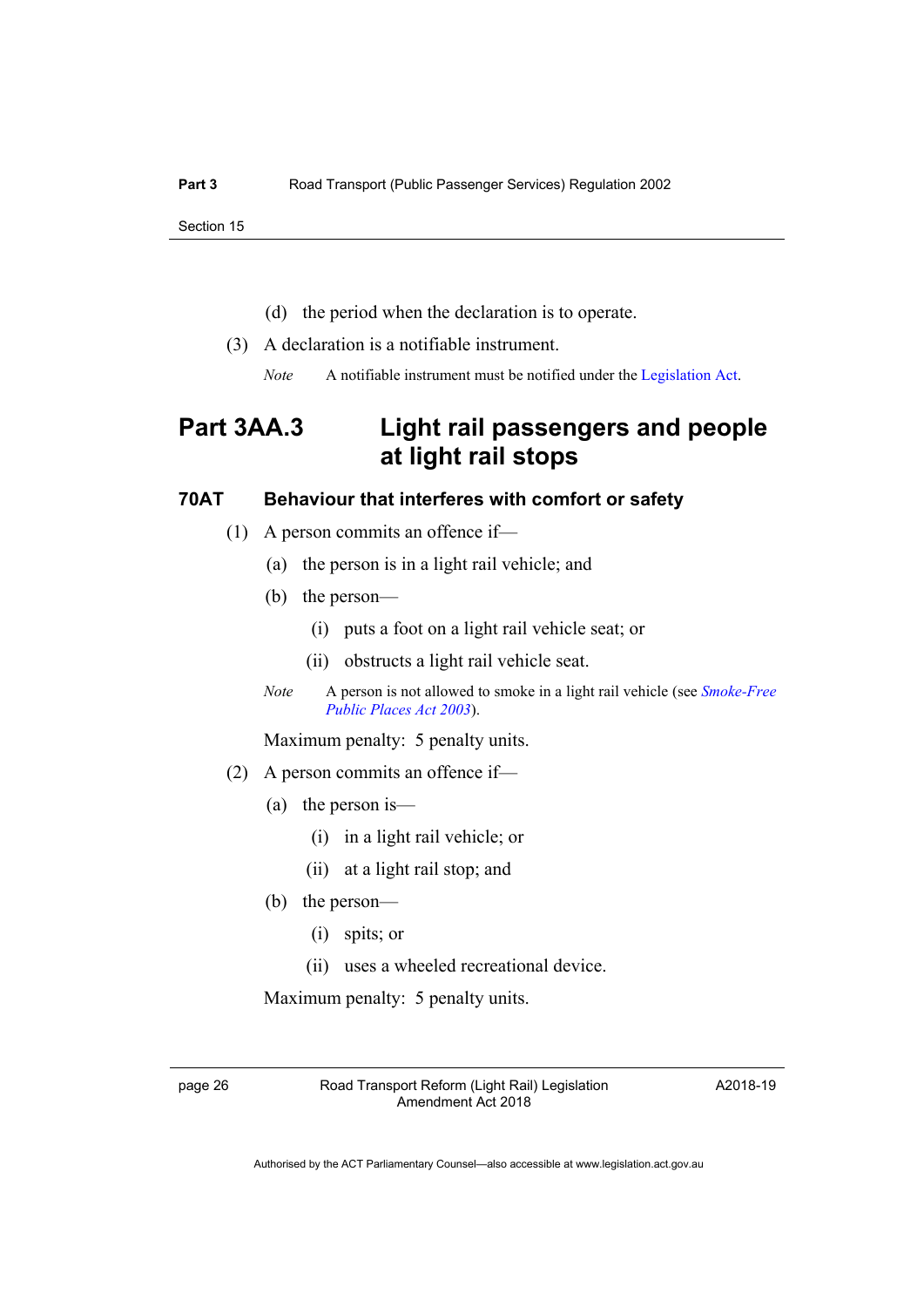- (3) A person commits an offence if—
	- (a) the person is—
		- (i) in a light rail vehicle; or
		- (ii) at a light rail stop; and
	- (b) the person—
		- (i) uses offensive language; or
		- (ii) behaves in an offensive way; or
		- (iii) behaves in an aggressive or menacing way.

Maximum penalty: 10 penalty units.

- (4) A person commits an offence if—
	- (a) the person is—
		- (i) in a light rail vehicle; or
		- (ii) at a light rail stop; and
	- (b) the person unreasonably interferes with the comfort or safety of someone else.

Maximum penalty: 10 penalty units.

 (5) An offence against subsection (1), (2) or (3) is a strict liability offence.

#### **70AU Inconvenient or dangerous items in light rail vehicle**

- (1) An authorised person or police officer may direct a passenger who brings an inconvenient or dangerous item into a light rail vehicle to—
	- (a) place the item in a storage area in the light rail vehicle; or
	- (b) remove the item from the light rail vehicle.

A2018-19

Road Transport Reform (Light Rail) Legislation Amendment Act 2018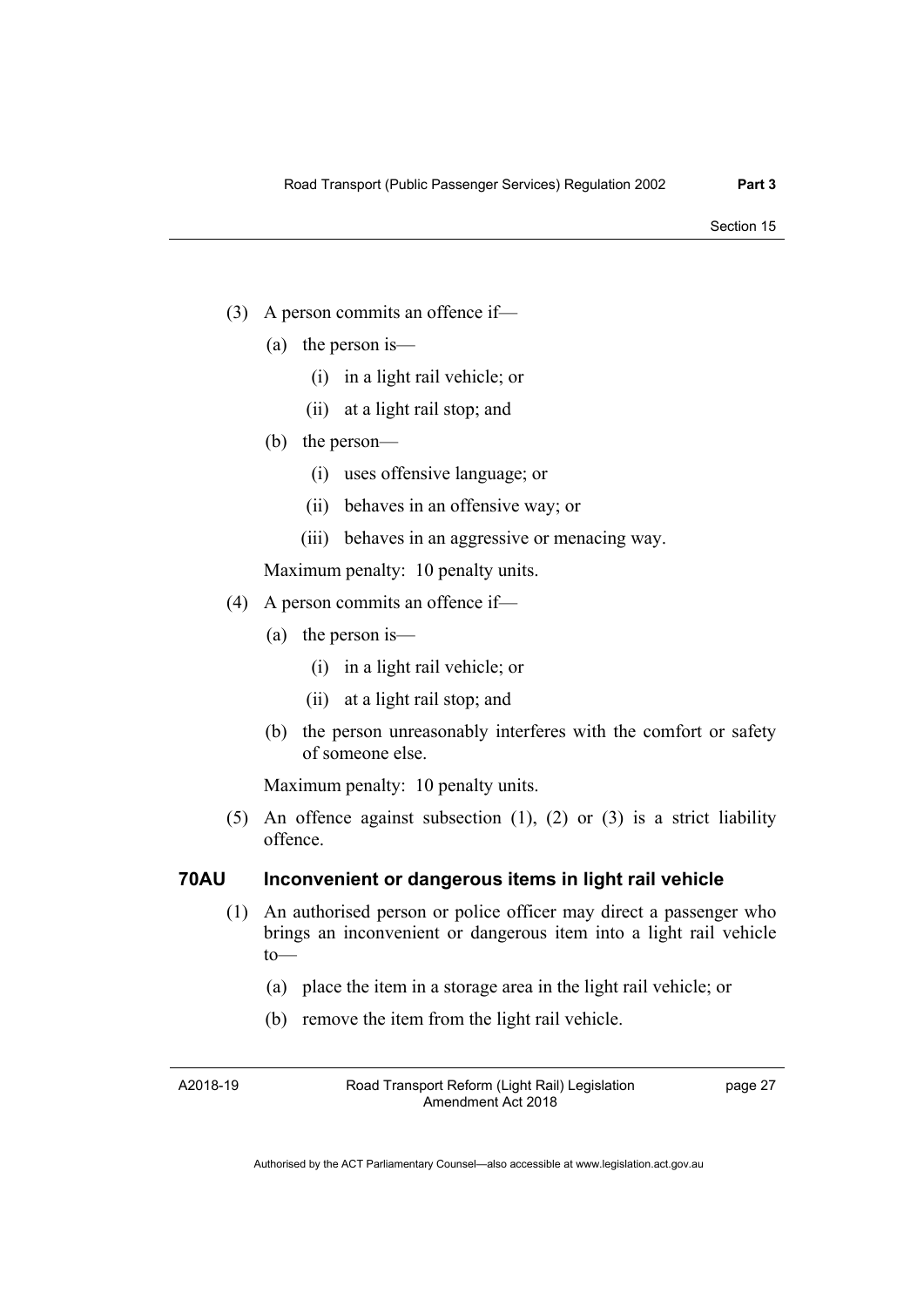- (2) A person commits an offence if the person—
	- (a) is given a direction under subsection (1); and
	- (b) does not comply with the direction.

Maximum penalty: 5 penalty units.

- (3) An offence against this section is a strict liability offence.
- (4) This section does not apply to anything assisting a person with disability.

(5) In this section:

*storage area*, in a light rail vehicle, means an area identified by a sign indicating that the area is for the storage of goods.

*inconvenient or dangerous item* means an item that, because of its size or nature, cannot be carried in a light rail vehicle without inconvenience or danger to someone else.

#### **Example**

item containing petrol

*Note* An example is part of the regulation, is not exhaustive and may extend, but does not limit, the meaning of the provision in which it appears (see [Legislation Act,](http://www.legislation.act.gov.au/a/2001-14) s 126 and s 132).

#### **70AV Obstructing light rail vehicle door**

 (1) A person commits an offence if the person obstructs a light rail vehicle door.

Maximum penalty: 5 penalty units.

(2) An offence against this section is a strict liability offence.

A2018-19

*Note* The defendant has an evidential burden in relation to the matters mentioned in s (4) (see [Criminal Code](http://www.legislation.act.gov.au/a/2002-51), s 58).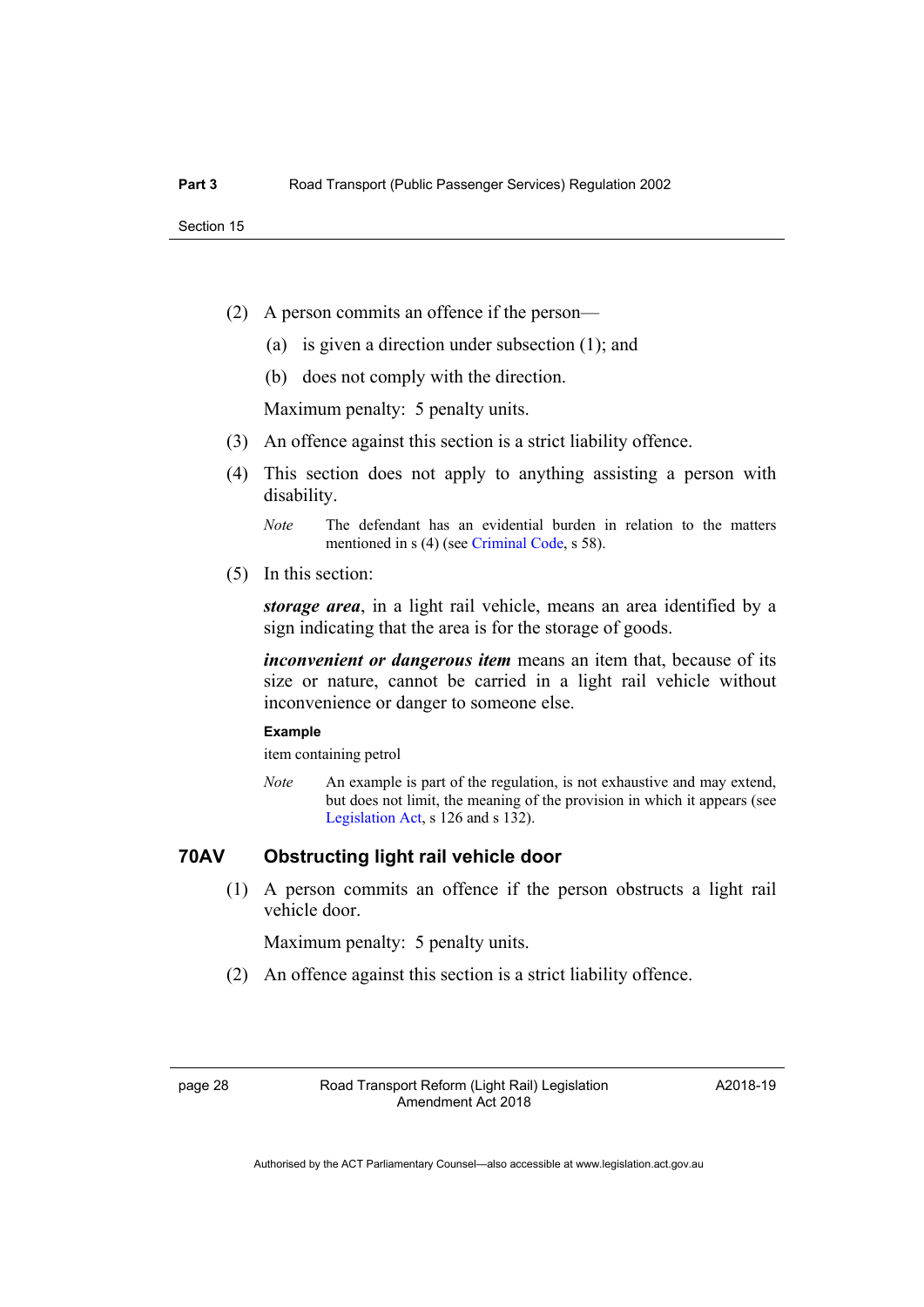### **70AW Getting on and off light rail vehicle**

- (1) A person commits an offence if the person gets on or off a light rail vehicle—
	- (a) while the light rail vehicle is moving; or
	- (b) at a place that is not a light rail stop; or
	- (c) through an emergency exit or roof hatch.

Maximum penalty: 5 penalty units.

- *Note* A person is not criminally responsible for an offence if the person is responding to circumstances of sudden or extraordinary emergency (see [Criminal Code](http://www.legislation.act.gov.au/a/2002-51), s 41).
- (2) An offence against this section is a strict liability offence.

### **70AX Passenger not allowed on certain parts of light rail vehicle**

- (1) A person commits an offence if the person—
	- (a) is a passenger in a light rail vehicle; and
	- (b) enters the driver's cab of the light rail vehicle.

Maximum penalty: 5 penalty units.

- (2) A person commits an offence if—
	- (a) the person is a passenger in a light rail vehicle; and
	- (b) the light rail vehicle is moving; and
	- (c) the person is—
		- (i) in a part of the light rail vehicle not designed to carry passengers; or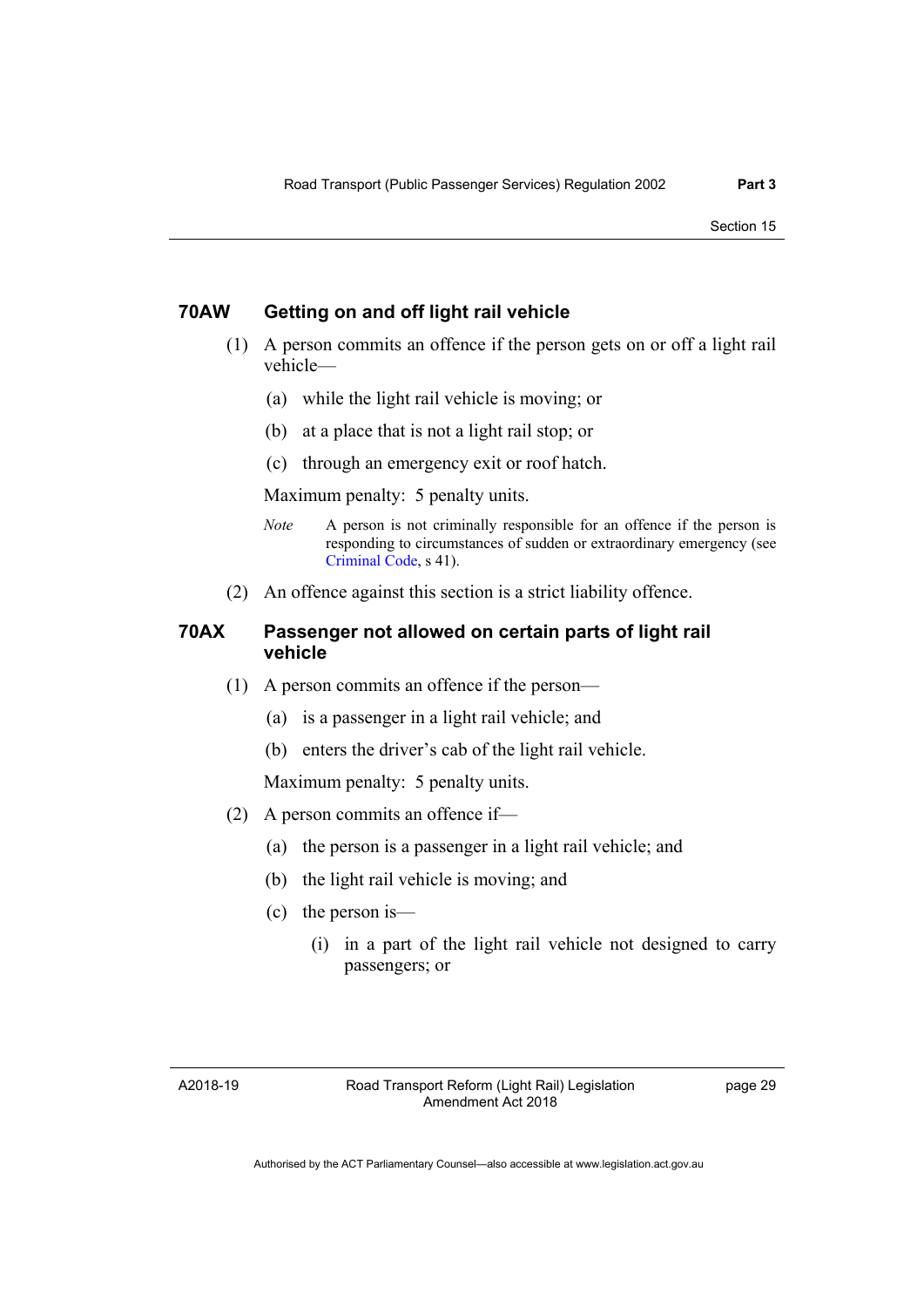(ii) travelling in a part of the light rail vehicle other than in the way for which that part of the light rail vehicle is designed.

#### **Example**

sitting on the floor

*Note 1 In* a vehicle includes on the vehicle (see dict).

*Note 2* An example is part of the regulation, is not exhaustive and may extend, but does not limit, the meaning of the provision in which it appears (see [Legislation Act](http://www.legislation.act.gov.au/a/2001-14), s 126 and s 132).

Maximum penalty: 5 penalty units.

- (3) An offence against this section is a strict liability offence.
- (4) Without limiting subsection (2), the parts of a light rail vehicle not designed to carry passengers include the roof, steps, footboard and exterior surfaces of the vehicle.

### **70AY Throwing objects in or from light rail vehicle**

- (1) A person commits an offence if the person throws anything—
	- (a) in a light rail vehicle; or
	- (b) from a light rail vehicle.

Maximum penalty: 5 penalty units.

- (2) An offence against this section is a strict liability offence.
	- *Note* Intentionally throwing an object at, dropping an object on, or placing an object in the path of, a light rail vehicle is also an offence (see *[Crimes](http://www.legislation.act.gov.au/a/1900-40)  [Act 1900](http://www.legislation.act.gov.au/a/1900-40)*, s 28A).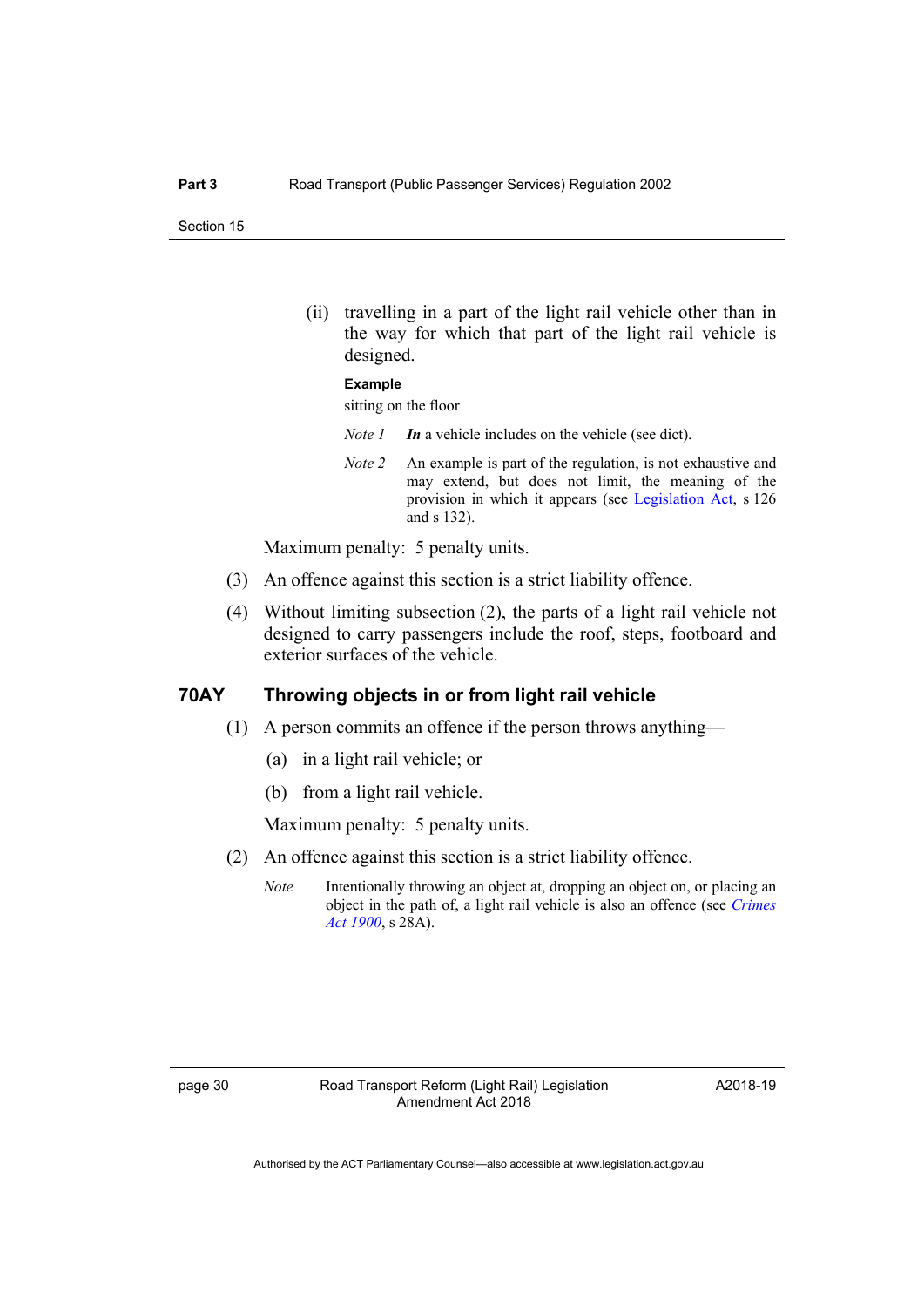#### **70AZ Vacating designated seats in light rail vehicle**

- (1) A person commits an offence if—
	- (a) a sign in a light rail vehicle indicates—
		- (i) that a seat is set aside for designated people; and
		- (ii) the designated people who may use the seat; and
	- (b) a designated person travelling in the light rail vehicle—
		- (i) is standing; or
		- (ii) indicates that they wish to use the seat; and
	- (c) the person sits, or continues to sit, in the seat.

Maximum penalty: 5 penalty units.

- (2) An offence against this section is a strict liability offence.
- (3) This section does not apply to a designated person.

*Note* The defendant has an evidential burden in relation to the matters mentioned in s (3) (see [Criminal Code](http://www.legislation.act.gov.au/a/2002-51), s 58).

(4) In this section:

*designated people* include seniors, people with disability and pregnant people.

#### **70AAA Liquor in light rail vehicle or at light rail stop**

- (1) A person commits an offence if the person—
	- (a) consumes liquor or low-alcohol liquor—
		- (i) in a light rail vehicle; or
		- (ii) at a light rail stop; or
	- (b) possesses an open container of liquor or low-alcohol liquor—
		- (i) in a light rail vehicle; or

A2018-19

Road Transport Reform (Light Rail) Legislation Amendment Act 2018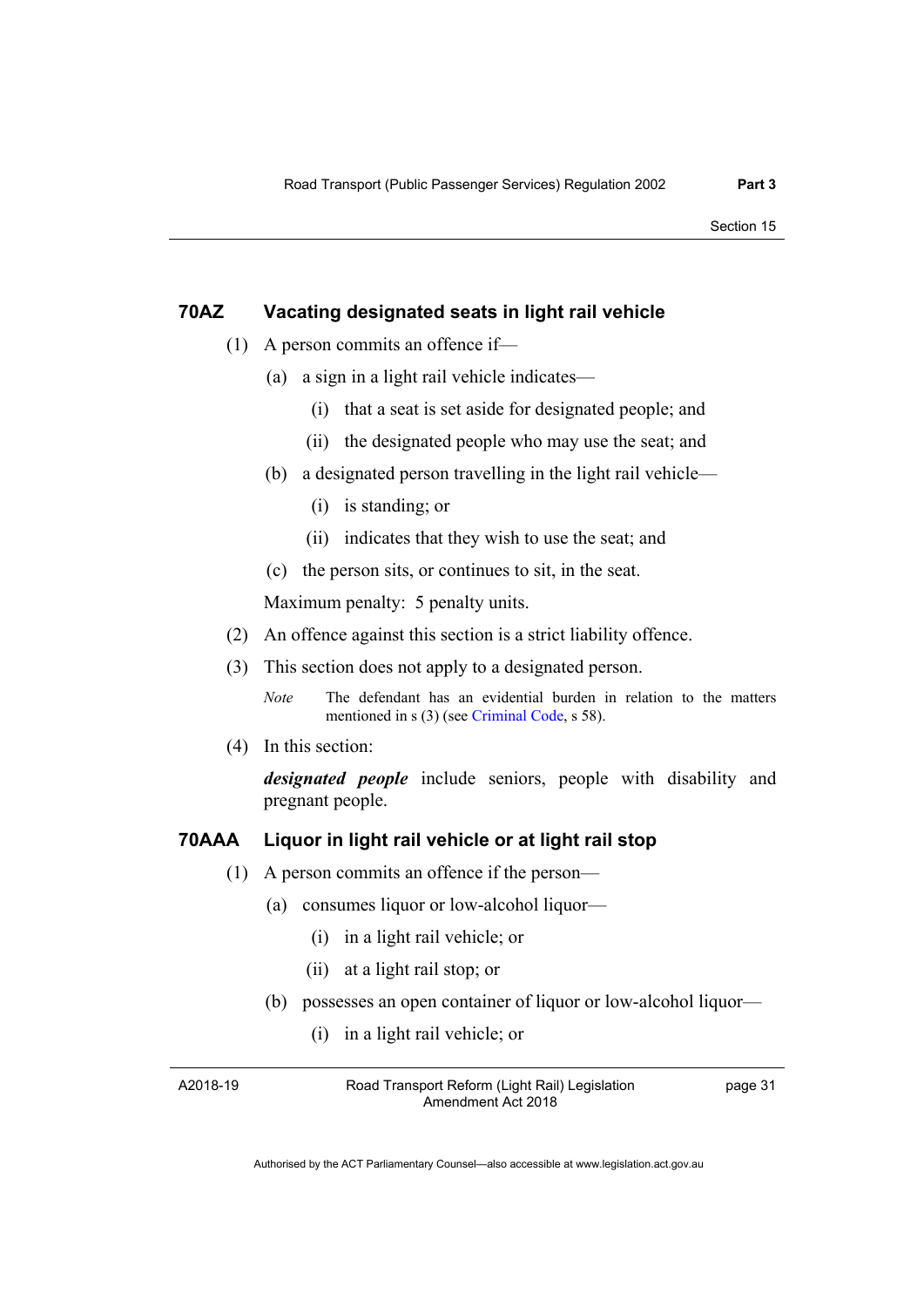(ii) at a light rail stop.

Maximum penalty: 5 penalty units.

- (2) An offence against this section is a strict liability offence.
	- *Note* It is also an offence to consume or possess an open container of liquor at a light rail stop (see *[Liquor Act 2010](http://www.legislation.act.gov.au/a/2010-35)*, s 199 and s 200).
- (3) In a prosecution for an offence against this section, unless there is evidence to the contrary, a substance is presumed to be liquor or low-alcohol liquor if—
	- (a) the substance is in a container; and
	- (b) a label or other mark on the container describes the contents as liquor or low-alcohol liquor.

#### **Examples—label or mark that describes container contents as liquor**

- 1 '2.6% Alc/Vol' printed on a can
- 2 '14% Alc/Vol' printed on the label of a bottle
- *Note 1* A person rebutting the presumption in s (2) has an evidential burden in relation to the rebuttal (see [Criminal Code](http://www.legislation.act.gov.au/a/2002-51), s 58).
- *Note 2* An example is part of the regulation, is not exhaustive and may extend, but does not limit, the meaning of the provision in which it appears (see [Legislation Act,](http://www.legislation.act.gov.au/a/2001-14) s 126 and s 132).

#### **70AAB Seizure of liquor in light rail vehicle or at light rail stop**

- (1) This section applies if an authorised person or police officer suspects on reasonable grounds that—
	- (a) person (the *possessor*) is in possession of liquor or low-alcohol liquor; and
	- (b) the liquor or low-alcohol liquor is connected with the commission of an offence against section 70AAA.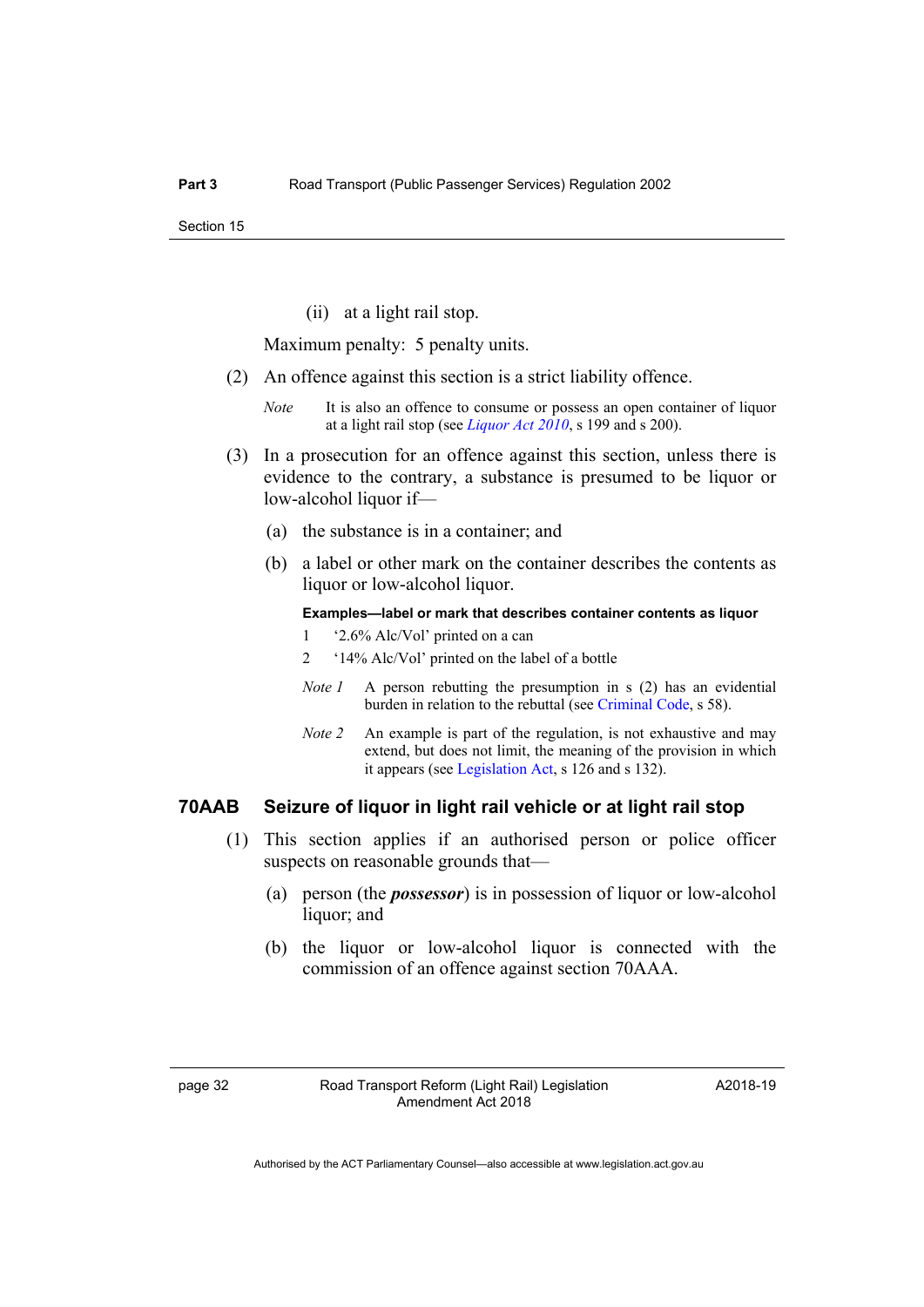- (2) An authorised person or police officer may seize the liquor or low-alcohol liquor from the possessor if the authorised person or police officer has told the possessor—
	- (a) that the authorised person or police officer suspects the liquor or low-alcohol liquor is connected with the commission of an offence against section 70AAA; and
	- (b) the grounds for the suspicion.
- (3) If an authorised person or police officer seizes liquor or low-alcohol liquor under subsection (2), the authorised person or police officer may dispose of the liquor or low-alcohol liquor.
- (4) However, the authorised person or police officer must not dispose of the liquor or low-alcohol liquor under subsection (3) if the possessor indicates in any way that the possessor believes the authorised person's or police officer's grounds for the suspicion are incorrect.
- (5) If an authorised person or police officer disposes of liquor or low-alcohol liquor under subsection (3)—
	- (a) the person must not be prosecuted for an offence in relation to the liquor or low-alcohol liquor; and
	- (b) a caution must not be issued to the possessor in relation to any act done in relation to the liquor or low-alcohol liquor.

#### **70AAC Eating or drinking in light rail vehicle**

- (1) A person commits an offence if—
	- (a) a sign in a light rail vehicle indicates that a person must not eat or drink in the light rail vehicle; and
	- (b) the person eats or drinks in the light rail vehicle.

Maximum penalty: 5 penalty units.

(2) An offence against this section is a strict liability offence.

A2018-19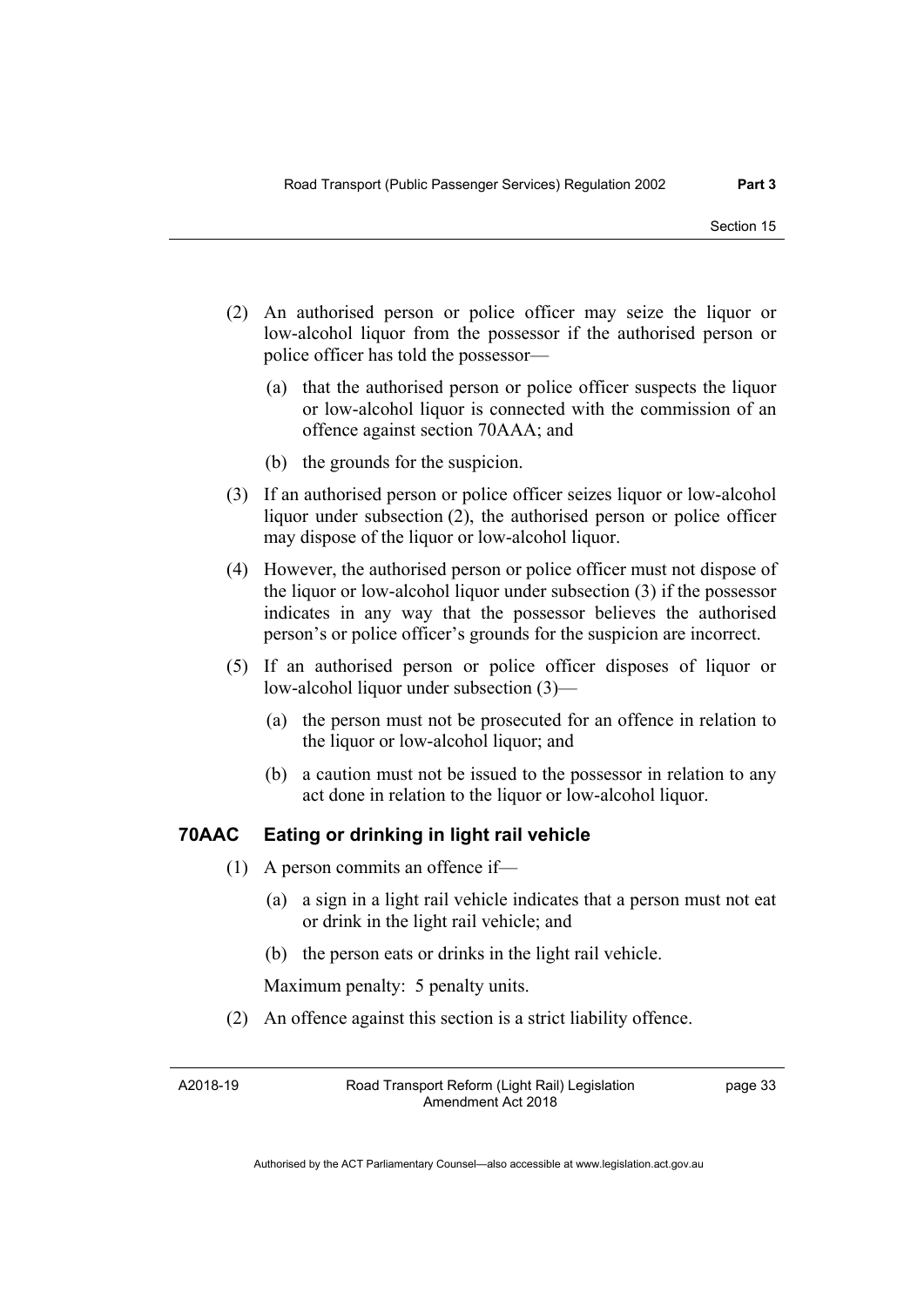- (3) This section does not apply if the person eats or drinks in the light rail vehicle for a medical reason.
	- *Note* The defendant has an evidential burden in relation to the matters mentioned in s (3) (see [Criminal Code](http://www.legislation.act.gov.au/a/2002-51), s 58).

#### **70AAD Animal in light rail vehicle**

- (1) The Minister may determine—
	- (a) circumstances in which a light rail service operator must or must not allow an animal to be in a light rail vehicle; and
	- (b) ways in which an animal must or must not be carried in a light rail vehicle.
- (2) A determination is a notifiable instrument.

*Note* A notifiable instrument must be notified under the [Legislation Act](http://www.legislation.act.gov.au/a/2001-14).

- (3) A person commits an offence if—
	- (a) the person travels with an animal in a light rail vehicle; and
	- (b) the animal is not—
		- (i) confined in a box, basket or other container; or
		- (ii) carried in a way allowed under the determination.

Maximum penalty: 5 penalty units.

- (4) An offence against this section is a strict liability offence.
- (5) This section does not apply if the animal is—
	- (a) a guide-dog or other animal assisting a person with disability; or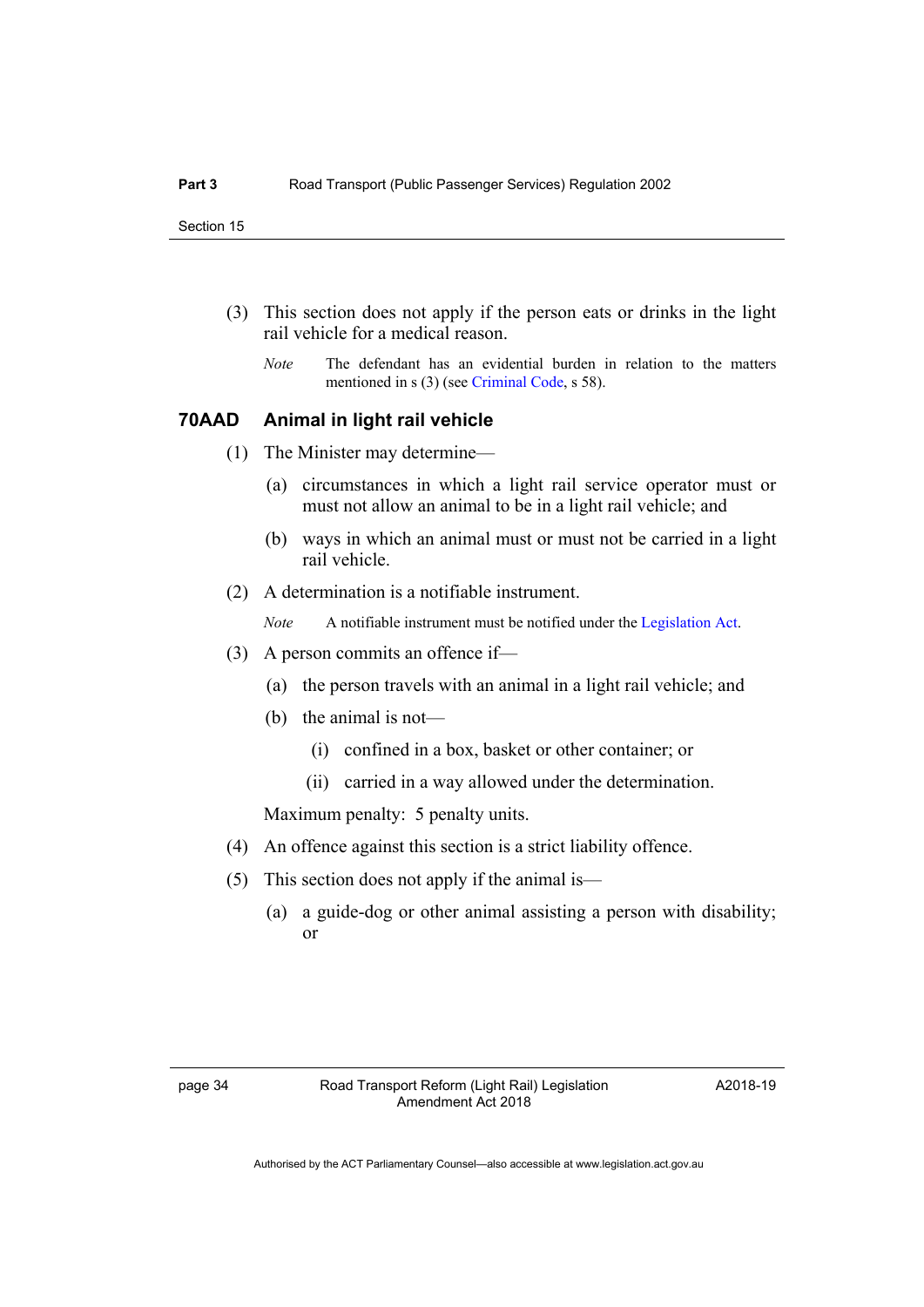- (b) being trained to assist a person with disability.
- *Note 1* The defendant has an evidential burden in relation to the matters mentioned in s (5) (see [Criminal Code](http://www.legislation.act.gov.au/a/2002-51), s 58).
- *Note 2* If a person is treated unfavourably because the person is accompanied by an animal trained to help the person alleviate the effect of a disability, the person is discriminated against (see *[Discrimination](http://www.legislation.act.gov.au/a/1991-81)  [Act 1991](http://www.legislation.act.gov.au/a/1991-81)*, s 5AA and s 8).

### **70AAE Lost property found on light rail vehicle or at light rail stop**

- (1) A person commits an offence if the person—
	- (a) finds something that appears to be lost—
		- (i) in a light rail vehicle; or
		- (ii) at a light rail stop; and
	- (b) fails to give the thing to—
		- (i) its owner; or
		- (ii) the light rail service operator; or
		- (iii) a police officer; or
		- (iv) an authorised person.

Maximum penalty: 5 penalty units.

(2) An offence against this section is a strict liability offence.

### **70AAF Removing light rail property**

- (1) A person commits an offence if—
	- (a) the person removes property belonging to a light rail service operator from—
		- (i) a light rail vehicle; or

A2018-19

Road Transport Reform (Light Rail) Legislation Amendment Act 2018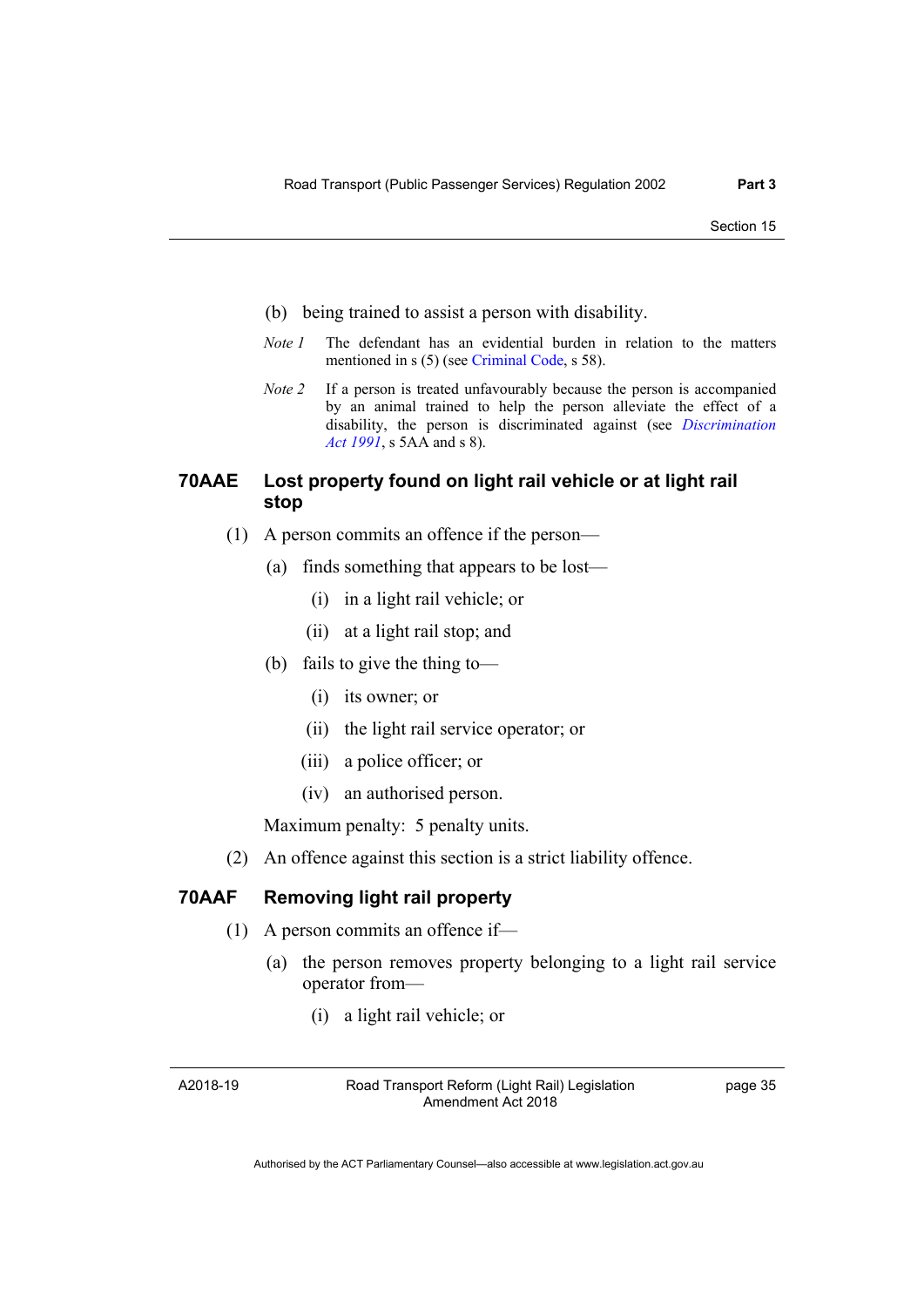- (ii) a light rail stop; and
- (b) does not have the light rail operator's consent to remove the property.

Maximum penalty: 10 penalty units.

- *Note* Theft and minor theft are also offences against the [Criminal Code,](http://www.legislation.act.gov.au/a/2002-51) s 308 and s 321.
- (2) A person commits an offence if—
	- (a) the person removes property belonging to the Territory from—
		- (i) a light rail vehicle; or
		- (ii) a light rail stop; and
	- (b) does not have the Territory's consent to remove the property.

Maximum penalty: 10 penalty units.

- *Note* Dishonestly taking or retaining territory property are also offences against the [Criminal Code,](http://www.legislation.act.gov.au/a/2002-51) s 319 and s 320.
- (3) An offence against this section is a strict liability offence.
- (4) In this section:

*property* includes equipment, infrastructure, furniture, signs and fittings.

#### **70AAG Damaging light rail property**

- (1) A person commits an offence if—
	- (a) the person damages property; and
	- (b) the property is light rail property; and
	- (c) the property belongs to a light rail service operator; and

A2018-19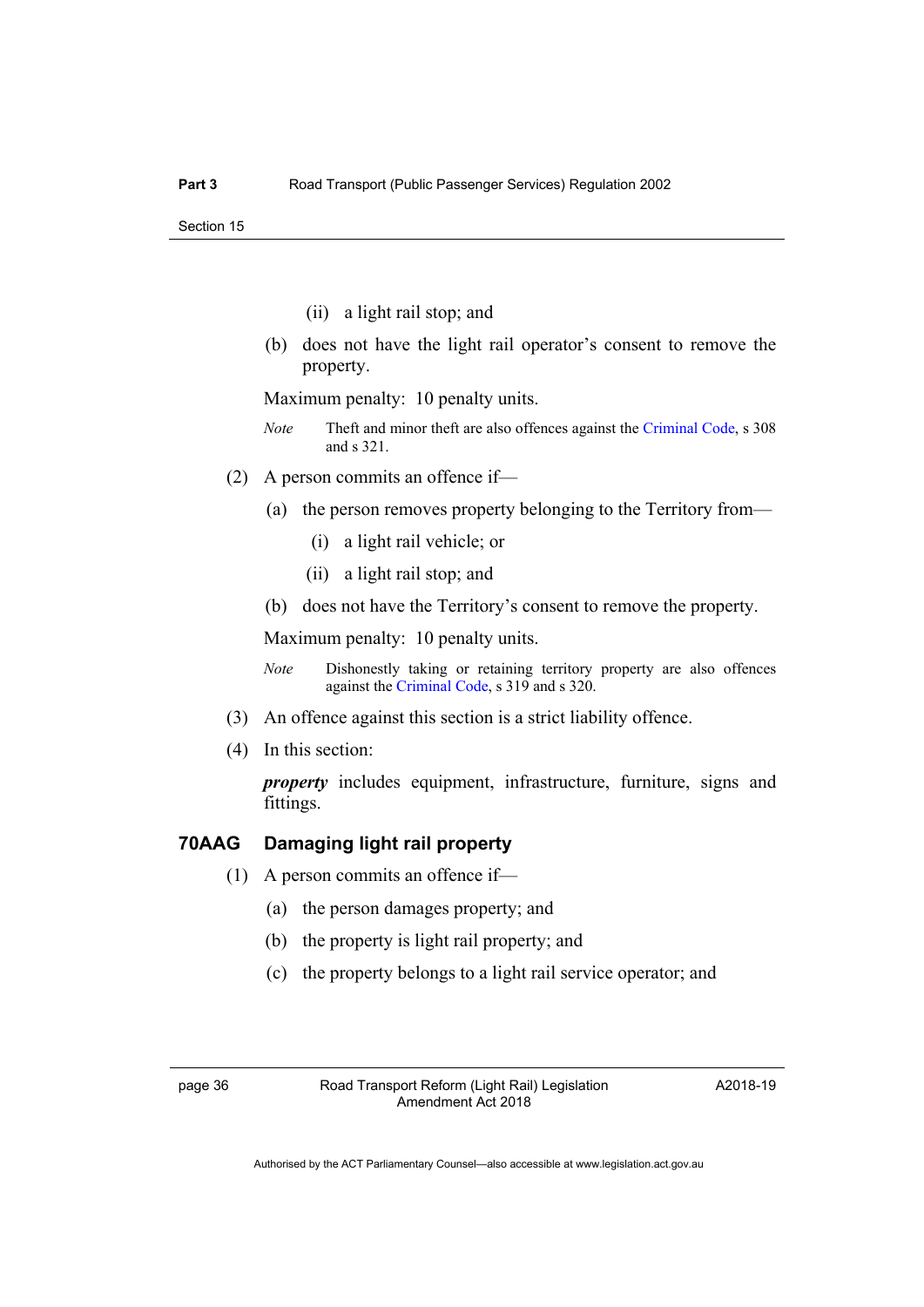(d) the person does not have the light rail operator's consent to damage the property.

Maximum penalty: 10 penalty units.

*Note* Damaging property is also an offence against the [Criminal Code](http://www.legislation.act.gov.au/a/2002-51), s 403.

- (2) A person commits an offence if—
	- (a) the person damages property; and
	- (b) the property is light rail property; and
	- (c) the property belongs to the Territory; and
	- (d) the person does not have the Territory's consent to damage the property.

Maximum penalty: 10 penalty units.

- (3) An offence against this section is a strict liability offence.
- (4) In this section:

*light rail property* includes—

- (a) infrastructure forming part of light rail; and
	- *Note Light rail* includes tracks, catenaries, supports for tracks and catenaries, stops, pedestrian access to stops, signalling facilities and signalling equipment (see *[Road Transport \(General\)](http://www.legislation.act.gov.au/a/1999-77)  [Act 1999](http://www.legislation.act.gov.au/a/1999-77)*, dict).
- (b) devices and equipment used in relation to issuing and assigning light rail tickets; and
- (c) signs, furniture and fittings made available for light rail service passengers.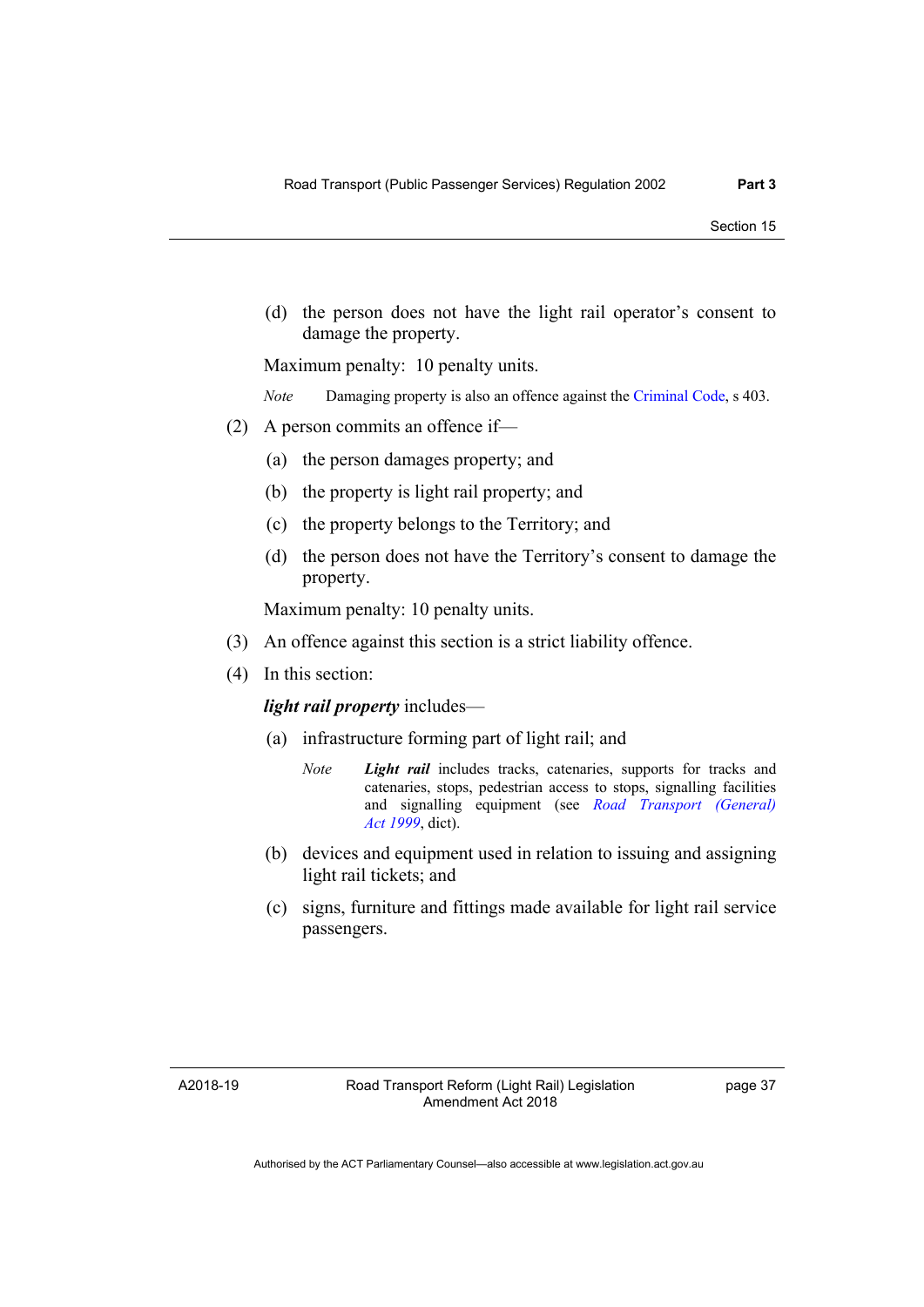#### **70AAH Interfering with security camera or recording**

- (1) A person commits an offence if the person interferes with a security camera that is—
	- (a) fitted to a light rail vehicle; or
	- (b) located at a light rail stop.

Maximum penalty: 20 penalty units.

- (2) A person commits an offence if—
	- (a) a recording is made by a security camera—
		- (i) fitted to a light rail vehicle; or
		- (ii) located at a light rail stop; and
	- (b) the person changes or otherwise interferes with the recording.

Maximum penalty: 20 penalty units.

- (3) An offence against this section is a strict liability offence.
	- *Note* In collecting personal information, a light rail service operator may also have to comply with the Australian Privacy Principles under the *[Privacy](http://www.comlaw.gov.au/Series/C2004A03712)  [Act 1988](http://www.comlaw.gov.au/Series/C2004A03712)* (Cwlth) or the Territory privacy principles under the *[Information Privacy Act 2014](http://www.legislation.act.gov.au/a/2014-24)*.

#### **70AAI Interfering with emergency equipment**

- (1) A person commits an offence if the person—
	- (a) applies an emergency brake on a light rail vehicle; or
	- (b) uses another emergency device fitted to a light rail vehicle.

Maximum penalty: 20 penalty units.

*Note* A person is not criminally responsible for an offence if the person is responding to circumstances of sudden or extraordinary emergency (see [Criminal Code](http://www.legislation.act.gov.au/a/2002-51), s 41).

page 38 Road Transport Reform (Light Rail) Legislation Amendment Act 2018

A2018-19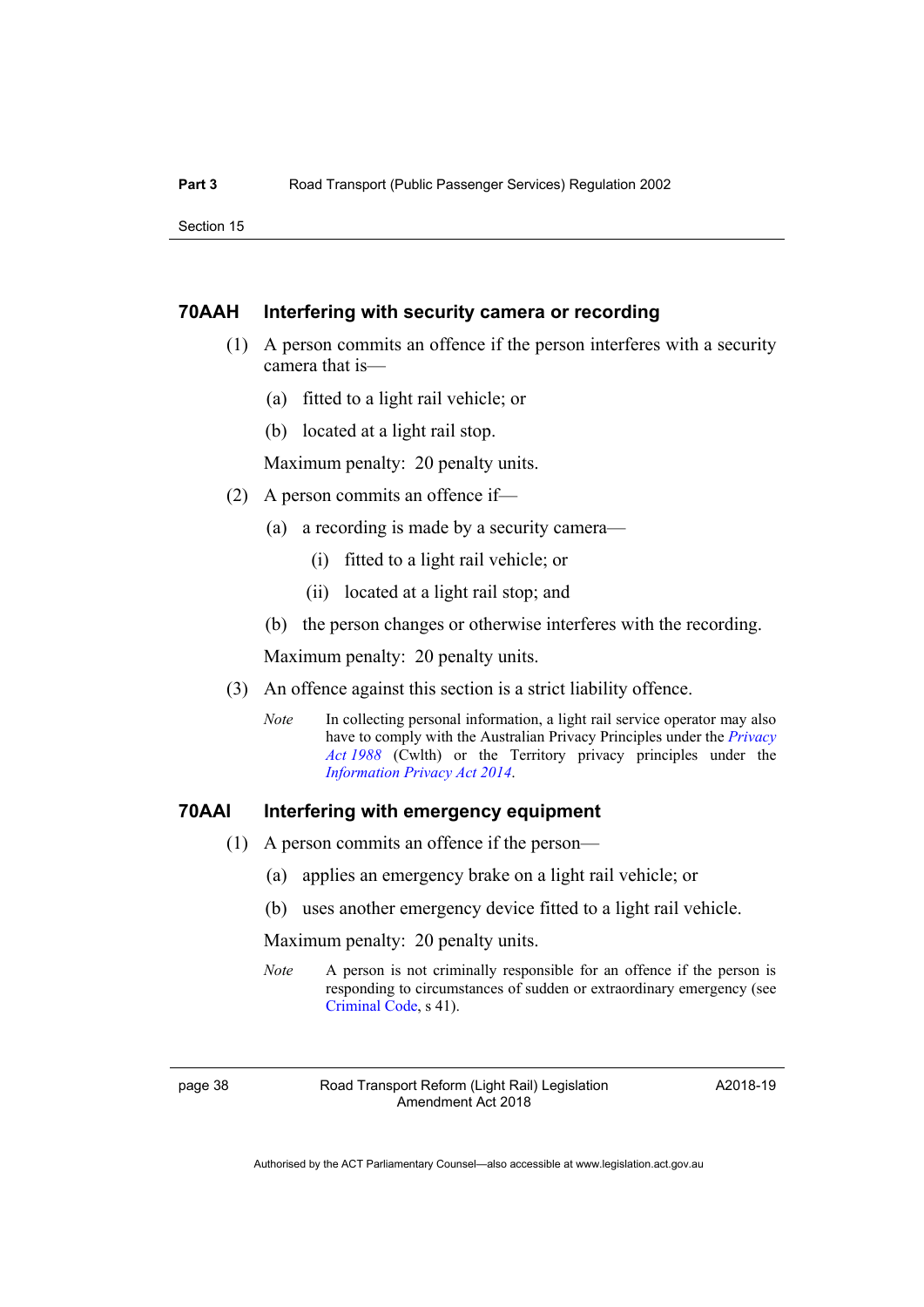- (2) A person commits an offence if—
	- (a) the person uses an emergency device at a light rail stop; and
	- (b) the device belongs to the Territory or the light rail operator.

Maximum penalty: 20 penalty units.

- (3) A person commits an offence if the person interferes with—
	- (a) an emergency device at a light rail stop; or
	- (b) the correct operation of an emergency device at a light rail stop.

Maximum penalty: 20 penalty units.

- (4) An offence against this section is a strict liability offence.
- (5) In this section:

*emergency device* includes an emergency door open handle, an emergency help point, an emergency glass breakage device or a fire extinguisher.

### **70AAJ Interfering with light rail vehicle equipment**

- (1) A person commits an offence if the person interferes with—
	- (a) equipment attached to, or forming part of, a light rail vehicle; or
	- (b) the correct operation of equipment attached to, or forming part of, a light rail vehicle.

Maximum penalty: 10 penalty units.

(2) An offence against this section is a strict liability offence.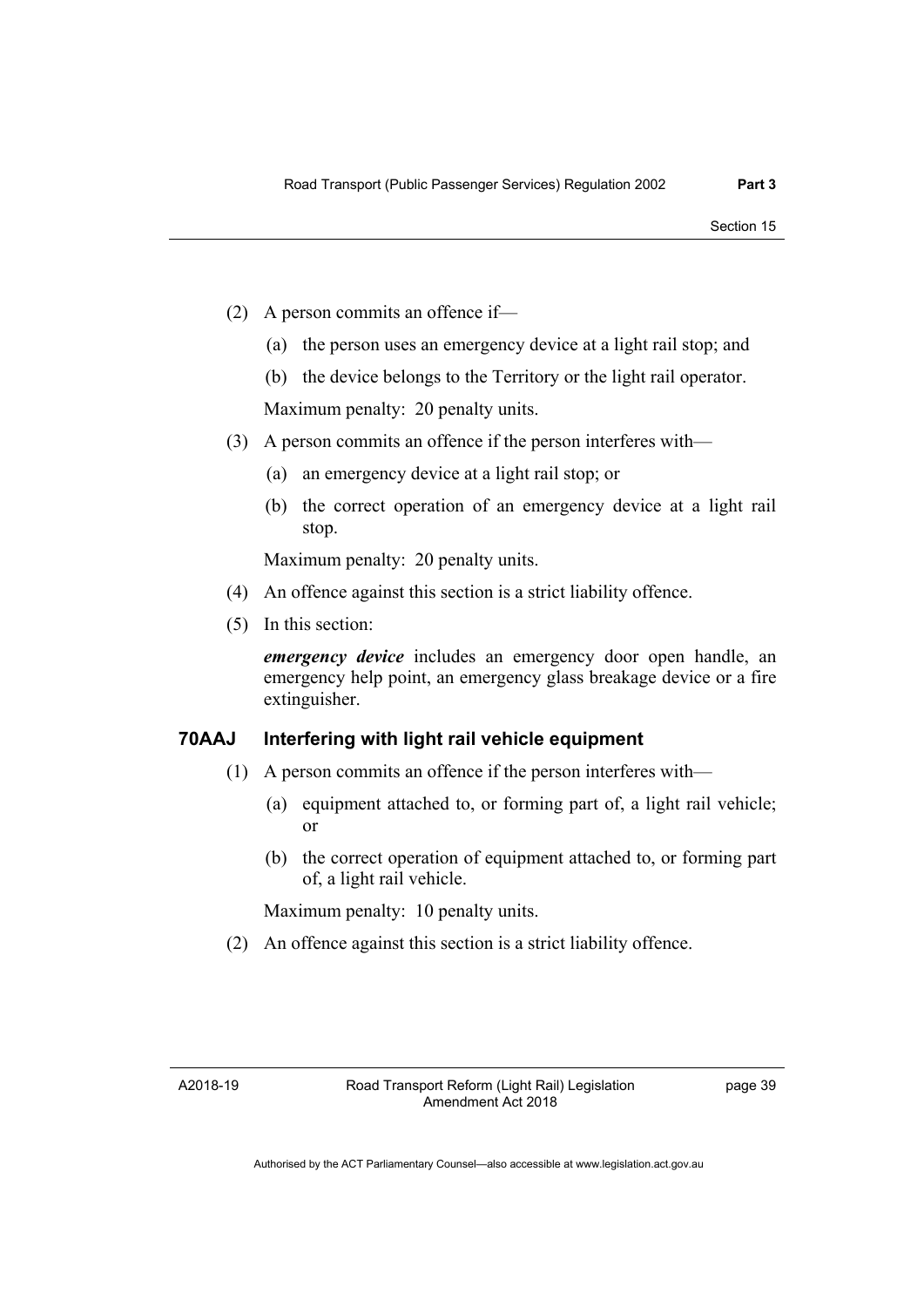### **70AAK Littering**

- (1) A person commits an offence if—
	- (a) the person deposits litter—
		- (i) in a light rail vehicle; or
		- (ii) at a light rail stop; and
	- (b) the litter is not deposited in a container provided for the collection of litter.

Maximum penalty: 5 penalty units.

- (2) A person commits an offence if the person deposits anything that may endanger a person or property—
	- (a) in a light rail vehicle; or
	- (b) at a light rail stop.

Maximum penalty: 5 penalty units.

#### **Example**

person deposits an item containing petrol

- *Note* An example is part of the regulation, is not exhaustive and may extend, but does not limit, the meaning of the provision in which it appears (see [Legislation Act,](http://www.legislation.act.gov.au/a/2001-14) s 126 and s 132).
- (3) An offence against this section is a strict liability offence.
- (4) In this section:

*litter*—see the *[Litter Act 2004](http://www.legislation.act.gov.au/a/2004-47)*, section 7.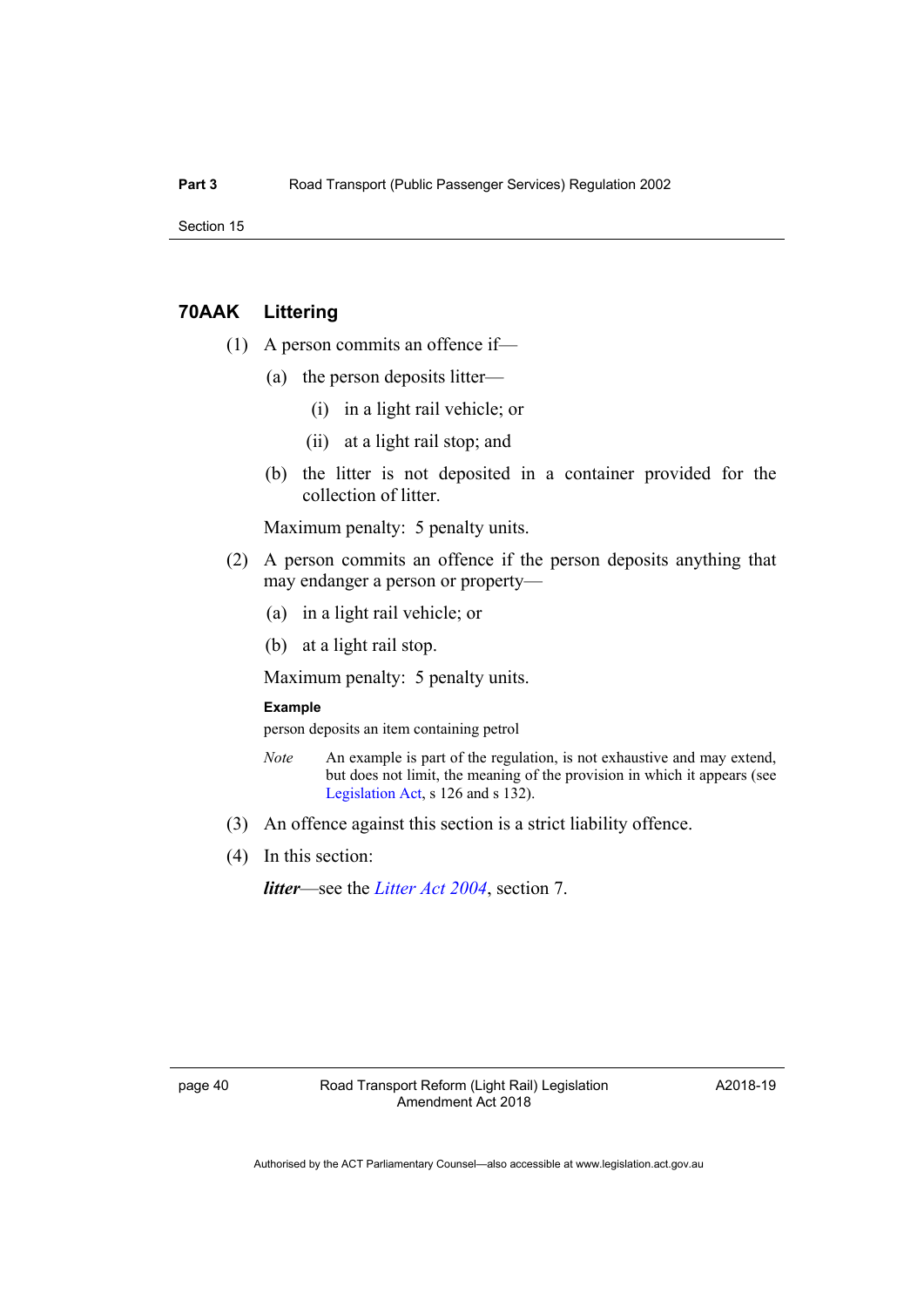### **70AAL Police officer or authorised person—power to direct person to get off, or not get on, light rail vehicle**

- (1) A police officer or authorised person may direct a person to get off, or not get on, a light rail vehicle if the police officer or authorised person believes on reasonable grounds that—
	- (a) the person is committing, or has just committed, an offence against—
		- (i) part 3AA.2 (Light rail tickets); or
		- (ii) part 3AA.3 (Light rail passengers and people at light rail stops); or
	- (b) the person's clothing or anything carried by the person may soil or damage the light rail vehicle or the clothing or goods of someone else on the light rail vehicle; or
	- (c) any of the person's goods cannot, because of their size or nature, be carried in the light rail vehicle without inconvenience or danger to someone else on the light rail vehicle; or
	- (d) the person is—
		- (i) under the influence of liquor or a drug; and
		- (ii) causing, or is likely to cause, a nuisance or an annoyance to someone else.
- (2) Subsection (1) (c) does not apply to anything assisting a person with disability.

*Note* The defendant has an evidential burden in relation to the matters mentioned in s (2) (see [Criminal Code](http://www.legislation.act.gov.au/a/2002-51), s 58).

- (3) A person commits an offence if the person—
	- (a) is given a direction under subsection (1); and

A2018-19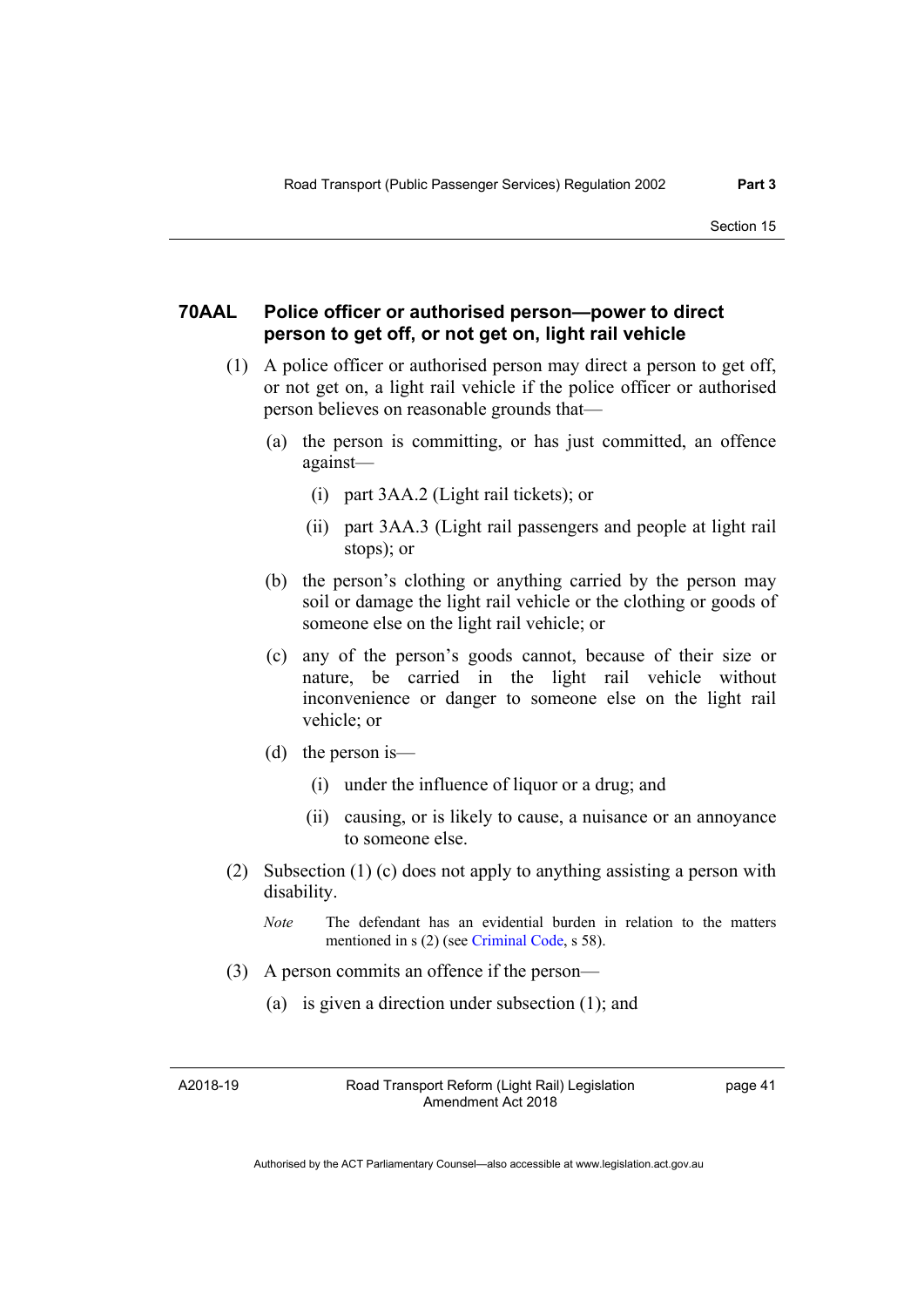(b) does not comply with the direction.

Maximum penalty: 5 penalty units.

(4) An offence against this section is a strict liability offence.

### **70AAM Police officer—power to remove person from light rail vehicle**

A police officer may remove a person from a light rail vehicle if the person—

- (a) is given a direction under section 70AAL; and
- (b) does not comply with the direction.

#### **70AAN Police officer or authorised person—power to direct person to leave light rail stop**

- (1) A police officer or authorised person may direct a person to leave a light rail stop if the police officer or authorised person believes on reasonable grounds that—
	- (a) the person is committing, or has just committed, an offence against—
		- (i) section 70AT (Behaviour that interferes with comfort or safety); or
		- (ii) section 70AAA (Liquor in light rail vehicle or at light rail stop); or
		- (iii) section 70AAF (Removing light rail property); or
		- (iv) section 70AAG (Damaging light rail property); or
		- (v) section 70AAH (Interfering with security camera or recording); or
		- (vi) section 70AAI (Interfering with emergency equipment); or

page 42 Road Transport Reform (Light Rail) Legislation Amendment Act 2018

A2018-19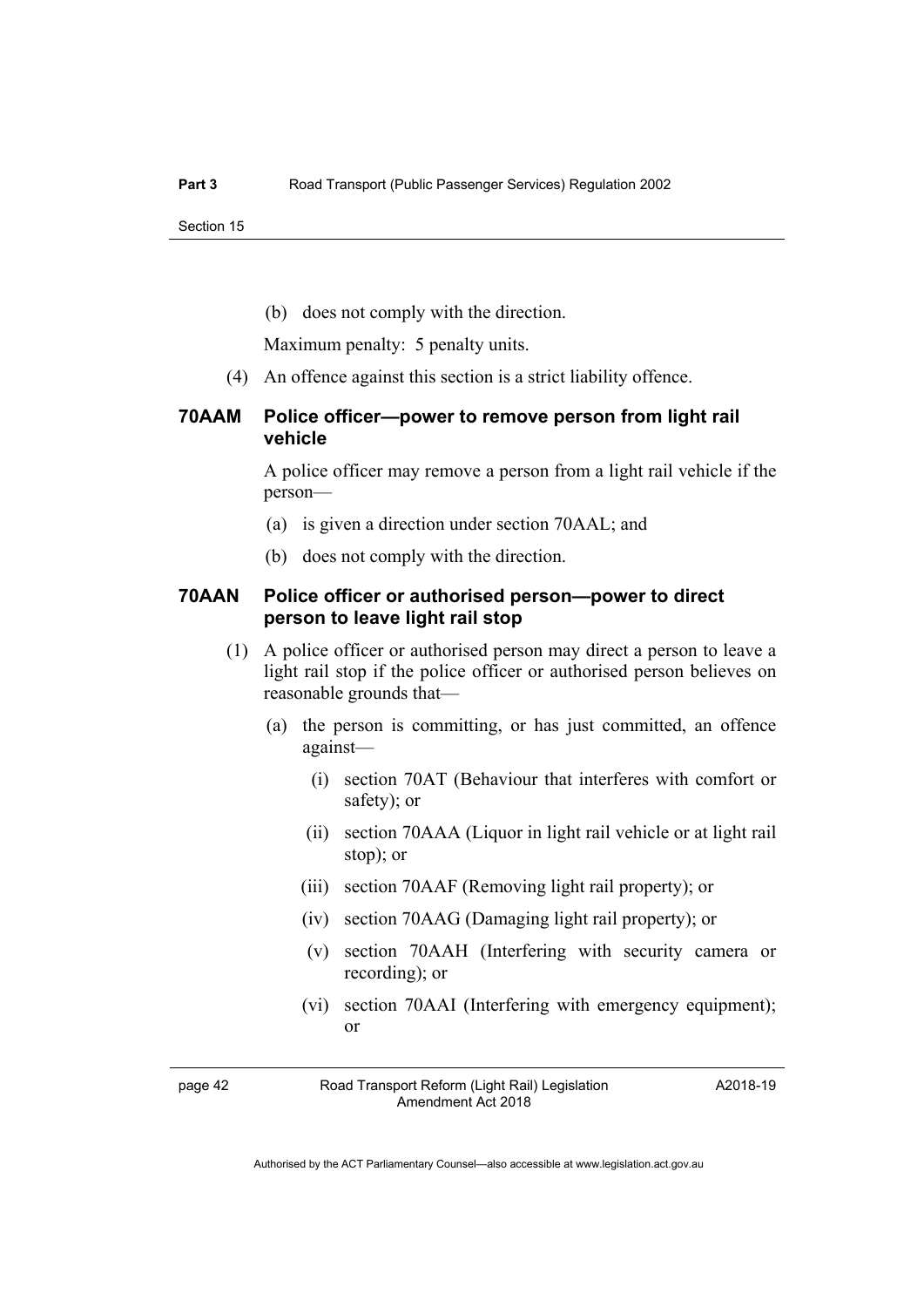- (vii) section 70AAK (Littering); or
- (b) the person is—
	- (i) under the influence of liquor or a drug; and
	- (ii) causing, or likely to cause, a nuisance or an annoyance to someone else.
- (2) A person commits an offence if the person—
	- (a) is given a direction under subsection (1); and
	- (b) does not comply with the direction.

Maximum penalty: 5 penalty units.

(3) An offence against this section is a strict liability offence.

### **70AAO Police officer—power to remove person from light rail stop**

A police officer may remove a person from a light rail stop if the person—

- (a) is given a direction under section 70AAN; and
- (b) does not comply with the direction.

#### <span id="page-46-0"></span>**16 Driver authority card to be displayed or shown Section 307 (1)**

*omit* 

(other than a restricted hire car)

#### <span id="page-46-1"></span>**17 Section 307 (2)**

#### *substitute*

- (2) Subsection (1) does not apply to a person who drives—
	- (a) a light rail vehicle; or

A2018-19

Road Transport Reform (Light Rail) Legislation Amendment Act 2018

page 43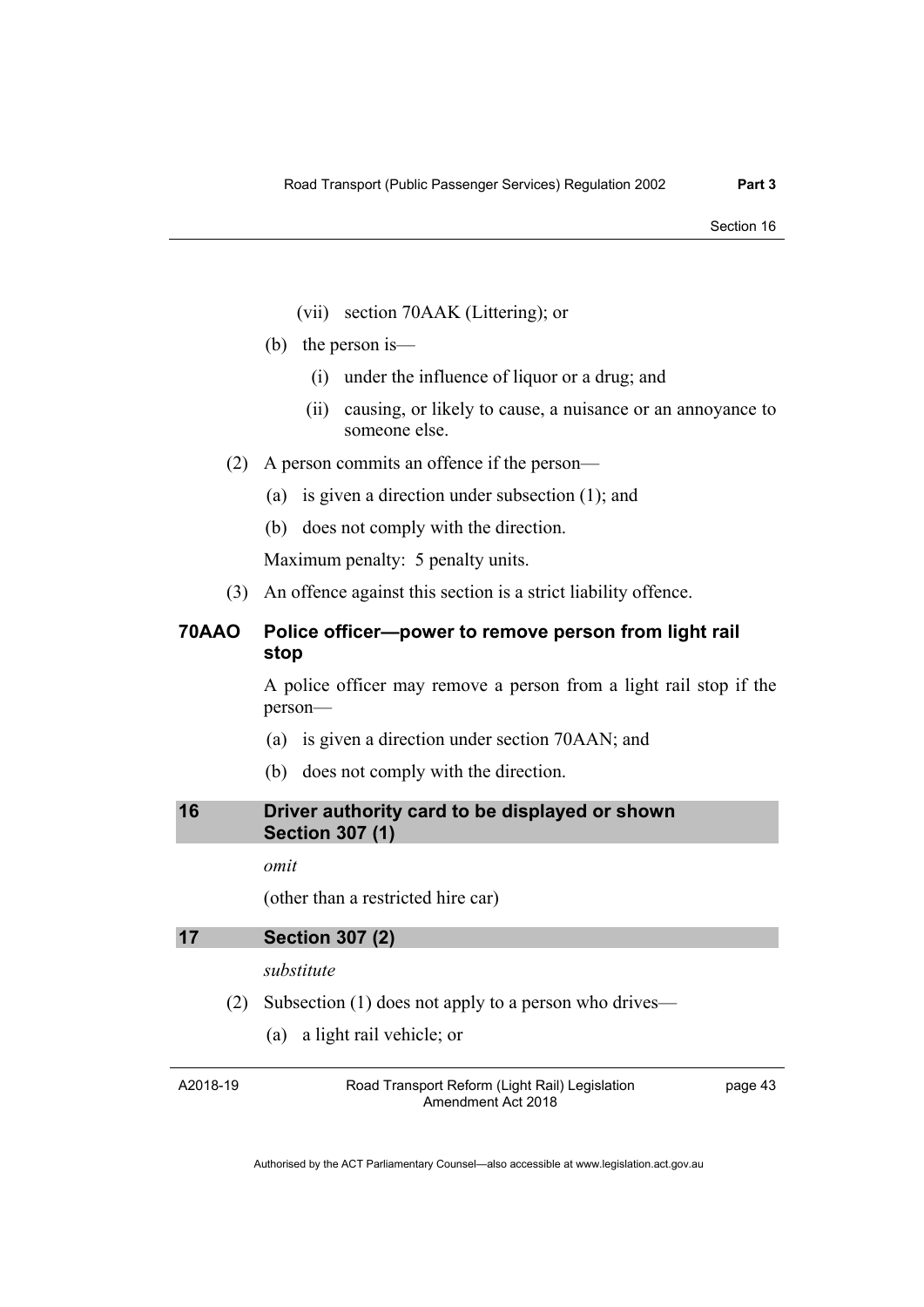- (b) a restricted hire car; or
- (c) a public passenger vehicle if—
	- (i) the person is an affiliated driver for a transport booking service; and
	- (ii) the transport booking service gives the hirer sufficient information, including photo identification, for the hirer to identify the person before the hiring begins.
- *Note* A light rail driver is not issued a driver authority card (see *[Road](http://www.legislation.act.gov.au/a/1999-78)  [Transport \(Driver Licensing\) Act 1999](http://www.legislation.act.gov.au/a/1999-78)*, s 64 and dict, def *public vehicle*).

#### <span id="page-47-0"></span>**18 Meaning of** *service authority* **for ch 8 Section 320, definition of** *service authority***, paragraph (a)**

*substitute* 

- (a) an accreditation to operate a regulated service; or
	- *Note* Accreditation to operate a light rail service, including disciplinary action, is dealt with in the *[Rail Safety National Law \(ACT\)](http://www.legislation.act.gov.au/a/2014-14/default.asp).*

<span id="page-47-1"></span>**19 Dictionary, note 4** 

*insert* 

- light rail
- light rail vehicle
- road related area

#### <span id="page-47-2"></span>**20 Dictionary, definition of** *accreditation*

#### *substitute*

*accreditation*, to operate a regulated service, means accreditation under this regulation to operate the service.

*Note* Accreditation to operate a light rail service is dealt with in the *[Rail](http://www.legislation.act.gov.au/a/2014-14/default.asp)  [Safety National Law \(ACT\)](http://www.legislation.act.gov.au/a/2014-14/default.asp)*.

page 44 Road Transport Reform (Light Rail) Legislation Amendment Act 2018

A2018-19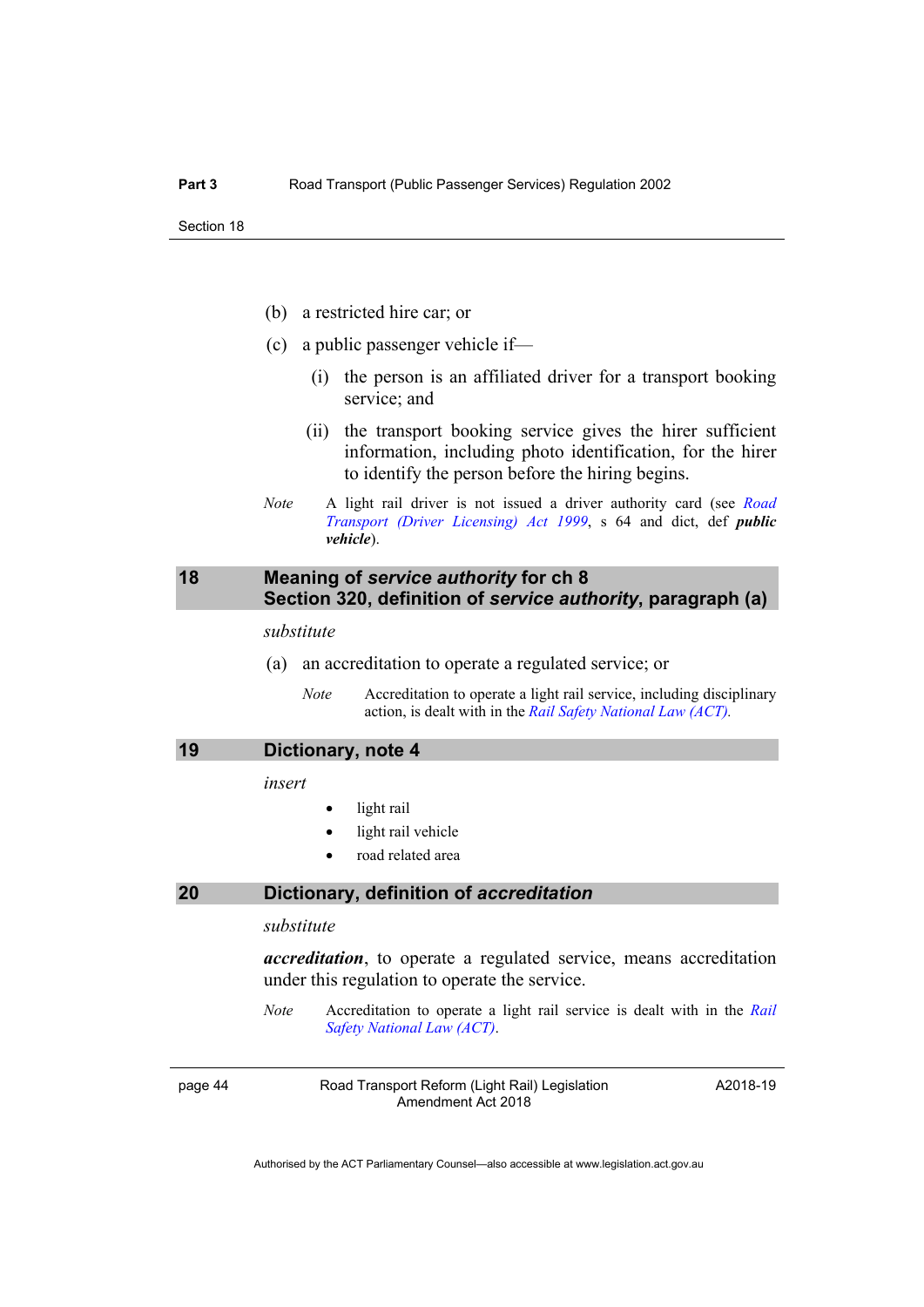#### <span id="page-48-0"></span>**21 Dictionary, definition of** *bus ticket*

*substitute* 

*bus ticket* means—

- (a) for a bus service operated by the Territory—anything issued by or on behalf of the Territory authorising a person to travel in a bus operated for the service; and
- (b) for a bus service operated by an accredited operator of the bus service—anything issued by or on behalf of the accredited operator of the bus service authorising a person to travel in a bus operated for the service.

#### <span id="page-48-1"></span>**22 Dictionary, new definitions**

*insert* 

*concession bus ticket*—see section 50.

*concession light rail ticket*—see section 70AO.

*light rail driver*, for part 3AA.1 (Light rail service operators)—see section 70AA.

*light rail driving assessor*, for part 3AA.1 (Light rail service operators)—see section 70AA.

*light rail driving instructor*, for part 3AA.1 (Light rail service operators)—see section 70AA.

*light rail stop* means a place on a road or road related area where—

- (a) a light rail vehicle may stop for the purpose of allowing a passenger to get on or get off the light rail vehicle; and
- (b) there is a sign indicating that the place is a light rail stop.

*light rail ticket*, for part 3AA.2 (Light rail tickets)—see section 70AJ.

A2018-19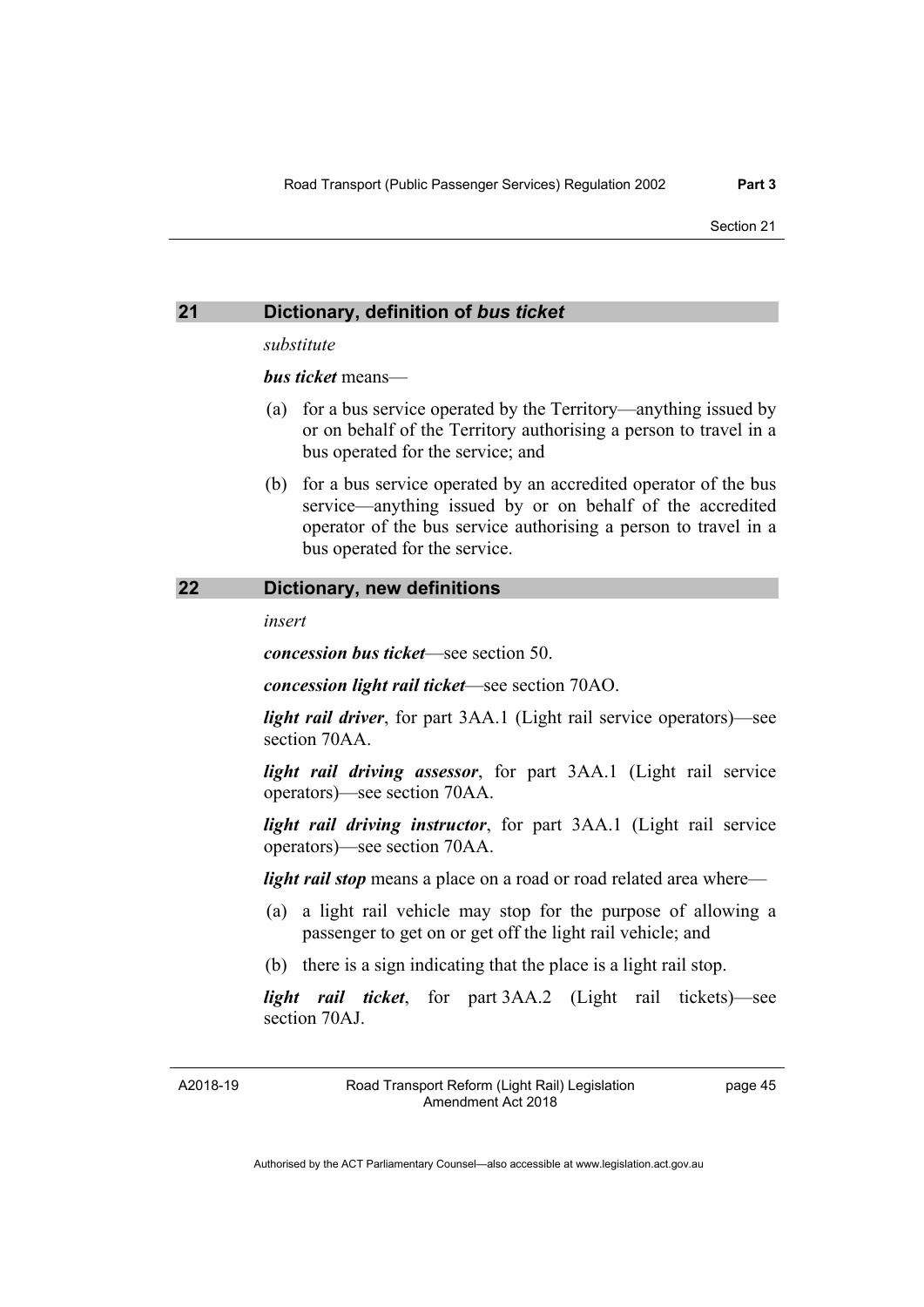Part 3 **Road Transport (Public Passenger Services) Regulation 2002** 

Section 23

*low-alcohol liquor*—see the *[Liquor Act 2010](http://www.legislation.act.gov.au/a/2010-35)*, dictionary.

## <span id="page-49-0"></span>**23 Dictionary, definition of** *regulated service*

*substitute* 

*regulated service*—see section 4B.

page 46 **Road Transport Reform (Light Rail) Legislation** Amendment Act 2018

A2018-19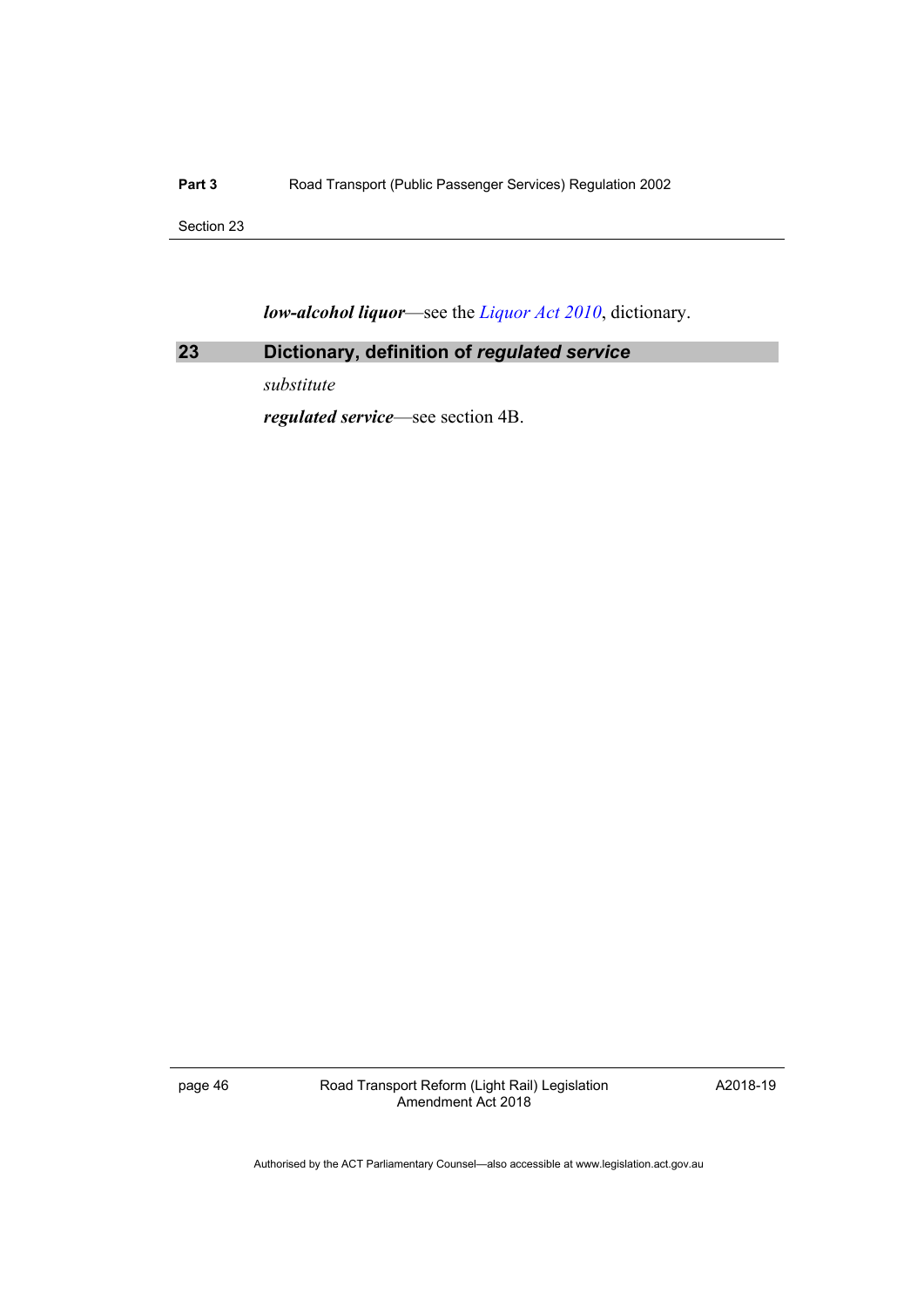Consequential amendments **Schedule 1** Domestic Animals Act 2000

# <span id="page-50-0"></span>**Schedule 1 Consequential amendments**

(see s 3)

## <span id="page-50-1"></span>**Part 1.1 Domestic Animals Act 2000**

#### **[1.1] Dictionary, definition of** *public place***, note**

*substitute* 

*Note* A *public passenger vehicle* is a public bus, light rail vehicle, taxi, rideshare vehicle, hire car or demand responsive service vehicle.

## <span id="page-50-2"></span>**Part 1.2 Liquor Act 2010**

#### **[1.2] New section 199 (1) (b) (iia)**

*insert* 

(iia) a light rail stop; or

#### **[1.3] New section 199 (1) (b) (iii) (BA)**

*insert* 

(BA) a light rail stop; or

### **[1.4] New section 199 (5)**

*insert* 

(5) In this section:

*light rail stop*—see the *[Road Transport \(Public Passenger Services\)](http://www.legislation.act.gov.au/sl/2002-3)  [Regulation 2002](http://www.legislation.act.gov.au/sl/2002-3)*, dictionary.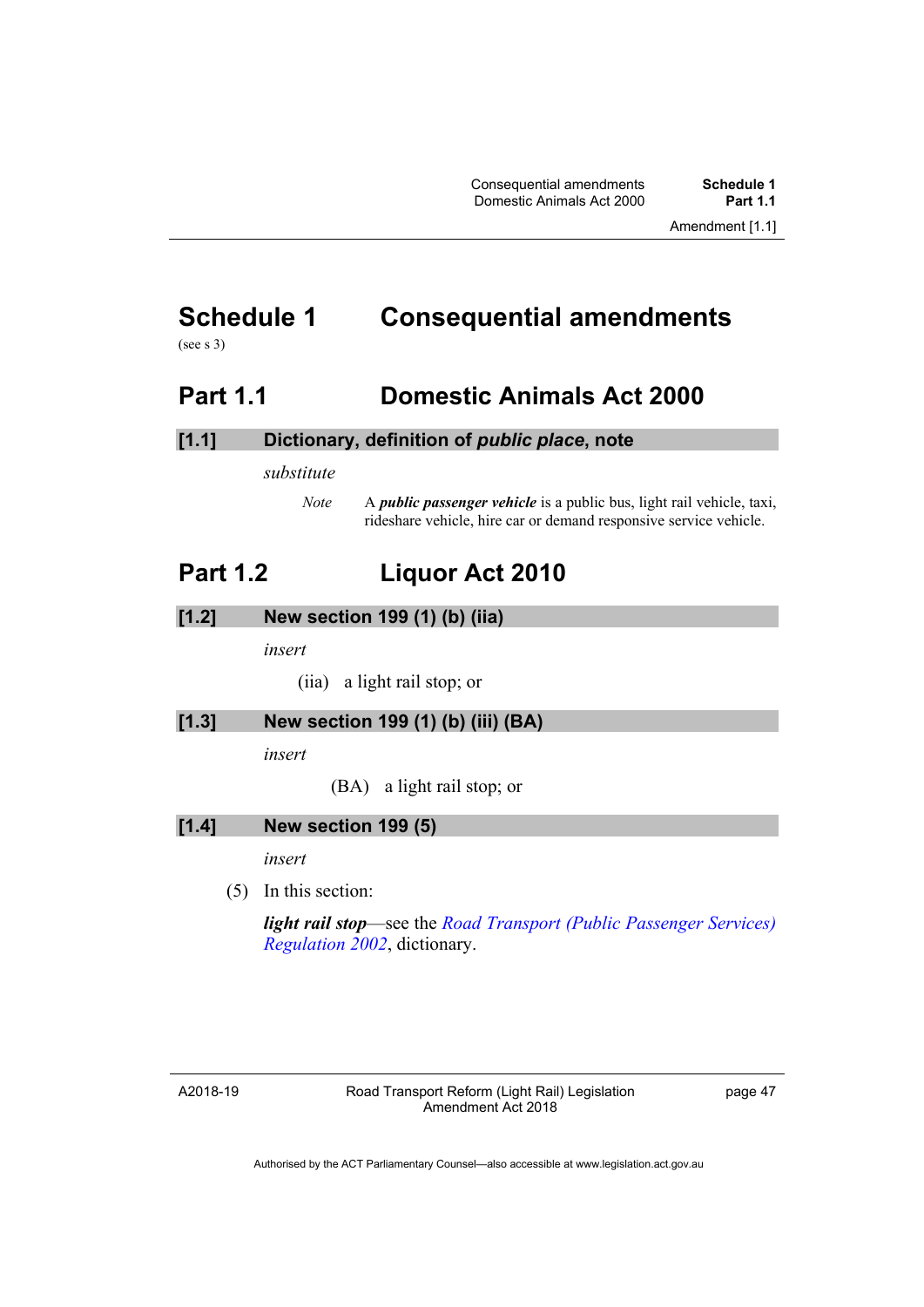### **[1.5] New section 200 (1) (b) (iia)**

*insert* 

(iia) a light rail stop; or

### **[1.6] New section 200 (1) (b) (iii) (BA)**

*insert* 

(BA) a light rail stop; or

### **[1.7] Section 200 (4), new definition of** *light rail stop*

*insert* 

*light rail stop*—see the *[Road Transport \(Public Passenger Services\)](http://www.legislation.act.gov.au/sl/2002-3)  [Regulation 2002](http://www.legislation.act.gov.au/sl/2002-3)*, dictionary.

## <span id="page-51-0"></span>**Part 1.3 Road Transport (Driver Licensing) Act 1999**

### **[1.8] Dictionary, definition of** *public vehicle*

#### *substitute*

#### *public vehicle—*

- (a) means a public passenger vehicle under the *[Road Transport](http://www.legislation.act.gov.au/a/2001-62)  [\(Public Passenger Services\) Act 2001](http://www.legislation.act.gov.au/a/2001-62)*; but
	- *Note* A *public passenger vehicle* is a public bus, light rail vehicle, taxi, rideshare vehicle, hire car or demand responsive service vehicle.
- (b) does not include a light rail vehicle.

A2018-19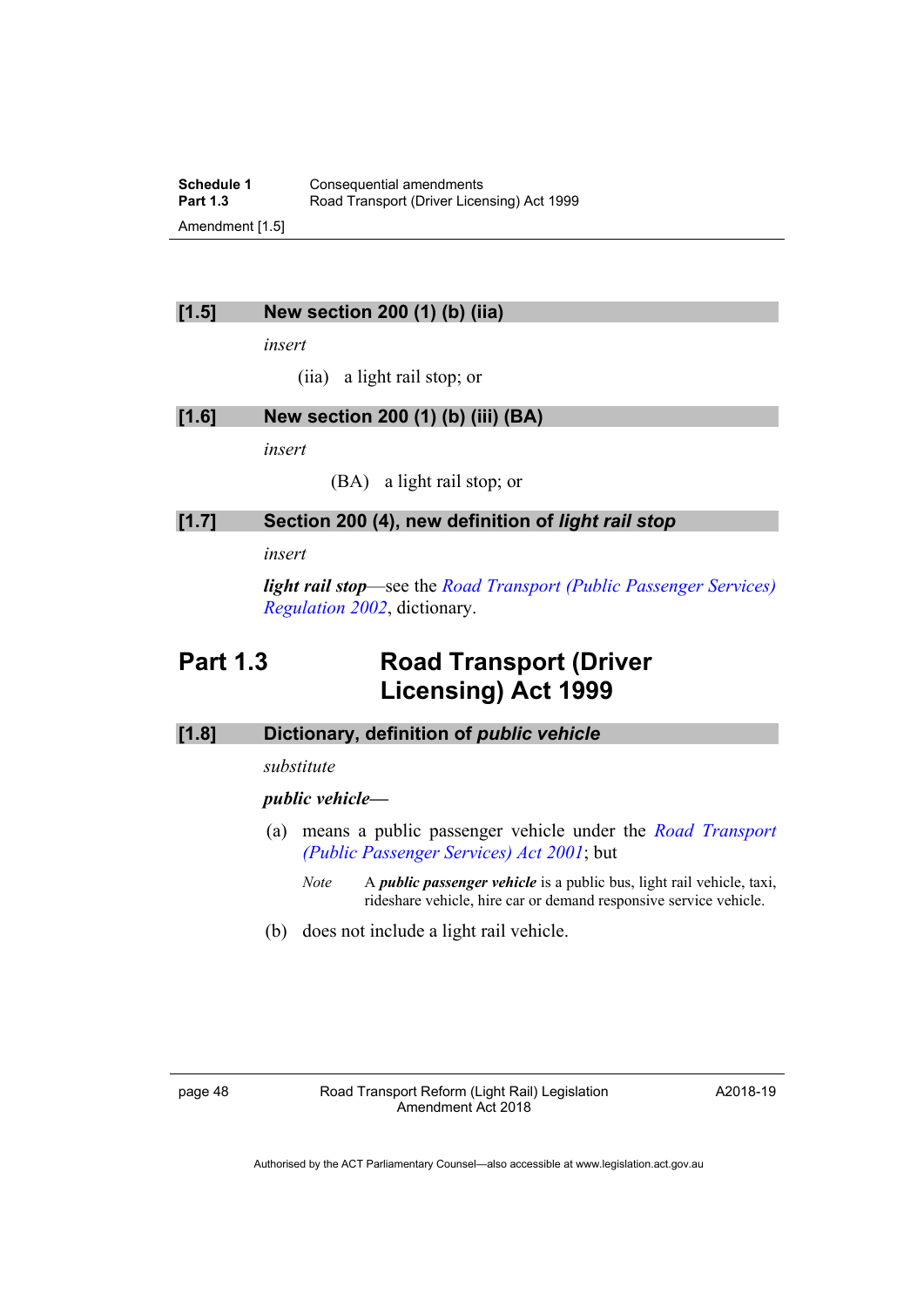Amendment [1.9]

## <span id="page-52-0"></span>**Part 1.4 Road Transport (Driver Licensing) Regulation 2000**

#### **[1.9] Section 64A (1), note**

*omit* 

A public vehicle driver *substitute*  Most public vehicle drivers

### **[1.10] Section 98A**

*after* 

full car licence

*insert* 

or a licence of a higher class

## <span id="page-52-1"></span>**Part 1.5 Road Transport (General) Act 1999**

### **[1.11] Section 10 (1) (d)**

*omit* 

accredited

### **[1.12] Section 10 (2)**

*omit* 

A2018-19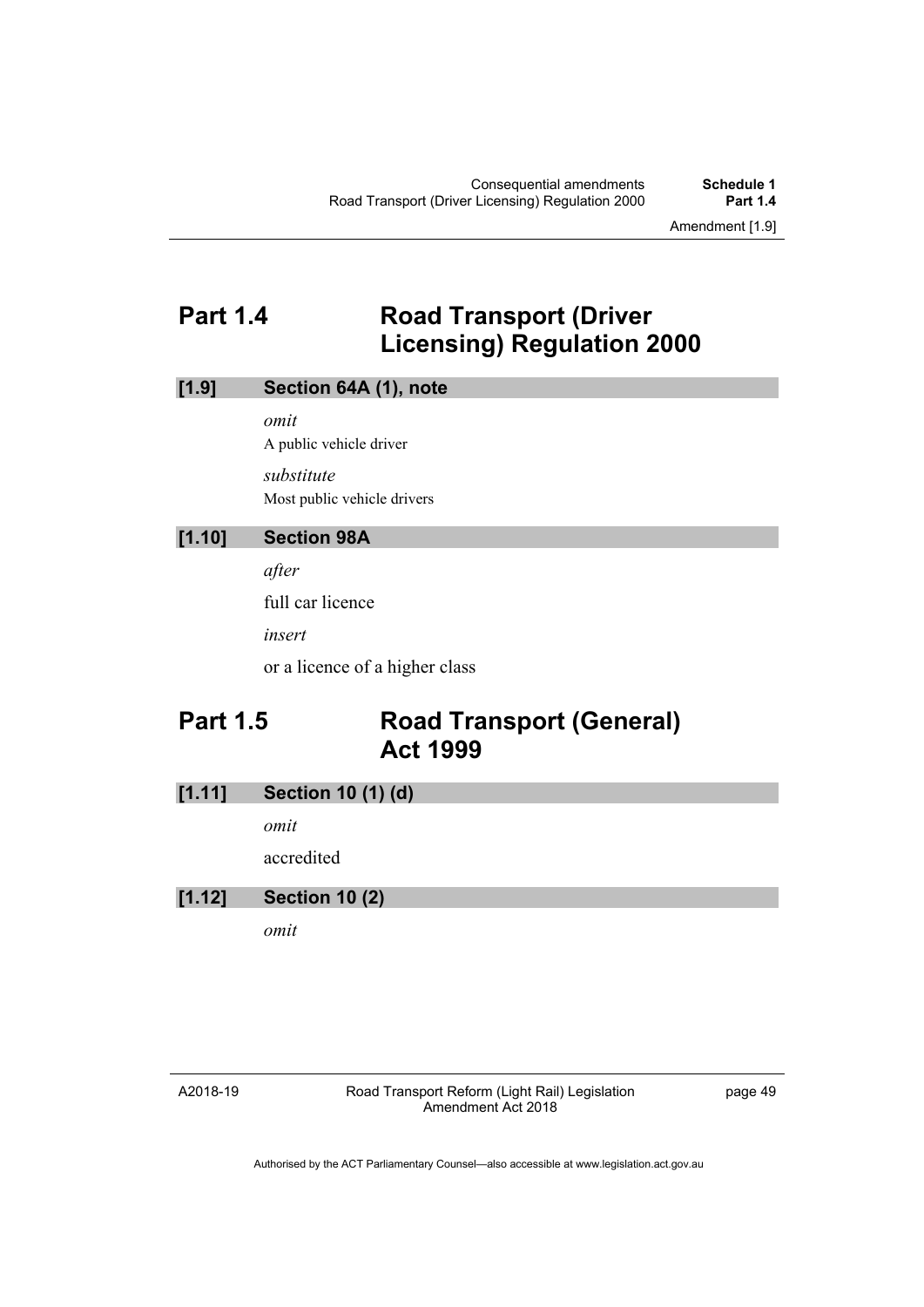| Schedule 1       | Consequential amendments                  |
|------------------|-------------------------------------------|
| <b>Part 1.6</b>  | Road Transport (Offences) Regulation 2005 |
| Amendment [1.13] |                                           |

# **Part 1.6 Road Transport (Offences) Regulation 2005**

|    | substitute |                                                                                                                                    |    |     |  |
|----|------------|------------------------------------------------------------------------------------------------------------------------------------|----|-----|--|
| 67 | 50A $(1)$  | make application for concession bus ticket<br>containing false or misleading information/<br>omitting information                  | 10 | 226 |  |
| 68 | 50B(1)     | use concession bus ticket when not entitled                                                                                        | 5  | 175 |  |
| 69 | 50B(3)     | not produce evidence of eligibility for<br>concession bus ticket                                                                   |    | 175 |  |
| 70 | 50B(4)     | provide evidence of eligibility for<br>concession bus ticket containing false or<br>misleading information/omitting<br>information | 10 | 226 |  |

## **[1.13] Schedule 1, part 1.11, items 67 to 72**

<span id="page-53-0"></span>

page 50 Road Transport Reform (Light Rail) Legislation Amendment Act 2018<br>
Race 50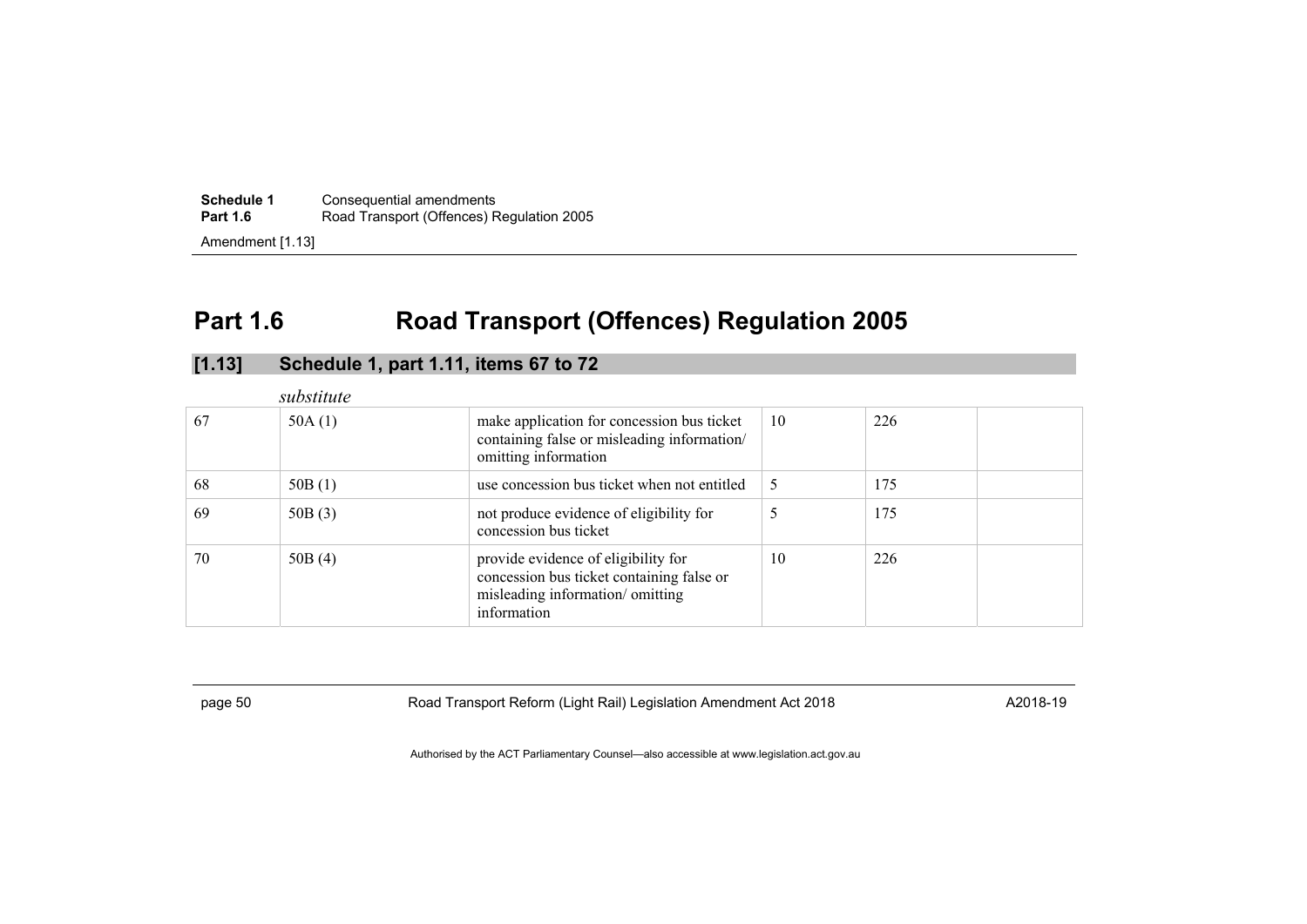| Schedule 1      | Consequential amendments                  |
|-----------------|-------------------------------------------|
| <b>Part 1.6</b> | Road Transport (Offences) Regulation 2005 |

Amendment [1.13]

| 50B(5) | make statement about eligibility for      | 10 | 226 |  |
|--------|-------------------------------------------|----|-----|--|
|        | concession bus ticket containing false or |    |     |  |
|        | misleading information/ omitting          |    |     |  |
|        | information                               |    |     |  |

A2018-19 Road Transport Reform (Light Rail) Legislation Amendment Act 2018 page 51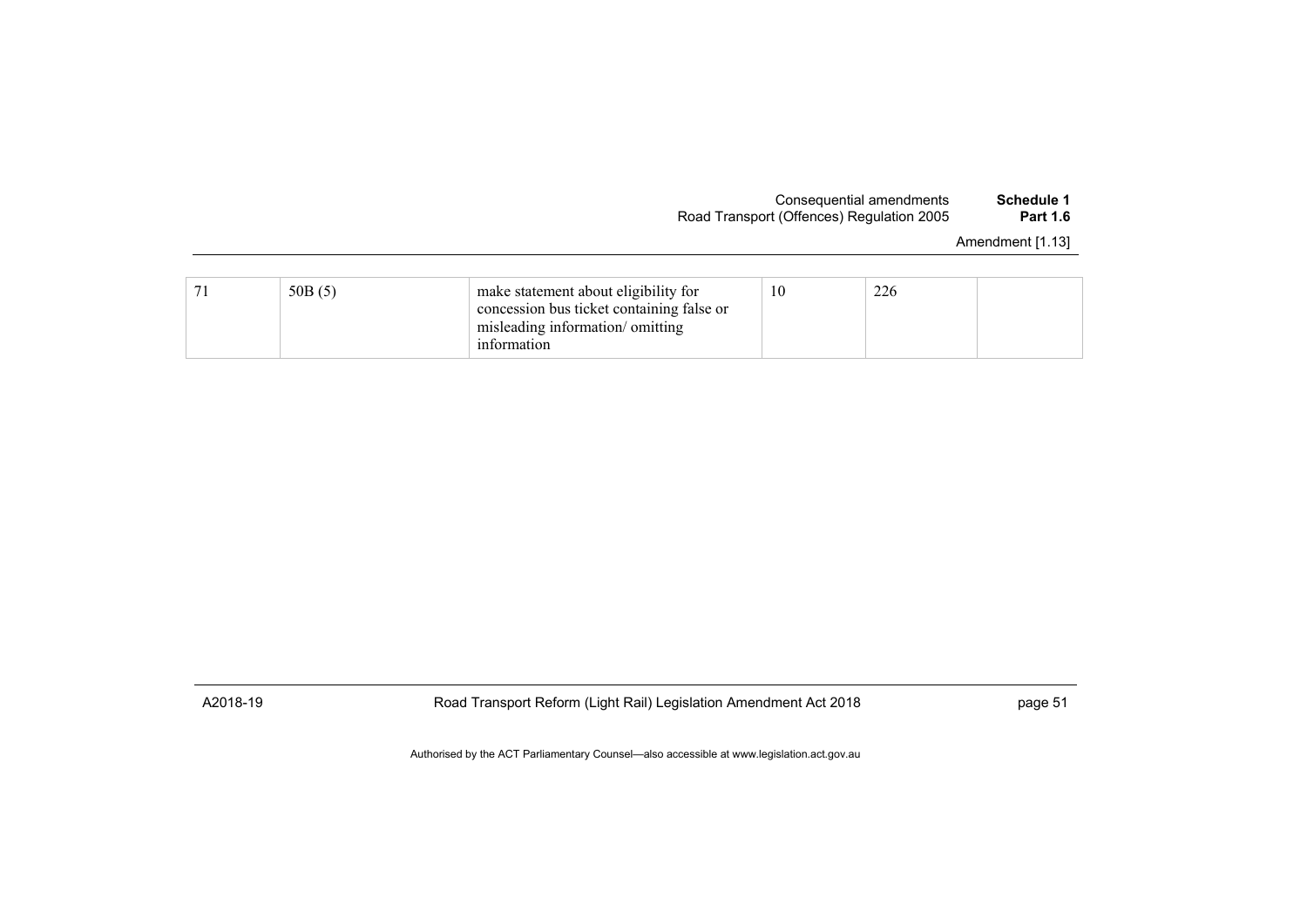## <span id="page-55-0"></span>**Part 1.7 Road Transport (Road Rules) Regulation 2017**

#### **[1.14] Dictionary, new definition of** *light rail stop*

#### *insert*

*light rail stop*—see the *[Road Transport \(Public Passenger Services\)](http://www.legislation.act.gov.au/sl/2002-3)  [Regulation 2002](http://www.legislation.act.gov.au/sl/2002-3)*, dictionary.

### **[1.15] Dictionary, definition of** *tram stop*

*substitute* 

*tram stop*—

- (a) means a place on a road at which there is a sign indicating that trams will stop to enable people to get on or off; and
- (b) includes a light rail stop.

## <span id="page-55-1"></span>**Part 1.8 Road Transport (Safety and Traffic Management) Regulation 2017**

#### **[1.16] New section 27 (1) (ba)**

#### *insert*

(ba) a tram lane, a tramway or on tram tracks; or

#### **[1.17] Section 27 (2), new definitions**

#### *insert*

*tram lane*—see the *[Road Transport \(Road Rules\) Regulation 2017](http://www.legislation.act.gov.au/sl/2017-43/default.asp)*, section 155.

page 52 Road Transport Reform (Light Rail) Legislation Amendment Act 2018

A2018-19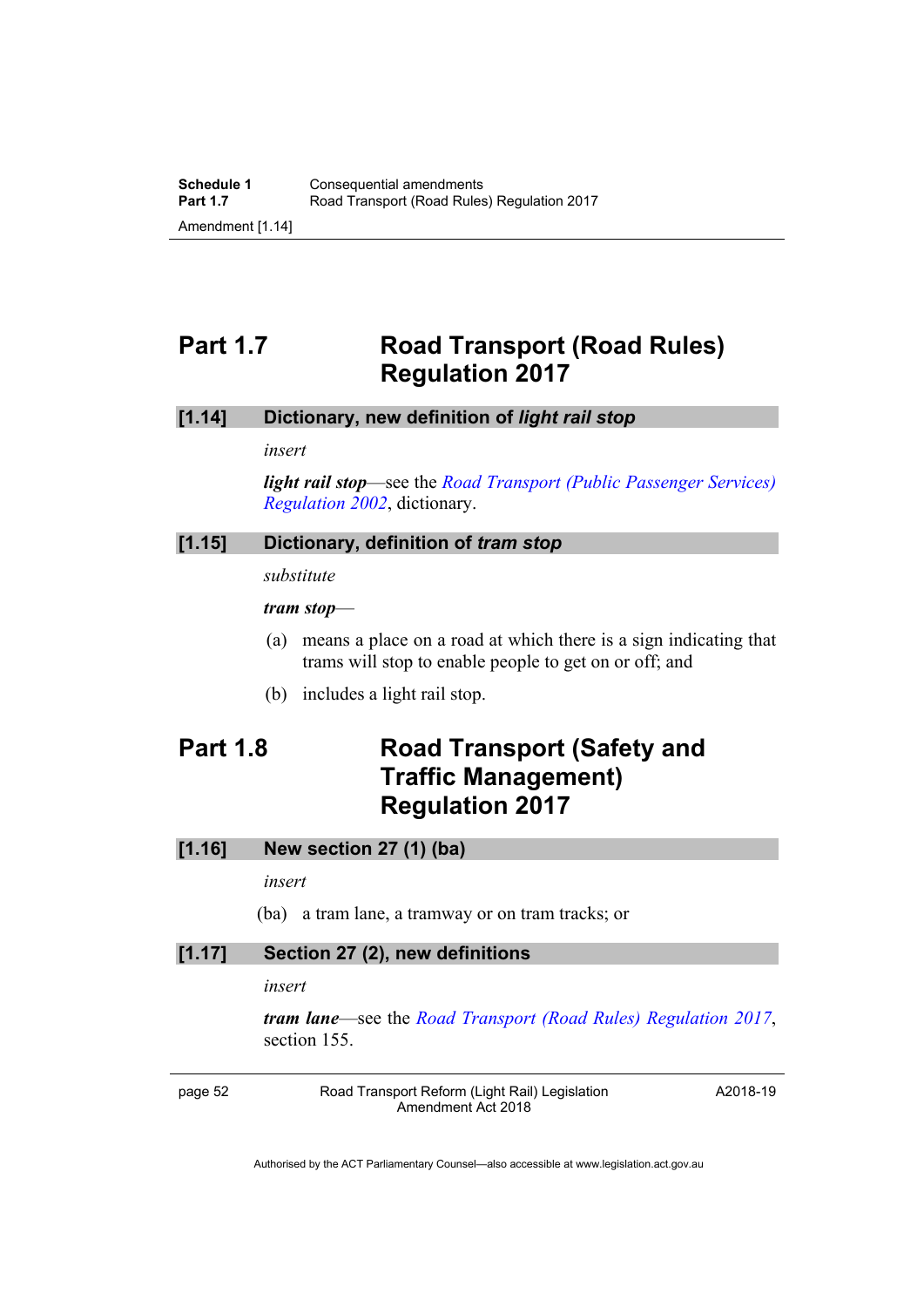*tram tracks*—see the *[Road Transport \(Road Rules\)](http://www.legislation.act.gov.au/sl/2017-43/default.asp)  [Regulation 2017](http://www.legislation.act.gov.au/sl/2017-43/default.asp)*, dictionary.

*tramway*—see the *[Road Transport \(Road Rules\) Regulation 2017](http://www.legislation.act.gov.au/sl/2017-43/default.asp)*, section 155A.

## <span id="page-56-0"></span>**Part 1.9 Road Transport (Vehicle Registration) Regulation 2000**

#### **[1.18] Section 32AA (1), new note**

*insert* 

*Note 2* A light rail vehicle is also a public passenger vehicle but is not a registrable vehicle (see Act, dict, def *registrable vehicle*).

#### **[1.19] Section 84 (1) (g), new note**

*insert* 

*Note 1* A light rail vehicle is also a public passenger vehicle but is not a registrable vehicle (see Act, dict, def *registrable vehicle*).

## <span id="page-56-1"></span>**Part 1.10 Workers Compensation Act 1951**

#### **[1.20] Section 74 (5)**

*substitute* 

(5) In this section:

*public passenger vehicle—*see the *[Road Transport \(Public](http://www.legislation.act.gov.au/a/2001-62)  [Passenger Services\) Act 2001](http://www.legislation.act.gov.au/a/2001-62)*, dictionary.

*public transport* means travel in a public passenger vehicle.

A2018-19

Road Transport Reform (Light Rail) Legislation Amendment Act 2018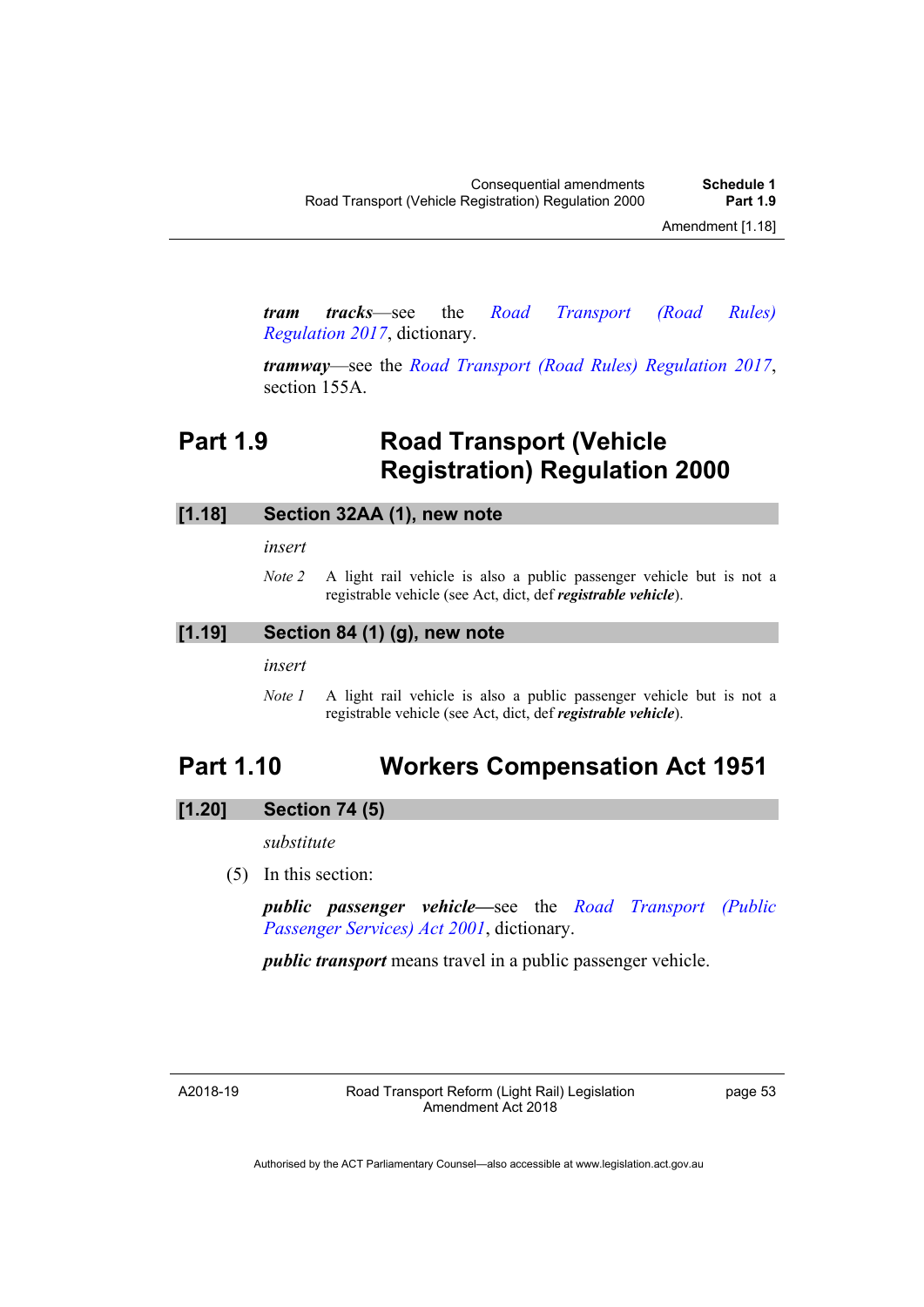## <span id="page-57-0"></span>**Part 1.11 Working with Vulnerable People (Background Checking) Act 2011**

#### **[1.21] Schedule 1, section 1.20 (2), notes 1 and 2**

*omit* 

#### **[1.22] Schedule 1, new section 1.20 (3) and (4)**

*insert* 

- (3) An activity or service is a regulated activity if—
	- (a) the activity or service relates to a light rail service; and
	- (b) the person conducting the activity or providing the service is—
		- (i) a light rail driver; or
		- (ii) a light rail driving assessor; or
		- (iii) a light rail driving instructor; or
		- (iv) appointed under the *[Road Transport \(General\)](http://www.legislation.act.gov.au/a/1999-77)  [Act 1999](http://www.legislation.act.gov.au/a/1999-77)*—
			- (A) section 19 (Authorised people); or
			- (B) section 53A (Authorised people for infringement notice offences).
- (4) In this section:

*accreditation*—see *[Road Transport \(Driver Licensing\)](http://www.legislation.act.gov.au/sl/2000-14)  [Regulation 2000](http://www.legislation.act.gov.au/sl/2000-14)*, section 103A.

*light rail driver*—see *[Road Transport \(Public Passenger Services\)](http://www.legislation.act.gov.au/sl/2002-3)  [Regulation 2002](http://www.legislation.act.gov.au/sl/2002-3)*, section 70AA.

*light rail driving assessor*—see *[Road Transport \(Public Passenger](http://www.legislation.act.gov.au/sl/2002-3)  [Services\) Regulation 2002](http://www.legislation.act.gov.au/sl/2002-3)*, section 70AA.

page 54 Road Transport Reform (Light Rail) Legislation Amendment Act 2018

A2018-19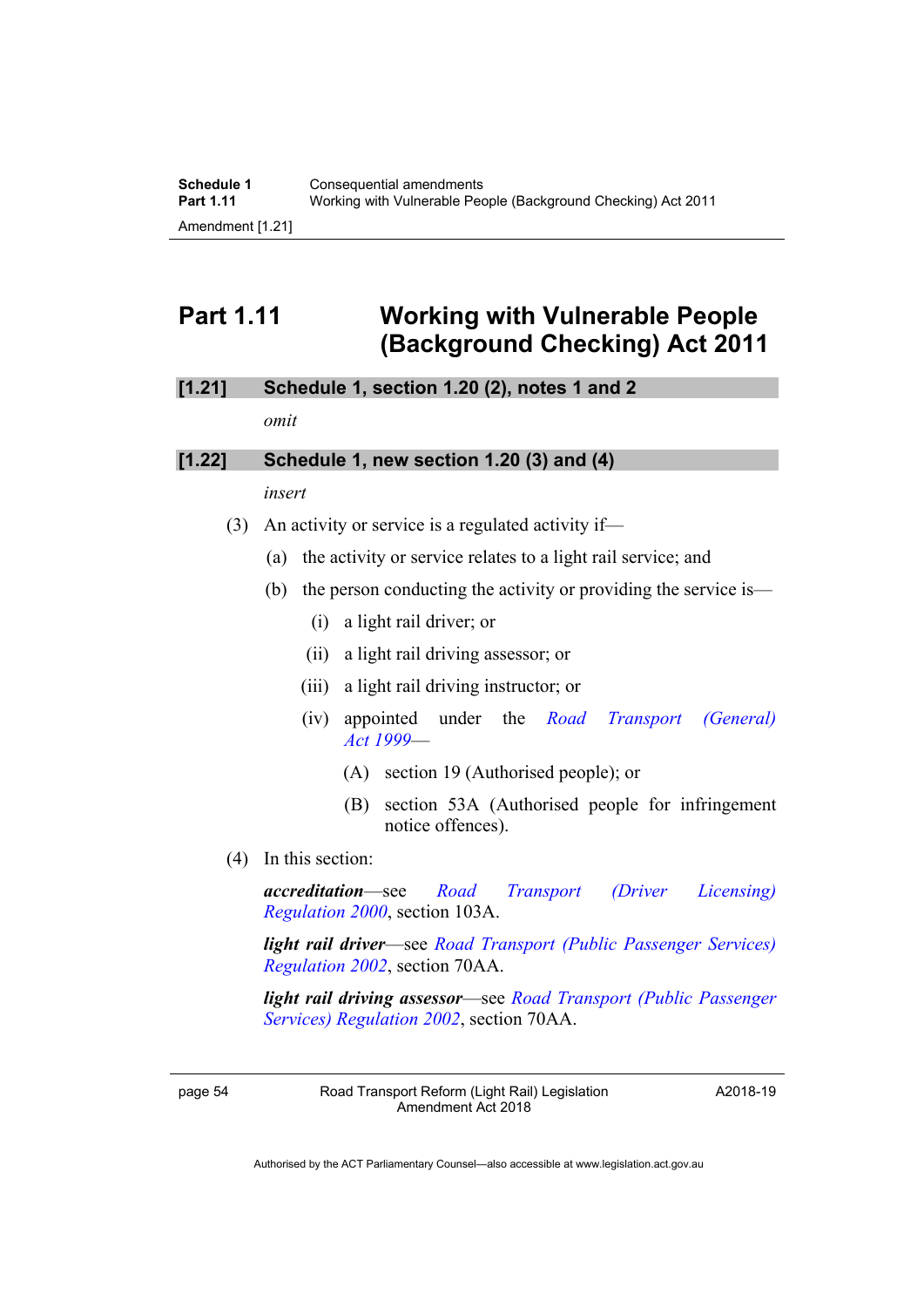*light rail driving instructor*—see *[Road Transport \(Public](http://www.legislation.act.gov.au/sl/2002-3)  [Passenger Services\) Regulation 2002](http://www.legislation.act.gov.au/sl/2002-3)*, section 70AA.

*light rail service*—see *[Road Transport \(Public Passenger Services\)](http://www.legislation.act.gov.au/a/2001-62)  [Act 2001](http://www.legislation.act.gov.au/a/2001-62)*, section 27A.

*public vehicle licence*—see the *[Road Transport \(Driver Licensing\)](http://www.legislation.act.gov.au/a/1999-78)  [Act 1999](http://www.legislation.act.gov.au/a/1999-78)*, dictionary.

A2018-19

Road Transport Reform (Light Rail) Legislation Amendment Act 2018

page 55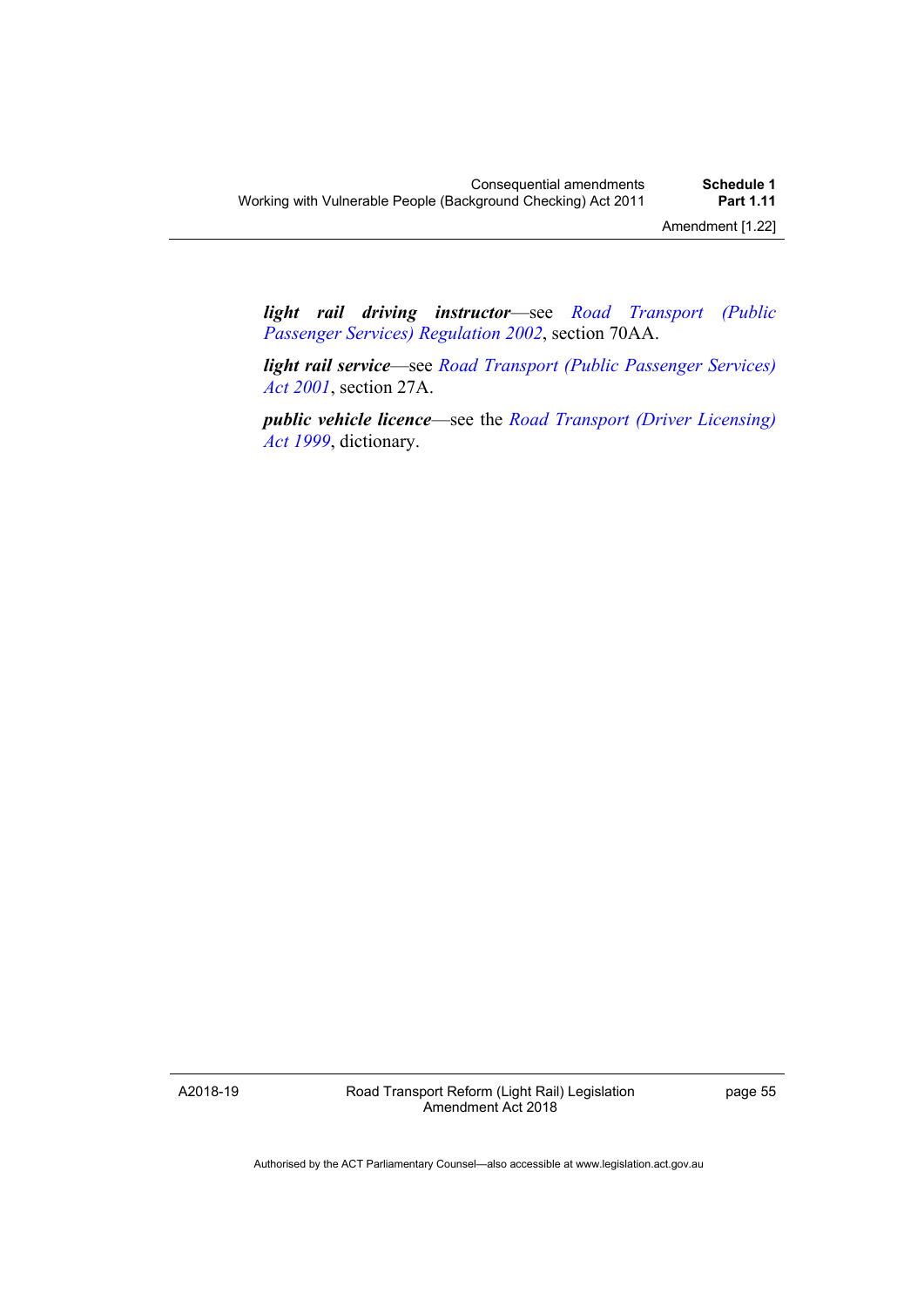Amendment [2.1]

## <span id="page-59-0"></span>**Schedule 2 Other amendments—Rail Safety National Law (ACT) Act 2014**

#### **[2.1] Section 7 (2) (b)**

*substitute* 

- (b) a reference in the [Legislation Act](http://www.legislation.act.gov.au/a/2001-14), section 64 (1) (Presentation of subordinate laws and disallowable instruments) to—
	- (i) '6 sitting days' were a reference to '20 sitting days'; and
	- (ii) 'notification day' were a reference to 'published' as mentioned in the *Rail Safety National Law (ACT)*, section 265 (1) (Publication of national regulations); and

#### **[2.2] New part 11**

*insert* 

## **Part 11 Validation**

#### **122 Validation of national regulation variation regulations**

- (1) The national regulations made for the *Rail Safety National Law (ACT)* are taken to be amended by the amending regulations as if the amending regulations—
	- (a) had been presented to the Legislative Assembly in accordance with the [Legislation Act](http://www.legislation.act.gov.au/a/2001-14), section 64 (1) (Presentation of subordinate laws and disallowable instruments); and
	- (b) had not been taken to be repealed under the [Legislation Act](http://www.legislation.act.gov.au/a/2001-14), section 64 (2).

page 56 Road Transport Reform (Light Rail) Legislation Amendment Act 2018

A2018-19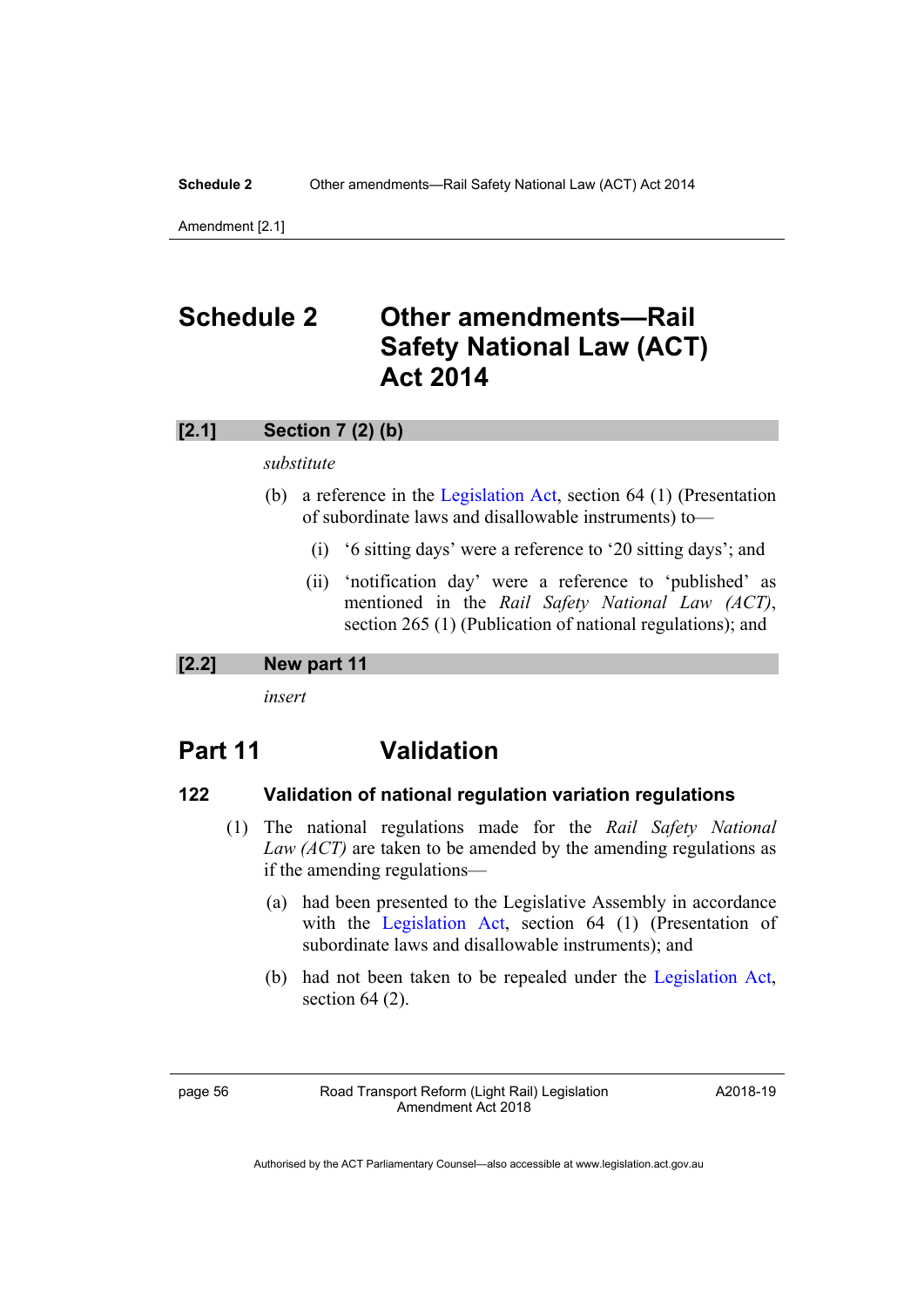(2) In this section:

#### *amending regulations* means—

- (a) the *[Rail Safety National Law National Regulations \(Fees and](https://www.legislation.nsw.gov.au/#/browse/asMade/regulations/R)  [Returns\) Variation Regulations 2017](https://www.legislation.nsw.gov.au/#/browse/asMade/regulations/R)* (NSW); and
- (b) the *[Rail Safety National Law National Regulations](https://www.legislation.nsw.gov.au/#/browse/asMade/regulations/R)  [\(Miscellaneous\) Variation Regulations 2017](https://www.legislation.nsw.gov.au/#/browse/asMade/regulations/R)* (NSW); and
- (c) the *[Rail Safety National Law National Regulations](https://www.legislation.nsw.gov.au/#/browse/asMade/regulations/R)  [\(Queensland Fatigue Provisions\) Variation Regulations 2017](https://www.legislation.nsw.gov.au/#/browse/asMade/regulations/R)* (NSW).

### **123 Expiry—pt 11**

This part expires on the day it commences.

*Note* If a law validates something, the validating effect of the law does not end only because of the repeal of the law (see [Legislation Act,](http://www.legislation.act.gov.au/a/2001-14) s 88 (1)).

A2018-19

Road Transport Reform (Light Rail) Legislation Amendment Act 2018